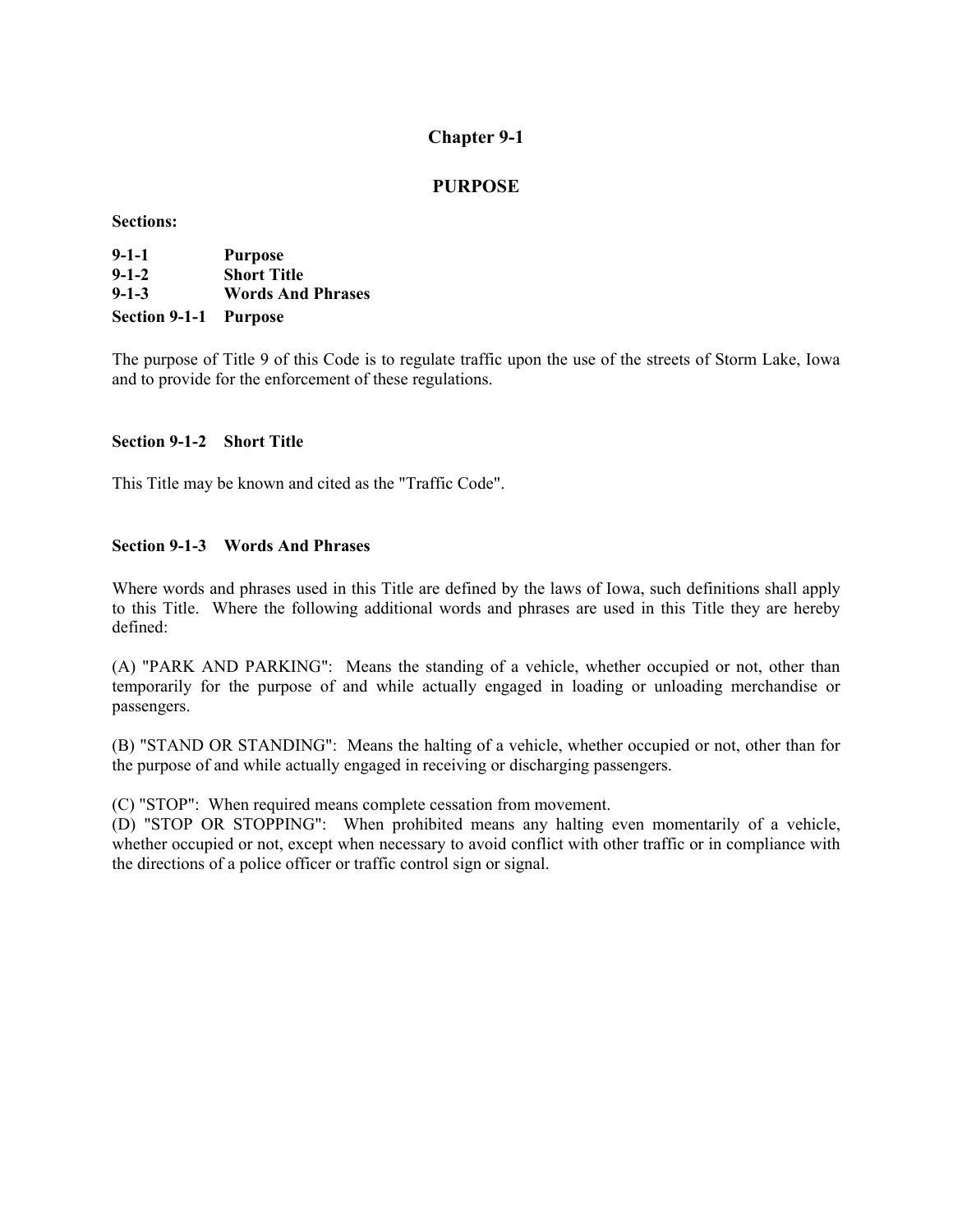## **ENFORCEMENT AND OBEDIENCE TO THE TRAFFIC REGULATIONS**

**Sections:** 

| $9 - 2 - 1$ | <b>Authority Of Police And Fire Department Officials</b>            |
|-------------|---------------------------------------------------------------------|
| $9 - 2 - 2$ | <b>Required Obedience To Provisions Of This Title And State Law</b> |
|             | Section 9-2-1 Authority Of Police And Fire Department Officials     |

Provisions of this Title and the Iowa law relating to motor vehicles and the law of the road shall be enforced by the officers of the Police Department.

The officers of the Police Department are hereby authorized to direct all traffic by voice, hand or signal in conformance with traffic laws. In the event of a fire or other emergency, officers of the Police Department may direct traffic as conditions require notwithstanding the provisions of the traffic laws.

Officers of the Fire Department, when at the scene of a fire, may direct, or assist the police in directing, traffic in the immediate vicinity.

## **Section 9-2-2 Required Obedience To Provisions Of This Title And State Law**

Any person who shall wilfully fail or refuse to comply with any lawful order of a police officer, or direction of a Fire Department officer during a fire, or who shall fail to abide by the provisions of this Title and the applicable provisions of the following Iowa Statutory Laws relating to motor vehicles and that Statutory Law of the road is in violation of this Title and shall be guilty of a simple misdemeanor. These Sections of the Code of Iowa, 1993, are:

(A) 321.174 and 321.218 through 321.224: license to drive.

(B) 321.229 through 321.234: obedience to a peace officer and responsibility of public officers, emergency vehicles, radar jamming devices and bicycles to obey traffic regulations.

(C) 321.256 through 321.260: traffic signs, signals and markings.

(D) 321.261 through 321.266 and 321.268: accidents and accident reporting.

(E) 321.277 through 321.279 specifically including 321.277A and 321.285 through 321.288: reckless driving, drag racing, speed and control of vehicle.

(F) 321.297 through 321.310: driving on right, meeting, overtaking, following or towing.

(G) 321.311 through 321.318: turning and starting, signals on turning and stopping.

(H) 321.319 through 321.324: right of way.

(I) 321.325 through 321.334 and 321.340: pedestrian rights and duties, and safety zones.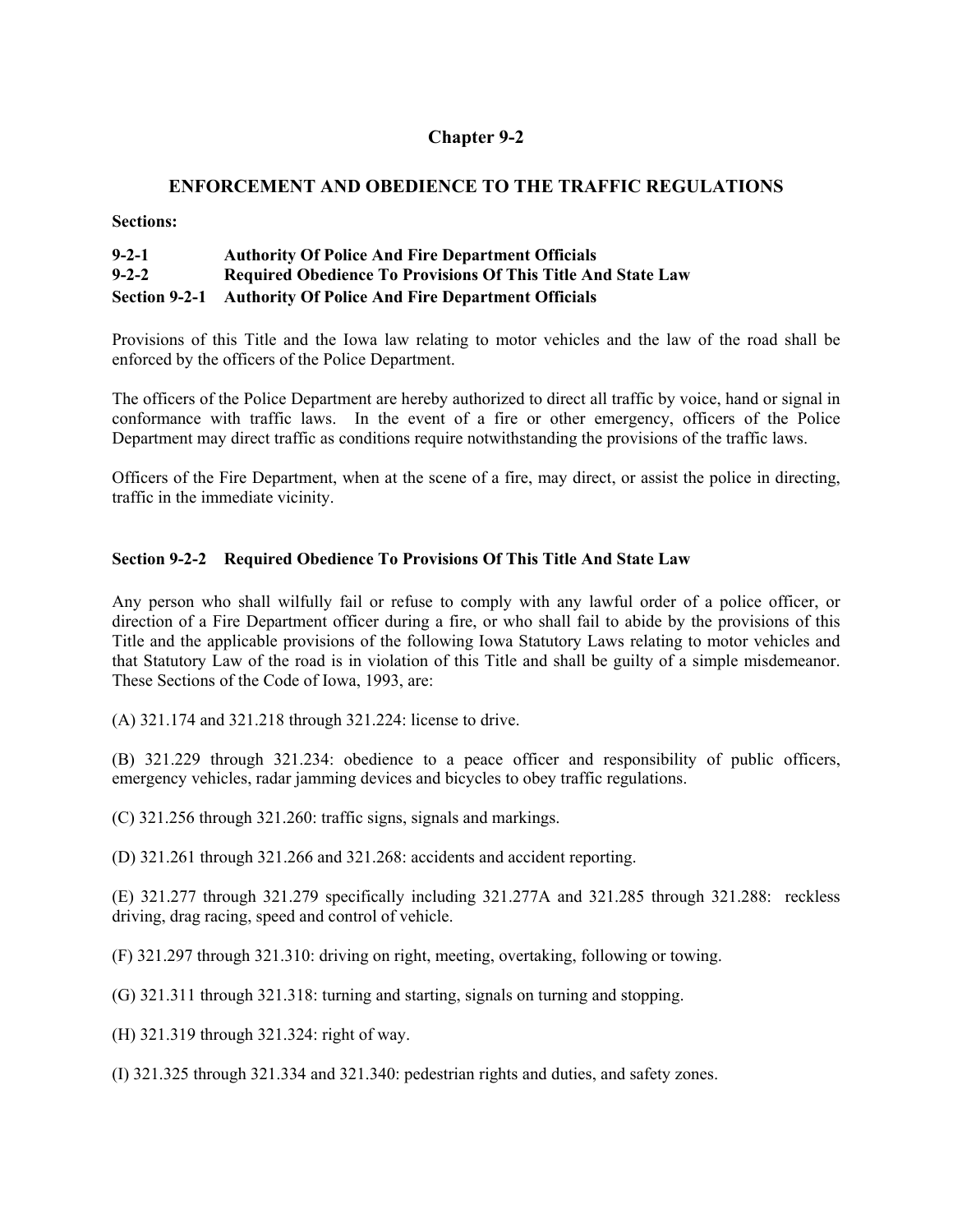(J) 321.341 through 321.344: railroad crossings.

(K) 321.345 and 321.353 through 321.360: stop at sidewalks, stopping, standing and parking.

(L) 321.362 through 321.371: unattended vehicle, obstructing driver's view, crossing median, following fire apparatus, or crossing fire hose, and putting glass, etc., on streets.

(M) 321.384 through 321.409, 321.415, 321.417 through 321.423, subsection 3: lighting equipment required and time of use. Under the provisions of Section 321.395, motor vehicles parked where permitted by this Ordinance need not have parking lamps lighted if the vehicle is within one hundred sixty feet (160') of a City street light ahead and to the rear of the vehicle and the permitted speed on said street is twenty-five (25) miles per hour or less.

(N) 321.430 through 321.450: brakes, horns and sirens, mufflers, wipers, mirrors, tires, flares, safety glass, safety belts or harnesses, and child restraint devices.

(O) 321.452 through 321.463, 321.465 and 321.466: size, weight and load. (Ord. 07-O-2004-2005, Amended, 09/20/2004)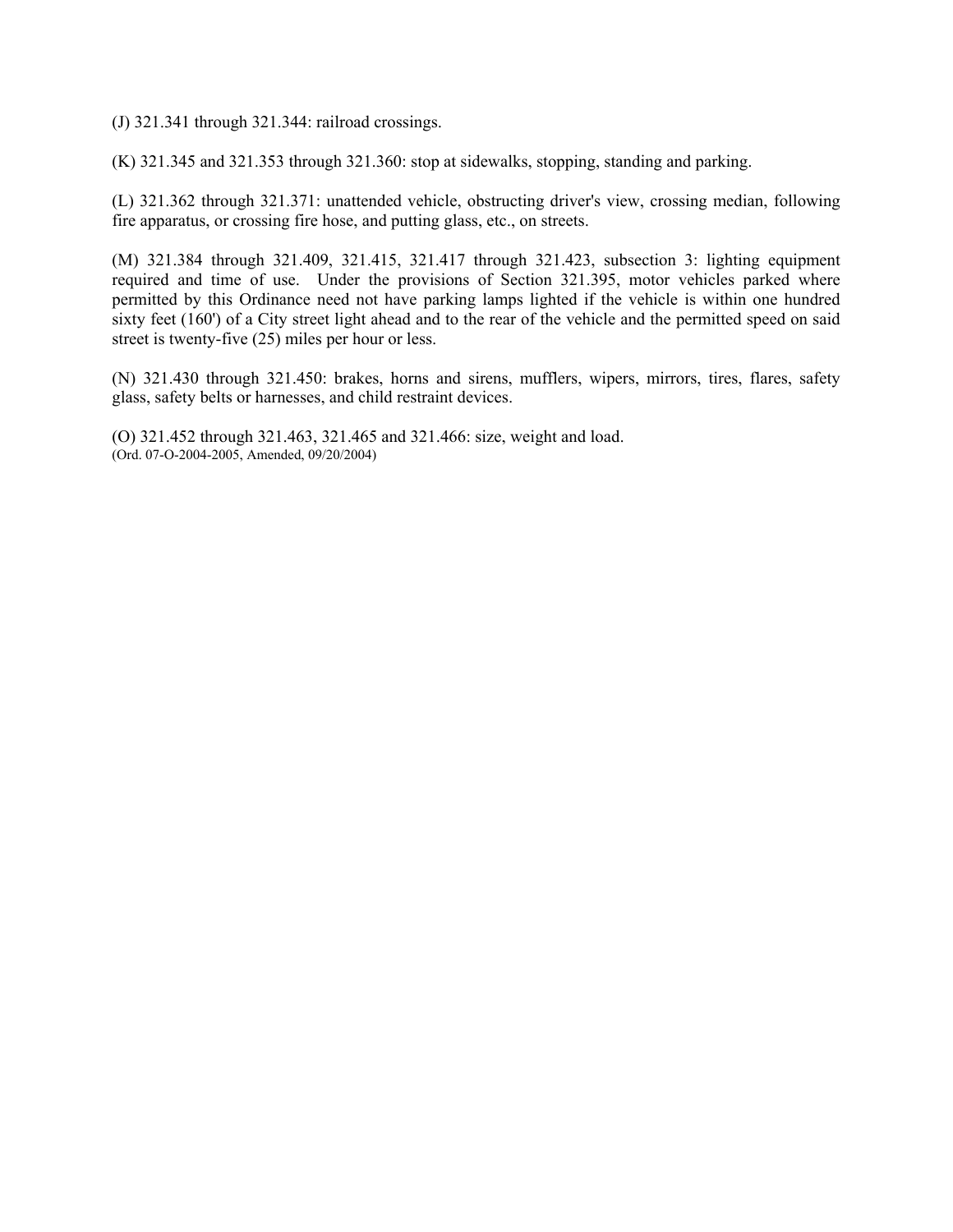# **TRAFFIC CONTROL DEVICES**

**Sections:** 

# **9-3-1 Authority To Install Traffic Control Devices 9-3-2 Designating Crosswalks, Establishing And Marking Traffic Lanes Section 9-3-1 Authority To Install Traffic Control Devices**

The City Administrator shall order the placement and maintenance of traffic control devices when and as required under the Ordinances of this City to make effective its provisions, and the Chief of Police may place and maintain such additional emergency or temporary traffic control devices for the duration of an emergency or temporary condition as traffic conditions may require to regulate traffic under the traffic ordinances of this City or under the State law or to guide or warn traffic.

The Chief of Police shall keep a record of all traffic control devices placed by his/her Department or placed by his/her order.

All traffic control devices shall comply with standards established by the United States Department of Transportation Manual Of Uniform Traffic Control Devices For Streets And Highway.

## **Section 9-3-2 Designating Crosswalks, Establishing And Marking Traffic Lanes**

The City Administrator is hereby authorized to designate and cause to be maintained by appropriate devices, markers or lines upon the surface of the roadway, crosswalks at intersections where, due to traffic conditions, there is particular danger to pedestrians crossing the street or roadway, and at such other places as traffic conditions require, and to cause to be marked lanes for traffic on street pavements at such places as traffic conditions require consistent with the traffic ordinances of this city. Where such traffic lanes have been marked, it shall be unlawful for the operator of any vehicle to fail or refuse to keep such vehicle within the boundaries of any such lane except when lawfully passing another vehicle or preparatory to making a lawful turning movement.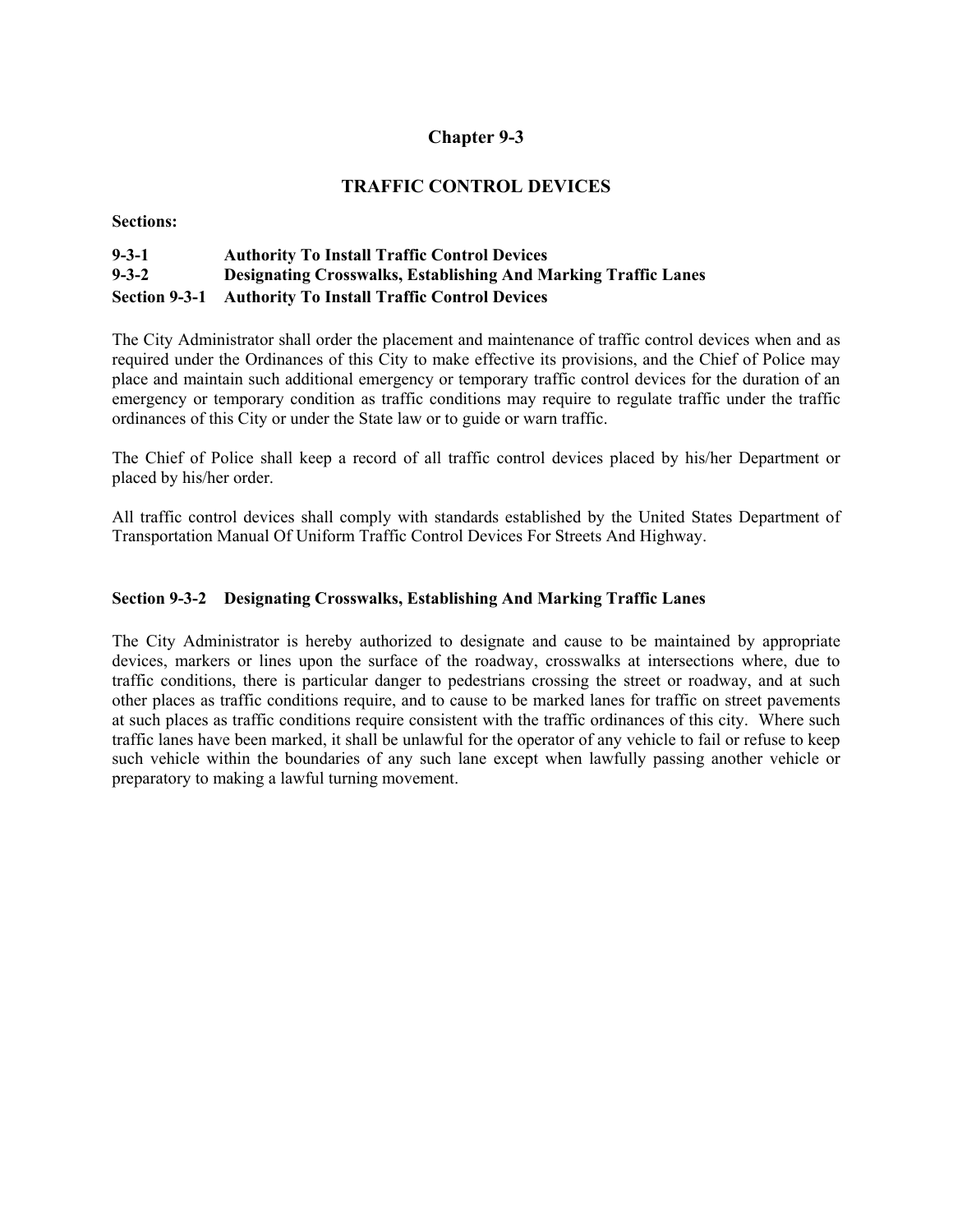# **SPEED REGULATIONS**

**Sections:** 

| $9 - 4 - 1$   | <b>Scope Of Ordinance</b>                    |
|---------------|----------------------------------------------|
| $9 - 4 - 2$   | <b>Definitions And Rules Of Construction</b> |
| $9 - 4 - 3$   | <b>General Speed Regulations</b>             |
| $9 - 4 - 4$   | <b>Specific Speed Regulations</b>            |
| Section 9-4-1 | <b>Scope Of Ordinance</b>                    |

The speed limits set forth in this Chapter 4 shall be the maximum speed limits for all streets and highways within the corporate limits of the City of Storm Lake, Iowa.

## **Section 9-4-2 Definitions And Rules Of Construction**

For the purposes of this Chapter the following definitions and rules of construction shall apply:

(A) "BUSINESS DISTRICT" means the property contiguous to a street or highway when fifty percent (50%) or more of the frontage of such property on said street or highway for a distance of three hundred feet (300') or more is occupied and used for business and commercial purposes.

(B) "SCHOOL DISTRICT" means the property contiguous to a street or highway and such property is occupied by a public or private schoolhouse, including land adjoining such schoolhouse that is used for school recreational purposes.

(C) "RESIDENCE DISTRICT" means the property contiguous to a street or highway when forty percent (40%) or more of the property fronting on such street or highway for a distance of three hundred (300) or more feet is occupied by dwellings. Any district which does not meet the definition of a Business District or a School District shall be considered a Residence District.

(D) If a particular street or highway is named as a beginning or ending point for a particular speed zone, the center line of the improved portion of such street (or an extension of such center line) shall be such beginning or ending point.

## **Section 9-4-3 General Speed Regulations**

Except as may be specifically provided for in Section 9-4-4, of this Code, the following maximum speed limits shall apply in this City:

- (A) Business District 20 M.P.H.
- (B) Residence or School District 25 M.P.H.

## **Section 9-4-4 Specific Speed Regulations**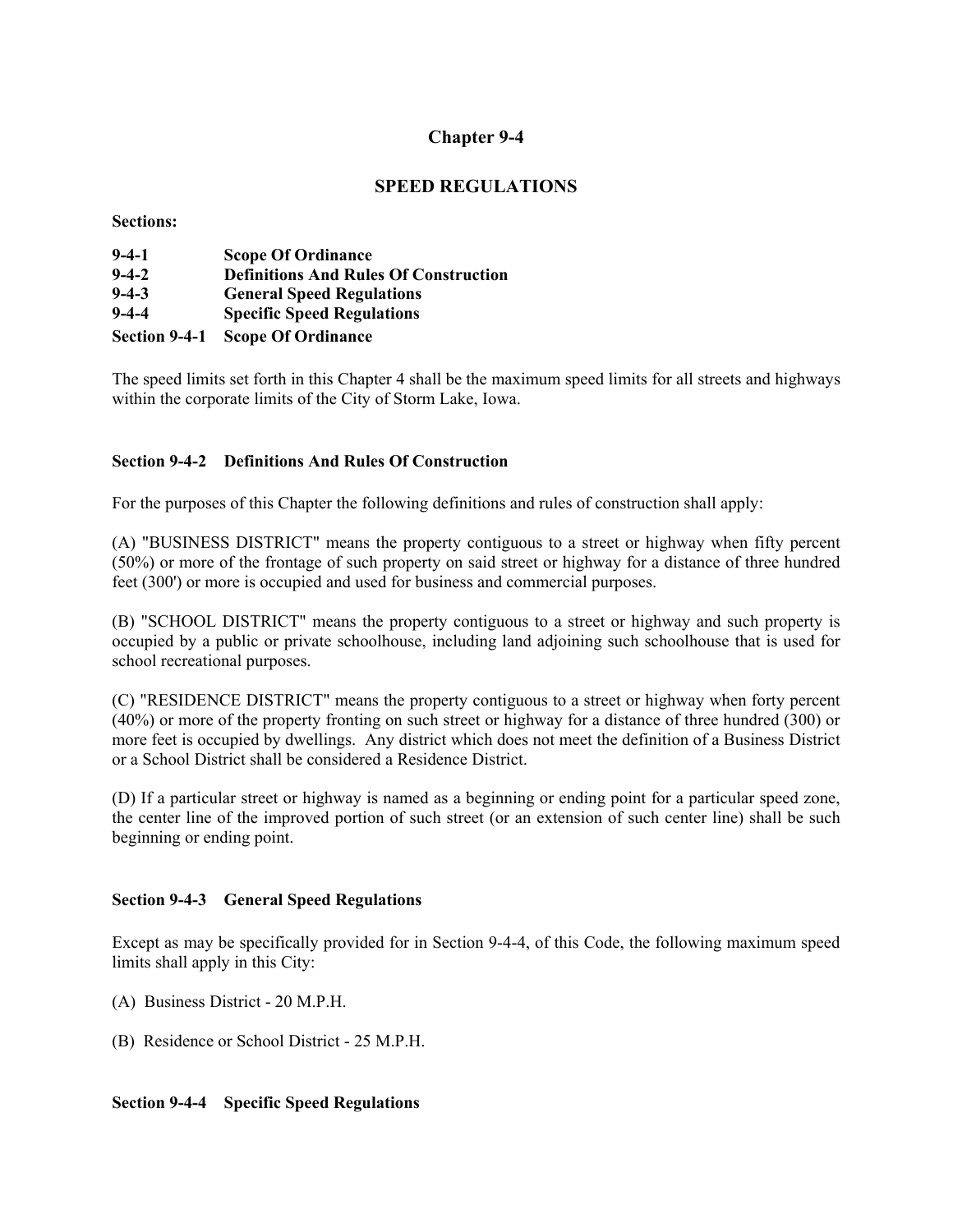The following maximum speed limits shall apply on the following streets or highways (or portions thereof):

(A) West Fifth Street:

1. From intersection with Highway 110 easterly to (East) Vista Drive, 35 M.P.H.; then, continuing easterly from such point on (East) Vista Drive to Otsego Street, 30 M.P.H.

2. From Otsego Street east to Lake Avenue, 20 M.P.H.

(B) All of Sunrise Park Road, 30 M.P.H. except that from May 1 to September 30 of each year, the speed limit shall be reduced to 20 M.P.H.

(C) All roads in Chautauqua Park, which roads are collectively designated Chautauqua Park Drive, including the north-south drive immediately west of Block 71, Original Town Addition to Storm Lake, Iowa, 20 M.P.H.

- (D) Oates Street:
- 1. Between Richland and East Fourth Street, 20 M.P.H.
- (E) Skewis Street:
- 1. Between Richland and East Fourth Street, 20 M.P.H.
- (F) Richland Street:
- 1. East of Flindt Drive, 35 M.P.H.
- (G) Expansion Boulevard:
- 1. All sections south of Fourth Street, 35 M.P.H.
- 2. North of Fourth Street, 25 M.P.H.
- (H) Grand Avenue:
- 1. South of West Fifth Street, 20 M.P.H.
- (I) College Avenue:
- 1. South of West Fifth Street, 20 M.P.H.
- (J) West Lakeshore Drive:
- 1. Between College and Grand Avenue, 20 M.P.H.
- (K) County Road C49 (590th Street):
- 1. Between North Lake Avenue and a point One Thousand One Hundred Feet (1100') west on C-49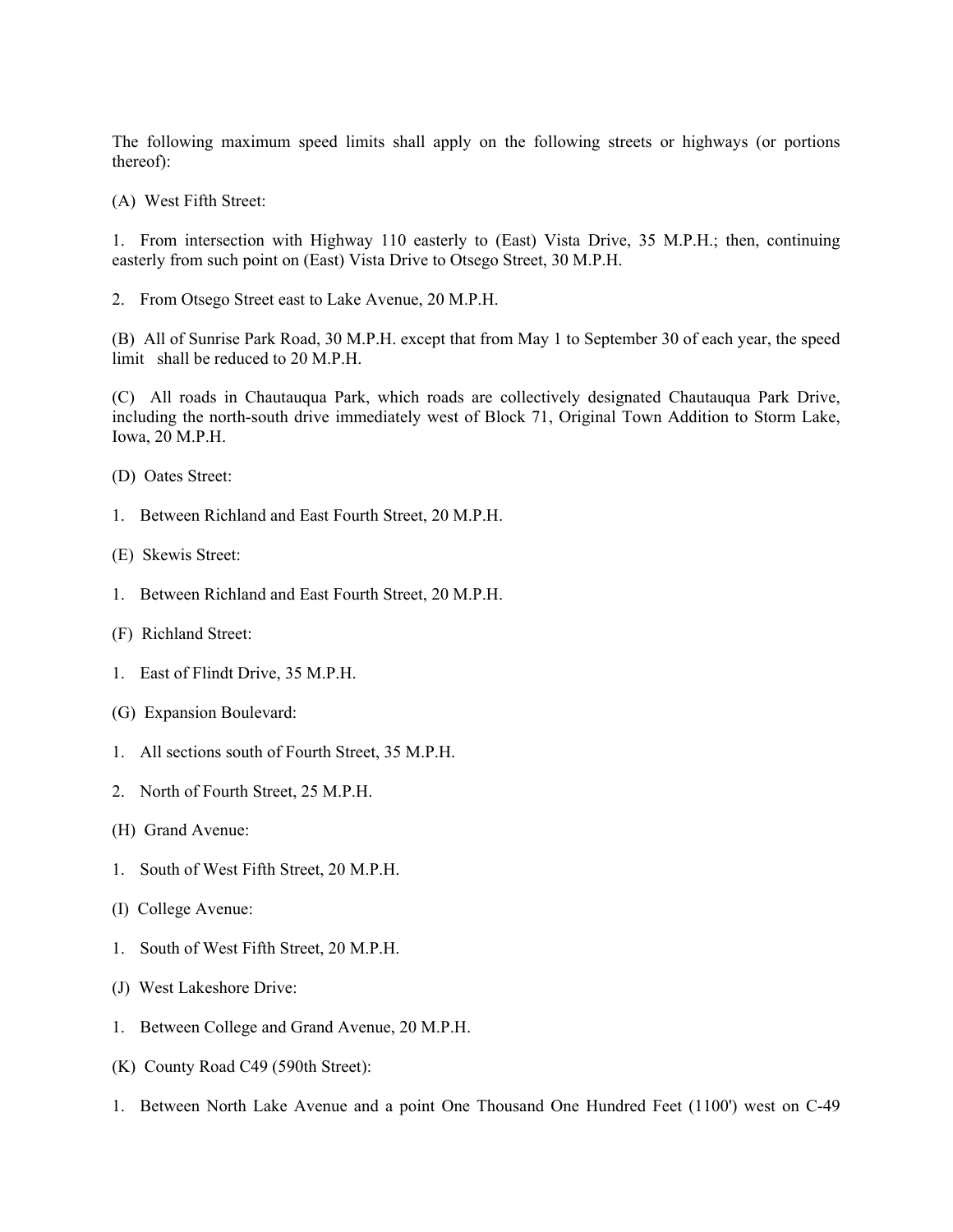(590th St.), 35 M.P.H. From this point west Six Hundred Fifty Feet (650'), 45 M.P.H.

2. Between North Lake Avenue and a point One Thousand Feet (1000') east on C-49 (590th St.), 35 M.P.H. From this point Six Hundred Fifty Feet (650') east , 45 M.P.H.(L) East Fourth Street east of Flindt Drive to Ray Street, 25 M.P.H.

(M) East Lakeshore Drive:

1. Between Flindt Drive and Lake Avenue, 25 M.P.H.

(N) East Milwaukee Avenue:

1. Between Geisinger Road and a point Six Hundred Eighty-Three feet (683') east of Geisinger Road, 25 M.P.H.

2. Between a point Six Hundred Eighty-Three Feet (683') east of Geisinger Road easterly to a point One Hundred Feet (100') east of Rothmoor Road, 35M.P.H.

In addition, it shall also be a violation of this Ordinance to violate the speed limits governing primary and secondary highways which are determined by the State of Iowa to the extent that those highways coincide with established streets located within the City of Storm Lake and which speed limits are as follows:

(AA) North Lake Avenue:

1. Between Milwaukee Avenue and a point Thirteen Hundred Feet (1300') north of C-49 (590th St.), 35 M.P.H. From that point north Six Hundred Fifty Feet (650'), 45 M.P.H.

(BB) West Milwaukee Avenue:

1. Between Lake Avenue and Geneseo Street, 30 M.P.H.

2. Between Geneseo and Northwestern Drive, 35 M.P.H.

3. Between Northwestern Drive and a point Eight Hundred Fifty Feet (850') west of Allen Avenue, 45 M.P.H.

4. Between a point Eight Hundred Fifty Feet (850') west of Allen Avenue and a point Four Hundred Fifty Feet (450') west of Highway 110, 50 M.P.H.

(CC) East Milwaukee Avenue and Flindt Drive:

1. Between Lake Avenue and Seneca, 30 M.P.H.

2. From Seneca, east and continuing southeasterly and south on Flindt Drive to Richland Street, 30 M.P.H.

3. From Richland Street south to East Lakeshore Drive, 35 M.P.H.

(DD) Highway 110 (and portion of West Fifth Street):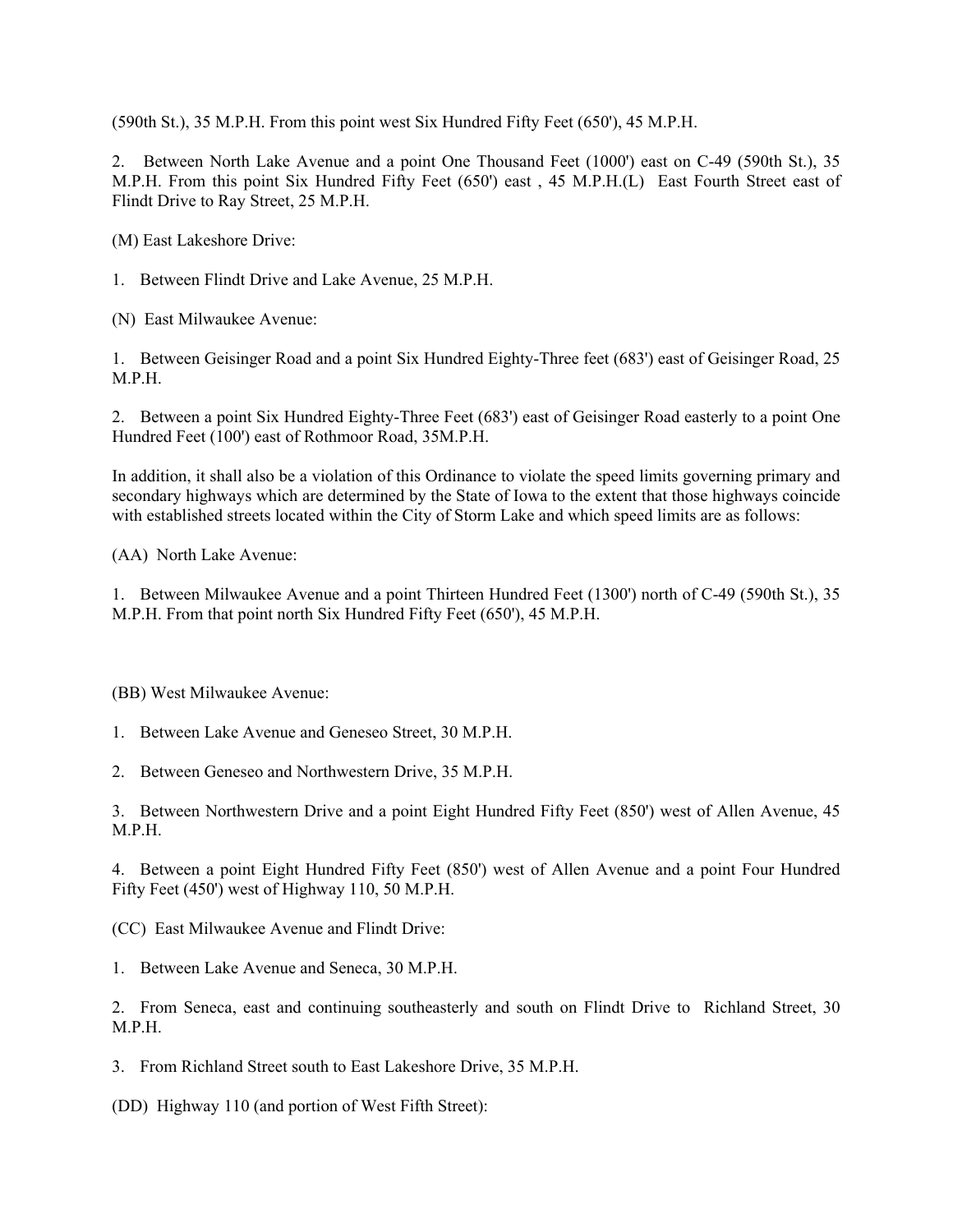1. From intersection with West Fifth north to intersection with Highway 7, 45 M.P.H.

2. From intersection with West Fifth Street southwest for a distance of Two Thousand Feet (2000'), 45 M.P.H.

3. From a point Two Thousand Feet (2000') south of the intersection with West Fifth Street south to the southern most City limits, 50 M.P.H.

(EE) East Lakeshore Drive:

1. Between east City limits and a point One Thousand Two Hundred and Thirty-five Feet (1,235') westerly, 45 M.P.H.

2. Between a point One Thousand Two Hundred Thirty-five Feet (1,235') west of the east City limits and Flindt Drive, 35 M.P.H.

(FF) Radio Road:

- 1. From the intersection of East Lakeshore Drive south to the Lakeside city limits, 45 M.P.H.
- 2. Between US Highway 71 and four hundred feet (400') north of the Railroad Crossing, 35 M.P.H.
- 3. Between four hundred feet (400') north of the Railroad Crossing and East Milwaukee, 45 M.P.H.

(GG) 610th Street (County Road C-63)

1. From the intersection of Highway 110 west One Thousand (1000) feet, 35 M.P.H.

(HH) Vestal Street

1. Between the north right-of-way of Tenth Street north to C-49 (590th St.), 35 M.P.H.

(Ord. No. 02-94-95, Amended, 07/18/94; Ord. No. 039495, Amended, 07/18/94; Ord. No. 049495, Amended, 09/06/94; Ord. No. 029596, Amended, 07/05/95; Ord. No. 059596, Amended, 11/20/95) (Ord. 01-O-2009-2010, Amended, 07/06/2009; Ord. 03-O-2008-2009, Amended, 10/06/2008; Ord. 02-O-2008-2009, Amended, 09/02/2008; Ord. 17-O-2004-2005, Amended, 12/20/2004; Ord. 09-O-2002-2003, Amended, 05/05/2003)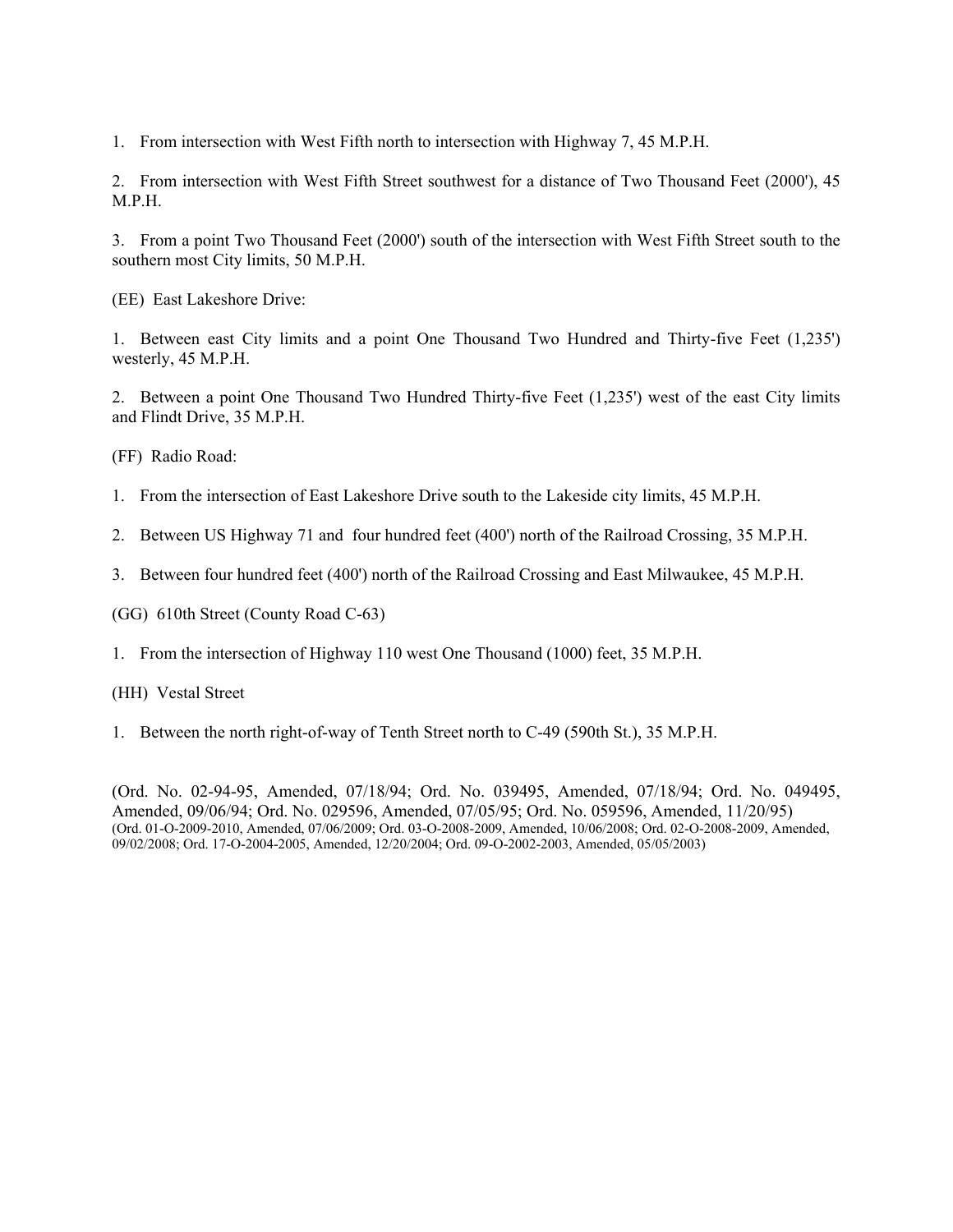## **TURNING MOVEMENTS**

**Sections:** 

| $9 - 5 - 1$ | <b>Turning Markers, Buttons And Signs</b> |
|-------------|-------------------------------------------|
| $9 - 5 - 2$ | <b>Restricted Turn Signs</b>              |
| $9 - 5 - 3$ | <b>Obedience To No Turn Signs</b>         |
| $9 - 5 - 4$ | <b>U-Turns</b>                            |
| $9 - 5 - 5$ | <b>Left Turns To Parking Place</b>        |

### **Section 9-5-1 Turning Markers, Buttons And Signs**

The City Administrator after a traffic study may cause markers, buttons, or signs to be placed within or adjacent to intersections, and thereby require and direct, as traffic conditions require, that a different course from that specified by the State law be traveled by vehicles turning at intersections, and when markers, buttons, or signs are so placed no driver of a vehicle shall turn a vehicle at an intersection other than as directed and required by such markers, buttons, or signs.

### **Section 9-5-2 Restricted Turn Signs**

The City Administrator is hereby authorized to determine those intersections, as traffic conditions require, at which the drivers of vehicles shall not make a right or left turn and so recommend to the Council for inclusion herein. The making of such turns may be prohibited between certain hours of any day in which event the same shall be plainly indicated on signs. Such turns are prohibited at the following places, as indicated:

No left turn from Bair Street onto Irving Street when coming from the east.

No right turn from Bair Street onto Irving Street when coming from the west.

(Ord. 04-O-2009-2010, Amended, 08/17/2009; Ord. 01-O-2000-2001, Amended, 08/07/2000; Ord. ORDINANCE NO. 01-O-2000-2001, Amended, 08/07/2000)

### **Section 9-5-3 Obedience To No Turn Signs**

Whenever authorized signs are erected in pursuance to ordinance indicating that no right or left turn is permitted, no driver of a vehicle shall disobey the directions of any such signs.

### **Section 9-5-4 U-Turns**

It shall be unlawful for a driver to make a U-turn except at an intersection, provided, however, that Uturns are prohibited at intersections within the Business District and at intersections where there are automatic traffic signals.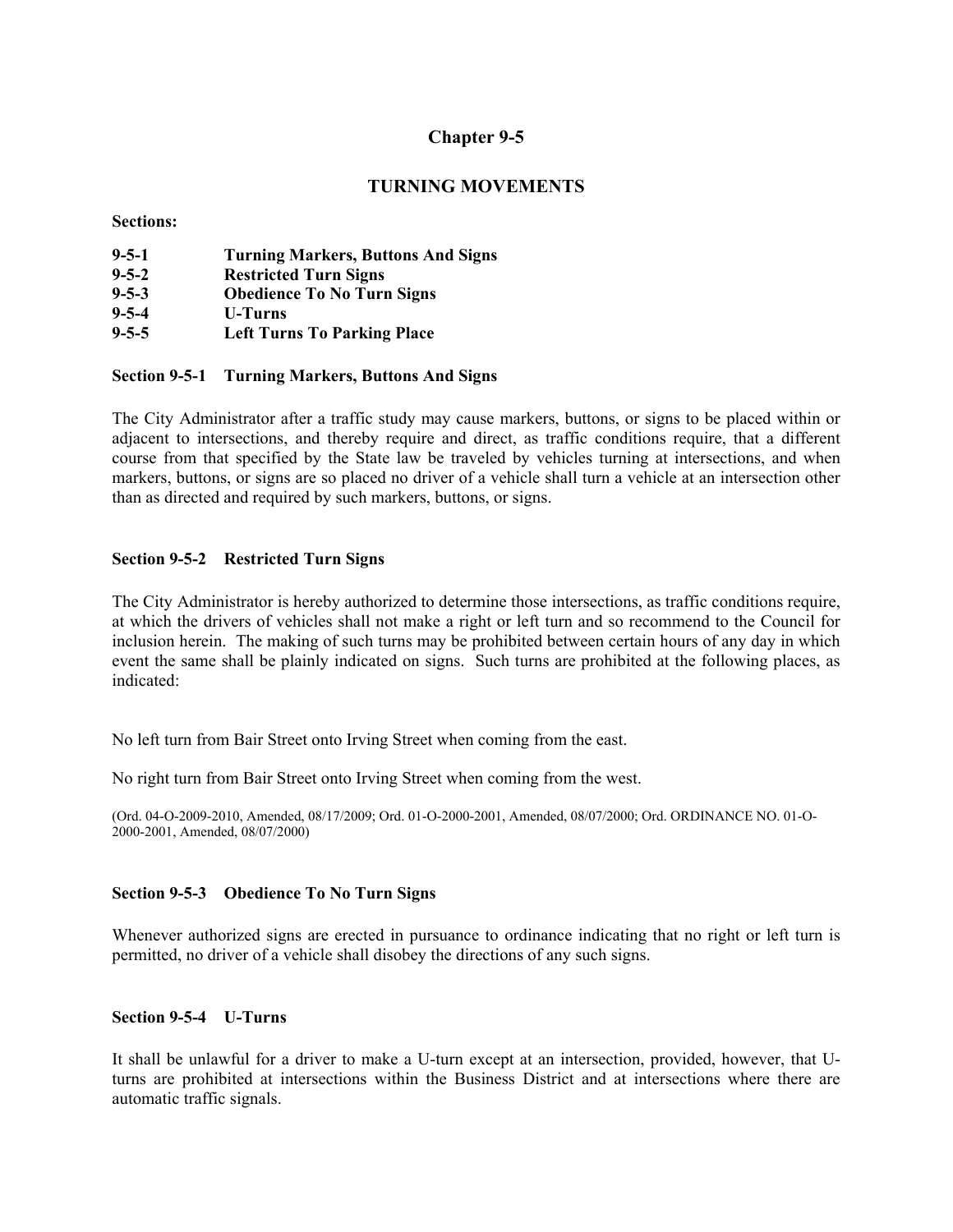# **Section 9-5-5 Left Turns To Parking Place**

No person shall make a left turn in the middle of any street for the purpose of turning into a parking space.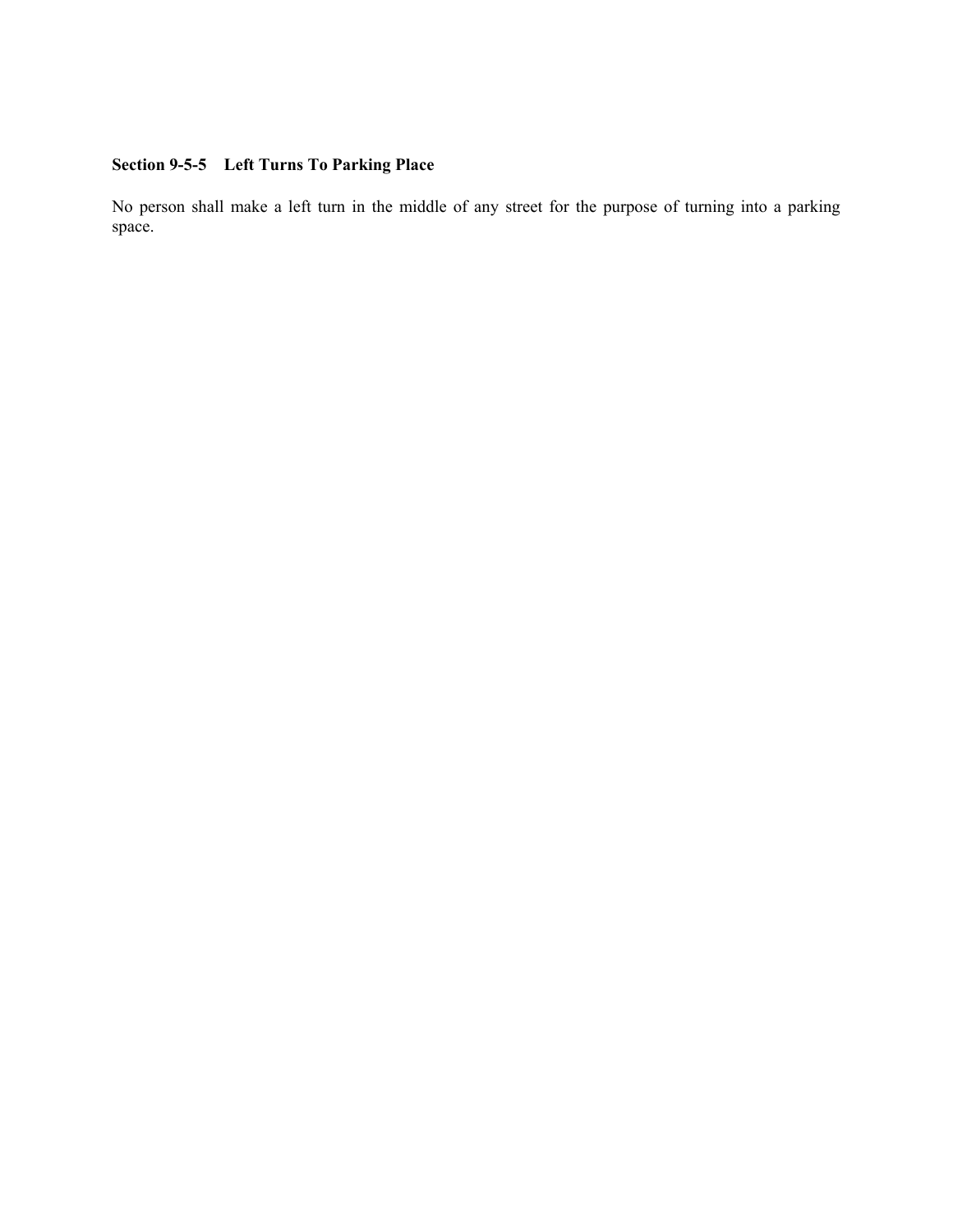# **ONE-WAY STREETS AND ALLEYS**

**Sections:** 

# **9-6-1 Authority To Designate One-Way Streets And Alleys 9-6-2 One-Way Streets And Alleys**

## **Section 9-6-1 Authority To Designate One-Way Streets And Alleys**

Whenever any street or alley is designated as a one-way street or alley by Ordinance, the Street Department shall cause to be placed and maintained signs giving notice thereof and no such regulation shall be effective unless such signs are in place. Signs indicating the direction of traffic movement shall be placed at every intersection where movement of traffic in the opposite direction is prohibited. It shall be unlawful for any person to operate any vehicle in violation of such markings, signs, barriers, or other devices so placed in accordance with this Section.

## **Section 9-6-2 One-Way Streets And Alleys**

Upon the following streets and alleys vehicular traffic shall move only in the indicated direction:

Irving Street, between East Second Street and Bair Street; direction of travel: north.

The north-south alley in Block 14, City of Storm Lake, Iowa; direction of travel: south.

The north-south alley in Block 22, City of Storm Lake, Iowa; direction of travel: north.

The north-south alley in Block 21, City of Storm Lake, Iowa; direction of travel: south.

Seneca Street, between Third Street and Second Street; direction of travel: south.

The north-south alley in Block 24; direction of travel: north.

The north-south alley in Block 23; direction of travel: south.

The north-south alley in Block 5; direction of travel: south.

The north-south alley in Block 4; direction of travel: north.

The north-south alley in Block 15; direction of travel: north.

The north-south alley in Block 13; direction of travel: north.

The north-south alley in Block 6; direction of travel: north. (Ord. 03-O-2009-2010, Amended, 08/17/2009; Ord. 01-O-2000-2001, Amended, 08/07/2000; Ord. ORDINANCE NO. 01-O-2000-2001, Amended, 08/07/2000)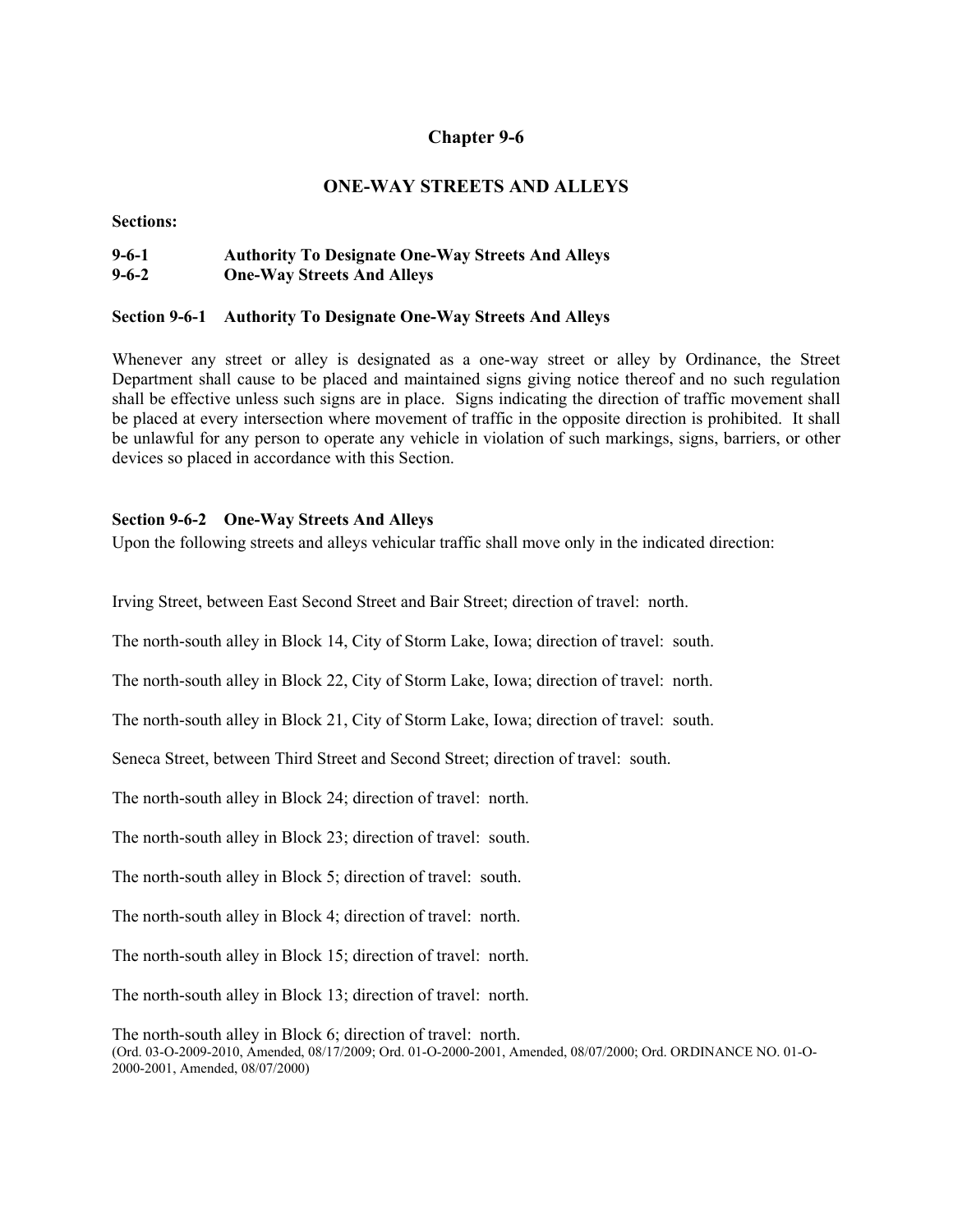### **SPECIAL STOPS REQUIRED**

| $9 - 7 - 1$   | <b>Through Streets</b>                                                                    |
|---------------|-------------------------------------------------------------------------------------------|
| $9 - 7 - 2$   | <b>Authority To Erect Stop Or Yield Signs</b>                                             |
| $9 - 7 - 3$   | <b>Stops At Intersecting Through Streets And Other Intersections</b>                      |
| $9 - 7 - 4$   | <b>Stop When Traffic Is Obstructed</b>                                                    |
| $9 - 7 - 5$   | <b>School Stops</b>                                                                       |
| $9 - 7 - 6$   | <b>Stop Lights</b>                                                                        |
| Section 9-7-1 | <b>Through Streets</b>                                                                    |
|               | Streets or portions of streets described below are hereby declared to be through streets: |
|               |                                                                                           |

West Third Street Fourth Street between Flindt Drive and Cayuga Street Fifth Street Lake Avenue Lakeshore Drive Milwaukee Avenue Flindt Drive Northwestern Drive from West Milwaukee Avenue to West Fifth Street. (Ord. 01-O-2000-2001, Amended, 08/07/2000; Ord. ORDINANCE NO. 01-O-2000-2001, Amended, 08/07/2000)

### **Section 9-7-2 Authority To Erect Stop Or Yield Signs**

Whenever any Ordinance of this City designates and describes a through street it shall be the duty of the<br>Street Department to cause to be placed and maintained a stop or yield sign on each and every street<br>intersecting su

### **Section 9-7-3 Stops At Intersecting Through Streets And Other Intersections**

At the intersections of through streets and at intersections upon streets other than through streets where, because of heavy cross traffic or other traffic conditions, particular hazard exists, the Chief of Police is<br>thereby authorized to determine under applicable State rules whether vehicles shall stop or yield at one or<br>more signs are hereby authorized as follows:

#### **STOP SIGNS:**

**Sections:**

The SW corner of the intersection of Walnut Street and Geisinger Road.

The NW corner of the intersection of Erie Street and Railroad Street.

Page 1 of 23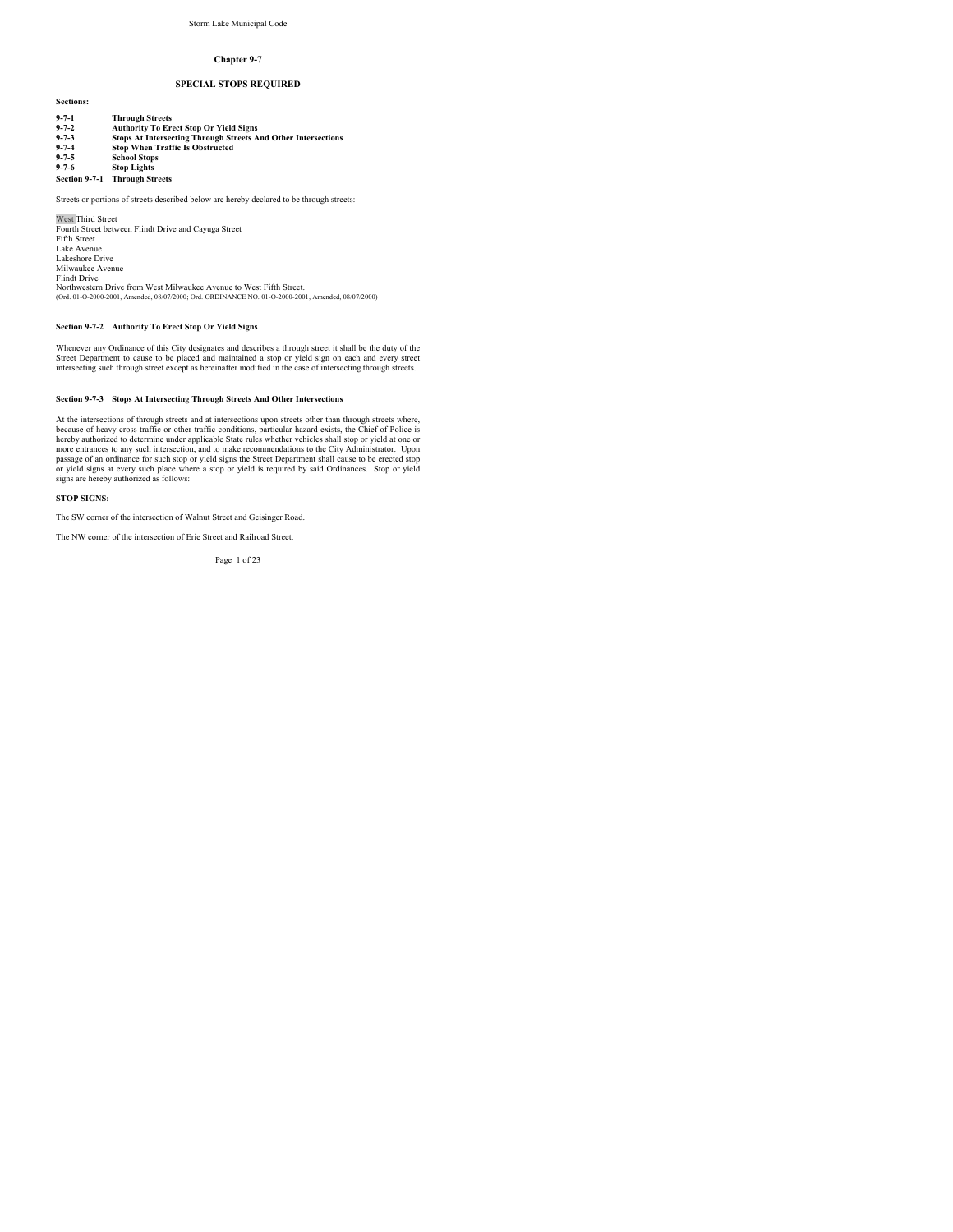The NW corner of the intersection of Ontario Street and Railroad Street.

The SE corner and NW corner of the intersection of Seventh Street and Michigan Street.

The SW corner and the NE corner of the intersection of Seventh Street and Erie Street.

The SE corner of the intersection of Seventh Street and Cayuga Street.

The SE corner and the NW corner of the intersection of Seventh Street and College Avenue.

The SE corner of the intersection of Irving Street and Bair Street.

The NW corner of the intersection of Chautauqua Park Drive and the extension of Hudson Street.

The NE corner and the SW corner of the intersection of Tenth Street and Seneca Street.

The SE corner and the NW corner of the intersection of East Ninth Street and Erie Street.

The NW and the SE corners of the intersection of Sixth Street and Michigan Street.

The NW corner and the SE corner of the intersection of Sixth Street and Barton Street.

The NW corner and the SE corner of the intersection of Sixth Street and Larchwood Drive.

The NW corner of the intersection of Fourth Street and Larchwood Drive.

The NW corner of the intersection of Fourth Street and Western Avenue.

The NW corner and the SE corner of the intersection of Fourth Street and Barton Street.

The NW corner and the SE corner of the intersection of Fourth Street and Terrence Street.

The NE corner and SW corner of the intersection of Iowa Street and Grand Avenue.

The NE corner of the intersection of Iowa Street and Early Street.

All corners of the intersection of West Fourth and Grand Avenue.

All corners of the intersection of East Fifth Street and Russell Street.

The NE corner and the SW corner of the intersection of East Milwaukee Avenue and Russell Street.

The SW corner of the intersection of East Fifth Street and Geisinger Road.

The NW corner of the intersection of Shoreway Road and Northwestern Drive.

All corners of the intersection of Milwaukee Avenue and Geisinger Road.

The SW corner of the intersection of Lake Avenue and Lakeshore Drive.

Page 2 of 23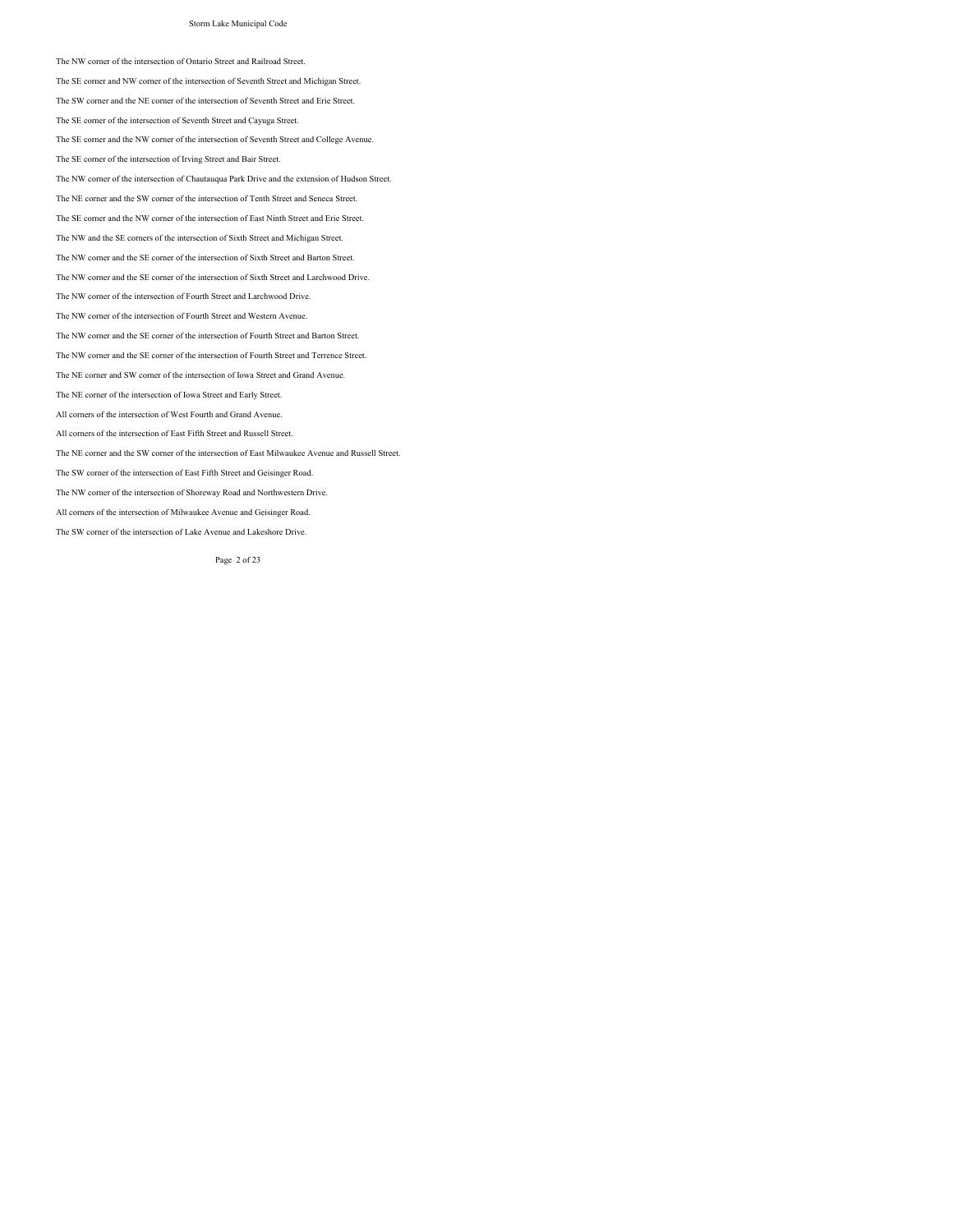The SW corner and the NW corner of the intersection of East Lakeshore Drive and Flindt Drive.

The SW corner, the SE corner, the NE corner and the NW corner of the intersection of Cayuga Street and Railroad Street.

All corners of the intersection of West Fourth Street and College Avenue.

The NW corner and the SE corner of the intersection of Richland Street and Vilas Road.

The NW corner and the SE corner of the intersection of West Fourth Street and Early Street.

The NW corner of West Sixth Street and Hyland Drive.

The SW corner of Peterson Drive and Grand Avenue.

The NW corner and the SE corner of Railroad Street and Ontario Street.

The NW corner and the SE corner of Railroad Street and Geneseo Street.

The NW corner and the SE corner of the intersection of West Seventh Street and Michigan Street.

The NW corner and the SE corner of the intersection of North Erie Street and East Ninth Street.

The SW corner and the NE corner of the intersection of East Tenth Street and Seneca Street.

The NW corner and the SE corner of the intersection of Railroad Street and West Fifth Street.

The NE corner and the SW corner of the intersection of East Sixth Street and Seneca Street.

The SE corner of East Tenth Street and Oneida Street.

The NE corner of the intersection of Tornado Drive and Oneida Street.

The NE corner of East Eighth Street and Russell Street.

The NW corner of Richland Street and Skewis Street.

The NW corner of East Fourth Street and Geisinger Road.

The NE corner of Highway Street and East Third Street.

The NW corner of East Lakeshore Drive and Kenzy Street.

The SE corner of East Third Street and Kenzy Street.

The NW corner of East Lakeshore Drive and Mae Street.

The SE corner of East Third Street and Mae Street.

The NW corner of East Lakeshore Drive and Russell Street.

Page 3 of 23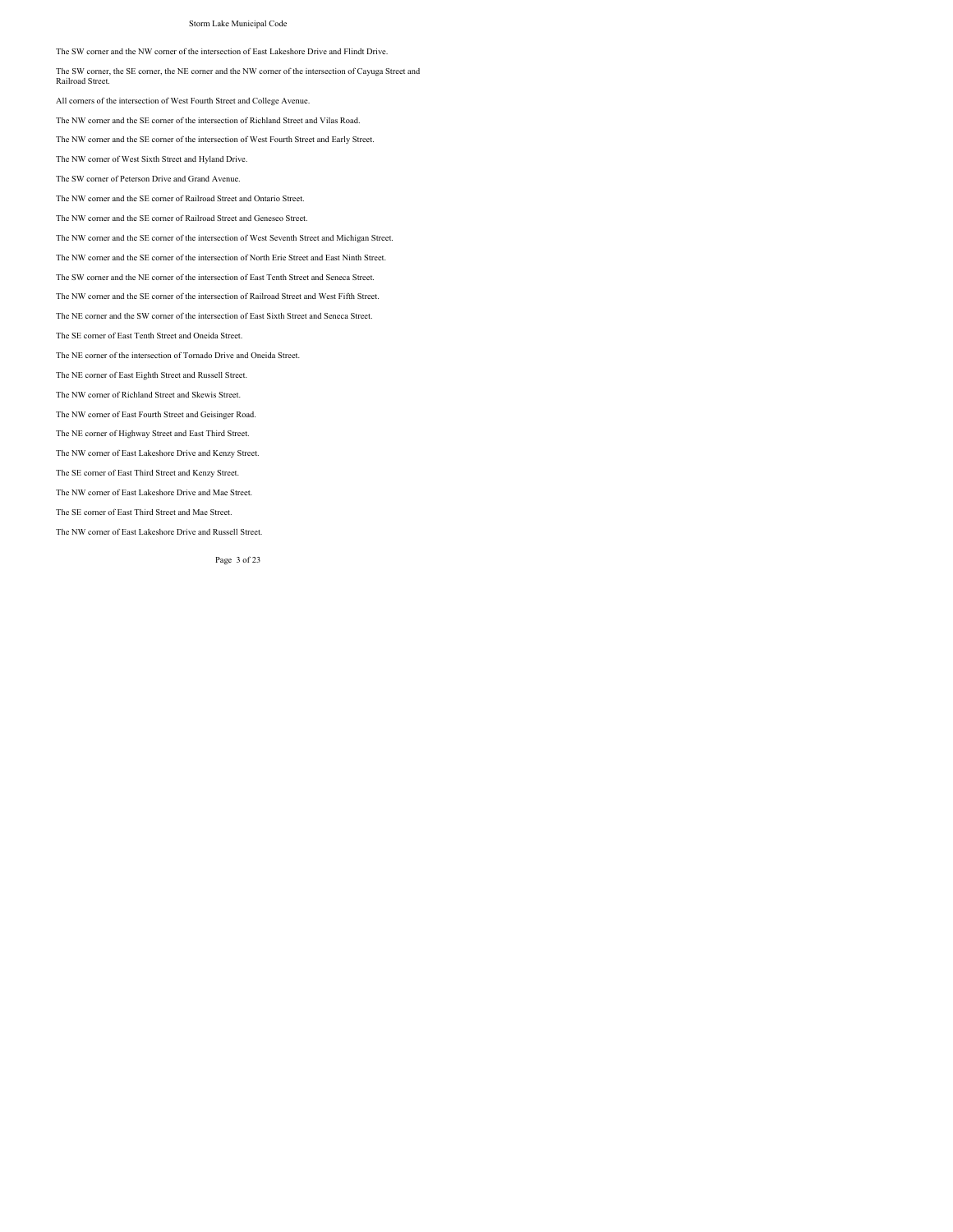The SE corner of East Third Street and Russell Street.

The NW corner of East Lakeshore Drive and Superior Street.

The NW corner and the SE corner of East Third Street and Superior Street.

The NW corner of East Lakeshore Drive and Hudson Street.

The NW corner and the SE corner of East Third Street and Hudson Street.

The SE corner of East Fourth Street and Skewis Street.

The NW corner and the SE corner of East Fourth Street and Oates Street.

The SE corner of East Fifth Street and Oates Street.

The SW corner of East Sixth Street and Russell Street.

The NW corner and the SE corner of East Fourth Street and Superior Street.

The NW corner and the SE corner of East Fifth Street and Superior Street.

The NW corner and the SE corner of East Fourth Street and Hudson Street.

The NW corner and the SE corner of East Fifth Street and Hudson Street.

The NW corner and the SE corner of East Fourth Street and Oneida Street.

The NW corner and the SE corner of East Fifth Street and Oneida Street.

The NE corner and the SW corner of East Sixth Street and Oneida Street.

The NW and the SE corner of East Milwaukee Avenue and Walnut Street.

The SW corner of the intersection of Tornado Drive and Russell Street.

The SE corner of east and west entrances of Chautauqua Park Drive onto Lakeshore Drive.

The NE and the SW corner of Oneida Street and East Third Street.

The NW corner of Seneca Street and East Lakeshore Drive.

The NW corner of East Third and Seneca Street.

The NW corner and the SE corner of East Fourth Street and Seneca Street.

The NW corner and the SE corner of East Fifth Street and Seneca Street.

The NW and SE corner of East Sixth Street and Cayuga Street.

The NW corner of Irving Street and East Lakeshore Drive.

Page 4 of 23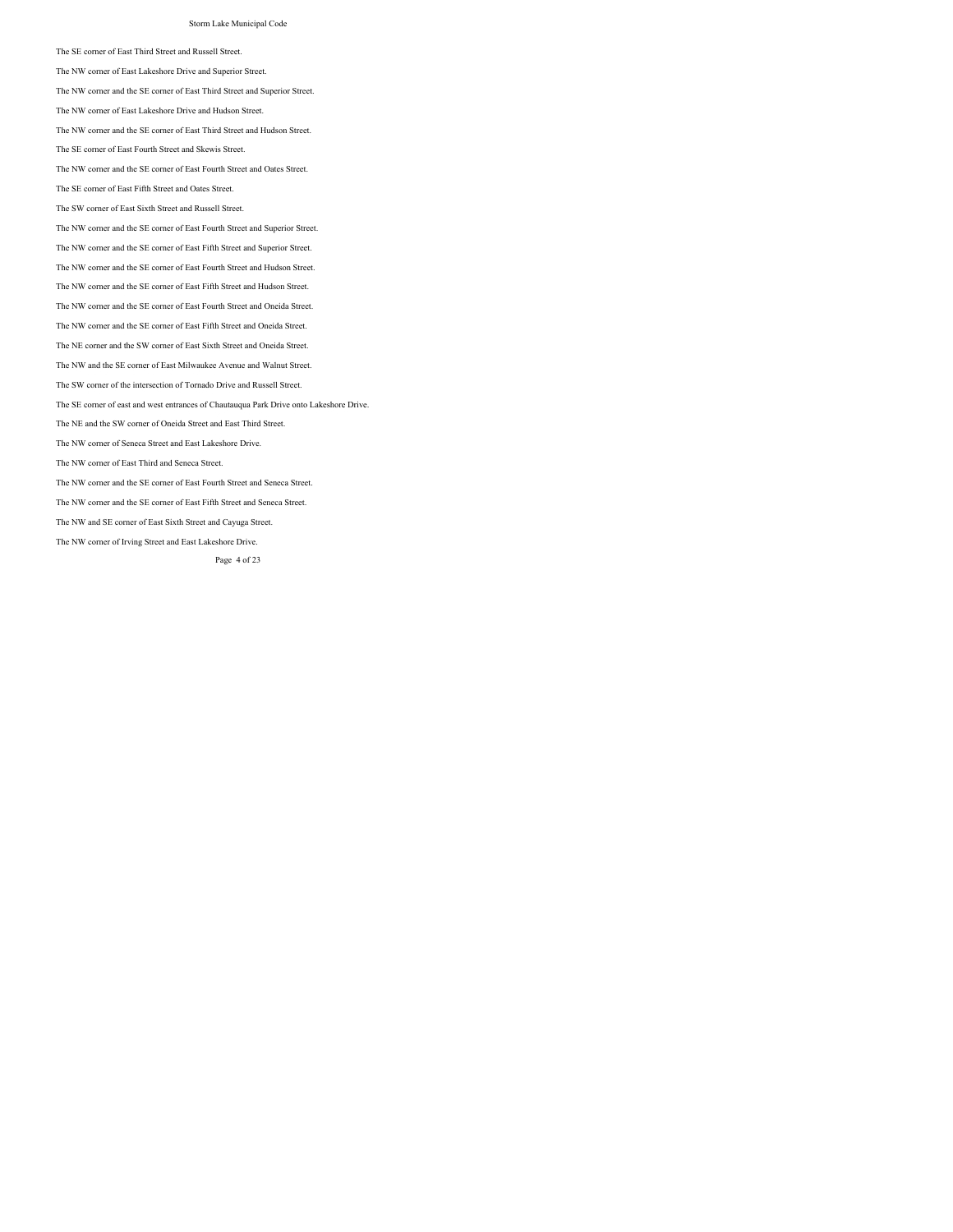The SW corner and the NE corner of Lake Avenue and First Street.

The SW corner and the NE corner of Lake Avenue and Second Street.

All four corners of the intersection of Lake Avenue and Third Street.

The NE corner of Lake Avenue and Bair Street.

The NW corner and the SE corner of West Third Street and Michigan Street.

The NW corner and the SE corner of West Third Street and Geneseo Street.

The NW corner of West Lakeshore Drive and Ontario Street.

The NW and the SE corner of West Third Street and Ontario Street.

The NW and the SE corner of West Sixth Street and Ontario Street.

The NW corner of West Lakeshore Drive and Otsego Street.

The NW corner and the SE corner of West Third Street and Otsego Street.

The NW corner of West Fifth Street and Otsego Street.

The NW corner and the SE corner of West Sixth Street and Otsego Street.

The NW corner and the SE corner of West Seventh Street and Otsego Street.

The NW corner and the SE corner of West Lakeshore Drive and College Avenue.

The SW corner of College Avenue and Iowa Street.

The NW corner and the SE corner of West Fifth Street and College Avenue.

The NW corner and the SE corner of West Sixth Street and College Avenue.

The SE corner and the NW corner of West Fifth Street and Grand Avenue.

The NW corner of West Fifth Street and Vestal Street.

The NE corner of West Eighth Street and Vestal Street.

The NE corner of West Third Street and Early Street.

The NW corner and the SE corner of West Fifth Street and Early Street.

The NW corner of West Third Street and Terrence Street.

The SE corner of West Fifth Street and Terrence Street.

Page 5 of 23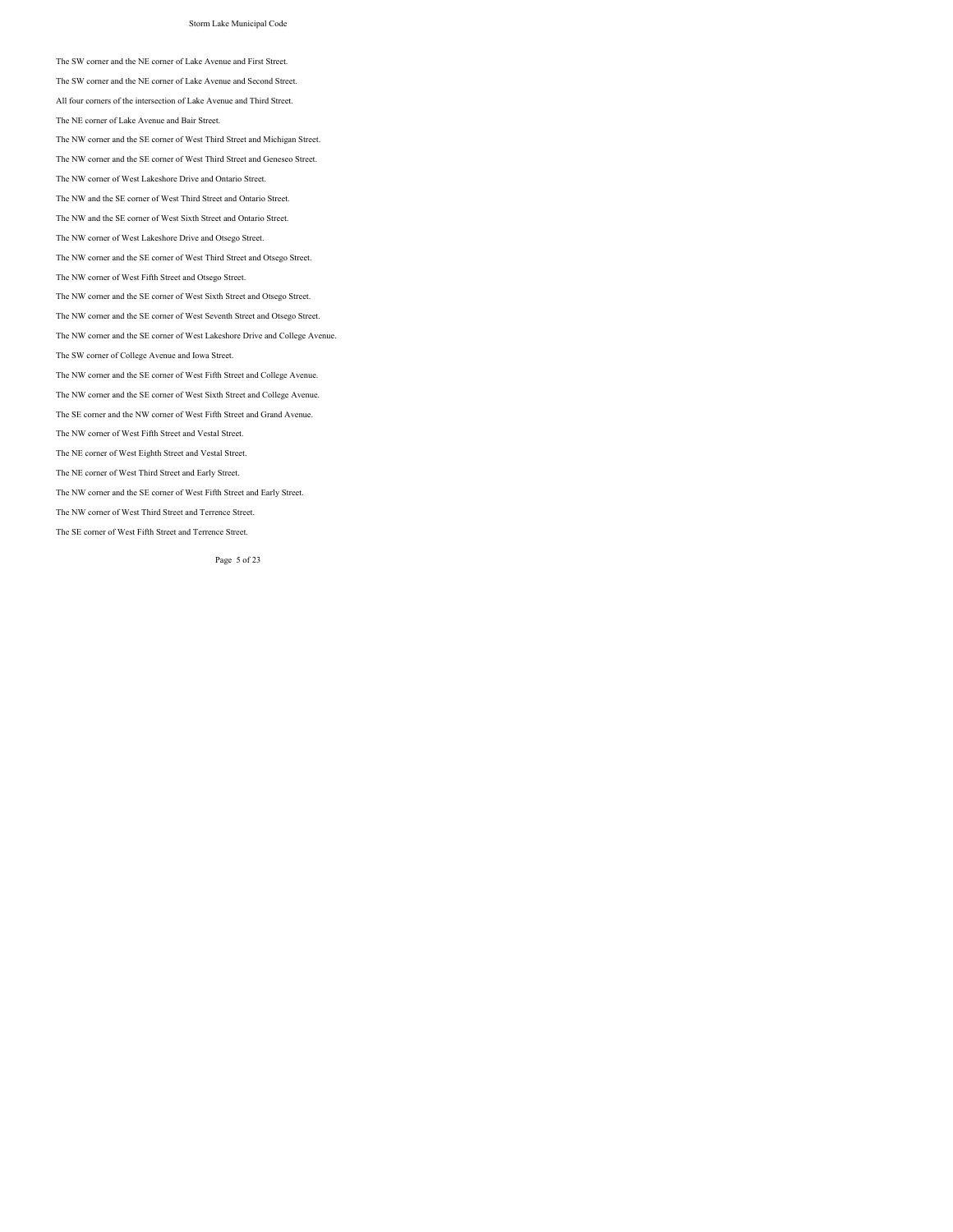The NW corner and the SE corner of West Fifth Street and Barton Street.

The SE corner of West Fifth Street and Western Drive.

The NW corner and the SE corner of West Fifth Street and Larchwood Drive.

The NW and the SE corner of West Fifth Street and Northwestern Drive.

The SE corner of West Fifth Street and Angier Drive.

The NW and SE corner of West Fifth Street and Vista Drive.

The SE corner of the east intersection and the SE corner of the west intersection of West Fifth Street and Renshaw Drive.

The NE corner of West Sixth Street and Northwestern Drive.

The NE corner and the SW corner of Northwestern Drive and Lochedem Drive.

The NE corner and the SW corner of Northwestern Drive and Hyland Drive.

The NW and the SE corner of West Sixth Street and Geneseo Street.

The SW corner and the NE corner of Flindt Drive and Park Street.

The NE corner and the SW corner of Flindt Drive and East Fourth Street.

The SW corner and the NE corner of Flindt Drive and East Fifth Street.

The NW corner and the SE corner of Flindt Drive and Russell Street.

The SE corner of the intersection of East Lakeshore Drive and Sunrise Park Road.

The NW corner of the intersection of East Lakeshore Drive and Memorial Road.

The NW corner and the SE corner of East Milwaukee Avenue and Erie Street.

The NE corner of Lake Avenue and East Eighth Street.

The SW corner of Lake Avenue and West Eighth Street.

The SW corner and the NE corner of Lake Avenue and Ninth Street.

The NE corner of Lake Avenue and East Twelfth Street.

The SW corner and the NE corner of Lake Avenue and East Thirteenth Street.

The SW corner of Lake Avenue and West Fourteenth Street.

The NE corner of Lake Avenue and Sixteenth Street.

Page 6 of 23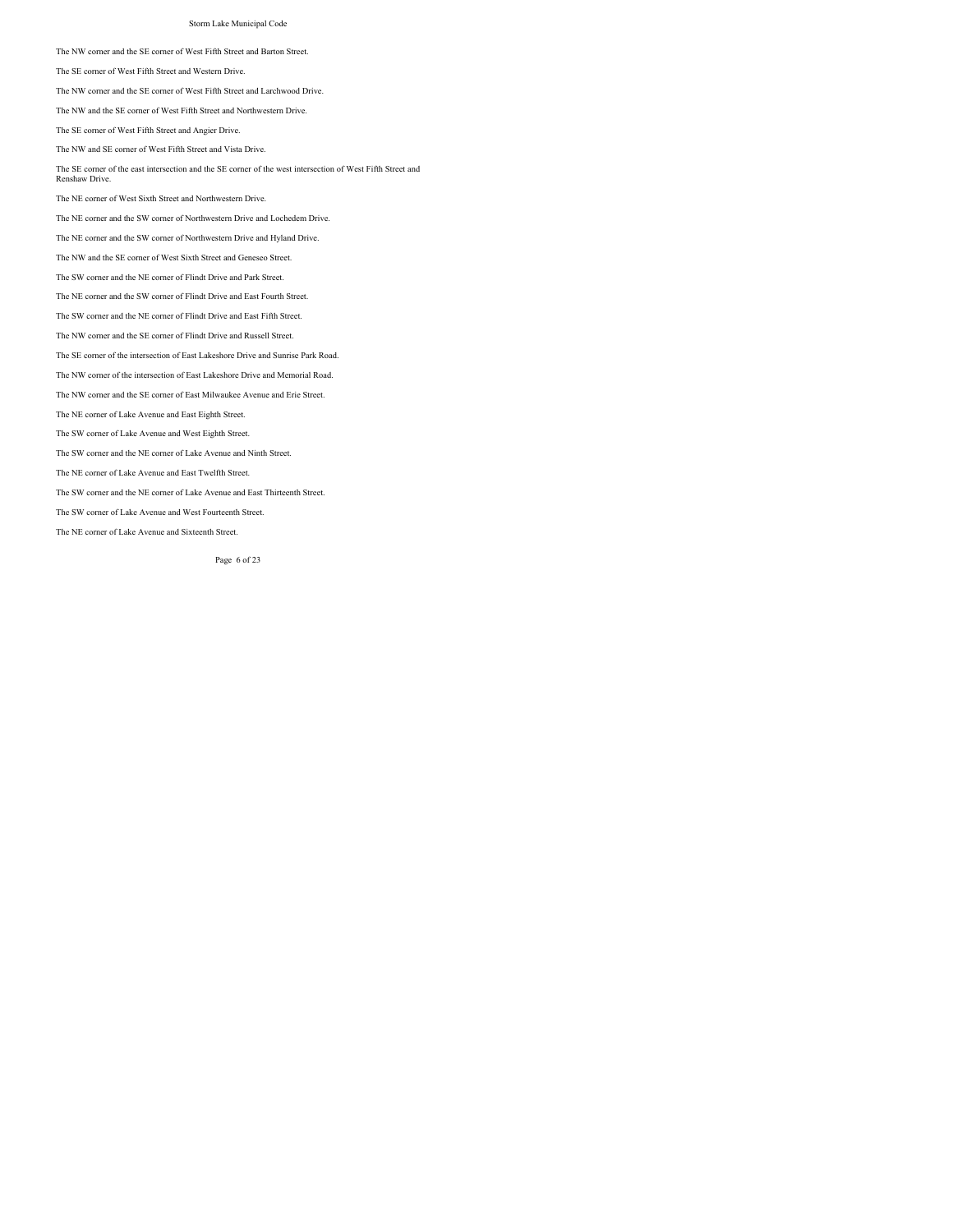The SE corner of West Milwaukee Avenue and Michigan Street.

The SE corner of West Milwaukee Avenue and Geneseo Street.

The NW corner and the SE corner of West Milwaukee Avenue and Ontario Street.

The SE corner of West Milwaukee Avenue and Otsego Street.

The SE corner of West Milwaukee Avenue and College Avenue.

The SE corner of West Milwaukee Avenue and Grand Avenue.

The SE corner and the NW corner of West Milwaukee Avenue and Vestal Street.

The SE corner of West Milwaukee Avenue and Elmwood Drive.

The SE corner and the NW corner of West Milwaukee Avenue and Barton Street.

The NW corner of West Milwaukee Avenue and Allen Avenue.

The SE corner and the NW corner of West Milwaukee Avenue and Northwestern Drive.

The NW corner of West Milwaukee Avenue and Early Street.

The SE corner of West Fifth Street and Bypass No. 110 and unnamed Street.

The SE corner of the intersection of Vista Drive and Highway No. 110.

The northeast corner of the north entrance to Emerald Park at the intersection of Emerald Drive and Highway No. 110.

The NE corner of the south entrance to Emerald Park and Highway No. 110.

The SE corner of Clover Lane and Buena Vista County Road C-63.

The SW corner of Leona Drive and Highway No. 110.

The NW corner of Richland Street and Expansion Boulevard.

The NW corner of Richland Street and Ray Street.

The NE corner of East Ninth Street and Russell Street.

The SE corner of East Third Street and Irving Street.

The NW and the SE corner of West Sixth Street and Grand Avenue.

The SE corner of Meadow Lane and Buena Vista County Road C-63.

The SW corner of Expansion Boulevard and 130th Avenue.

Page 7 of 23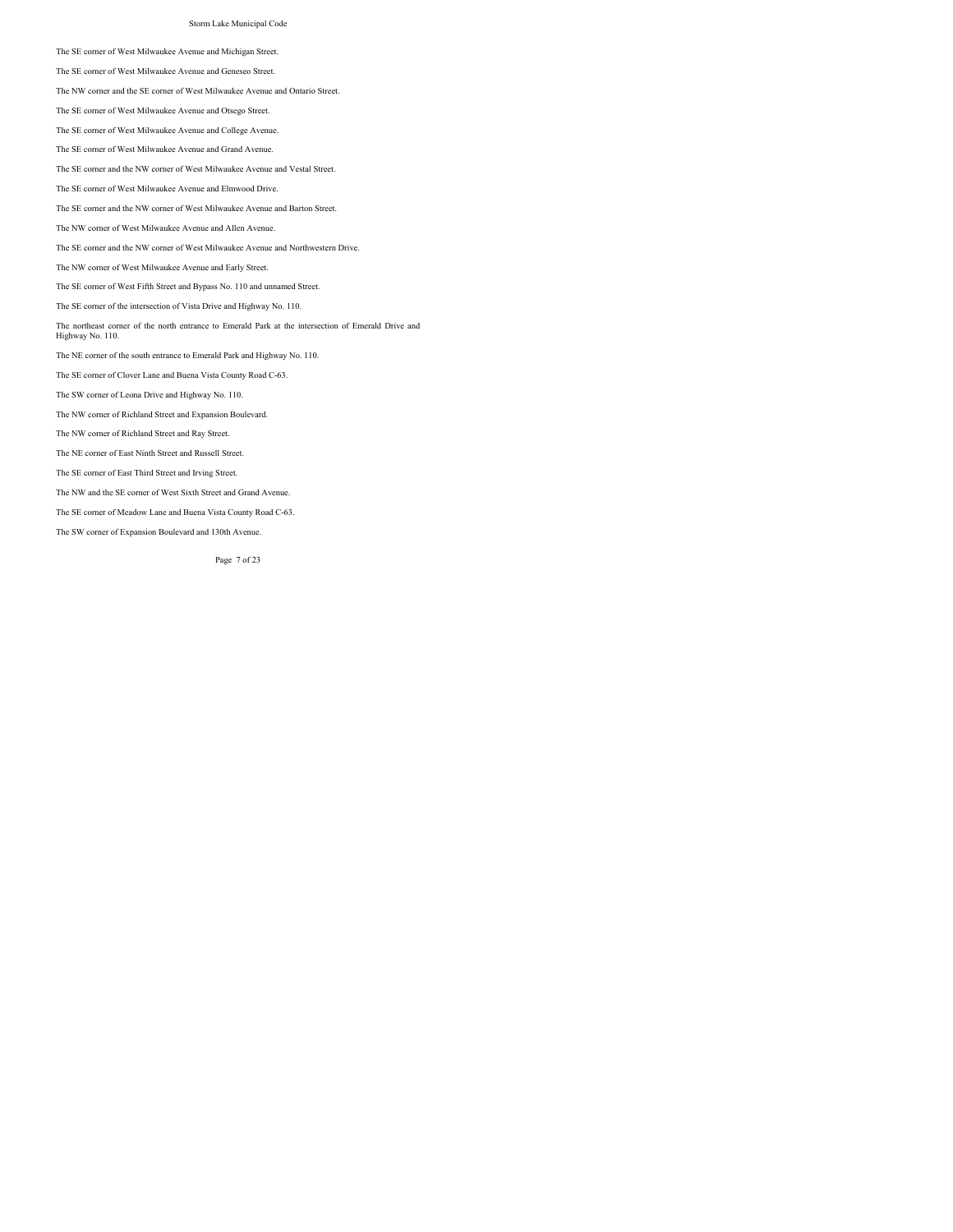The SW and the NE corner of Expansion Boulevard and Radio Road.

The NW corner of the intersection of Michigan Street and Railroad Street.

The SW corner and the NE corner of the intersection of Bair Street and Cayuga Street.

The SW corner of the intersection of West Sixth Street and Vestal Street.

The SW corner of the intersection of Elmwood Drive and Vestal Street.

The SW corner and the NE corner of the intersection of West Eighth Street and Ontario Street.

The NE corner and the SW corner of intersection of East Second Street and Cayuga Street.

The SW corner and the NE corner of the intersection of East Seventh Street and Oneida Street.

The NE corner of Lakeshore Drive and Lake Avenue.

The NE corner of Seneca Street and East Seventh Street.

The NW corner and the SE corner of Seventh Street and Ontario Street.

The SW corner of the intersection of Bair Street and Third Street.

The NW corner and the SE corner of the intersection of Hudson Street and East Sixth Street.

The NW corner and the SE corner of the intersection of Superior Street and East Sixth Street.

The NE corner of Third Street and College Avenue.

The NW corner and the SE corner of Geneseo Street and Seventh Street.

The NE corner of West Ninth Street and Vestal Street.

The NW corner of Highway Street and East Lakeshore Drive.

The NW corner of Cayuga Street and East Lakeshore Drive.

The NW corner of Oneida Street and East Lakeshore Drive.

All four corners of the intersection of East Third Street and Cayuga Street.

The NW corner of Oates Street and Richland Street.

The NW corner and the SE corner of Russell Street and East Fourth Street.

The SE corner of East Seventh Street and East Milwaukee Avenue.

The NW corner of Geneseo Street and Lakeshore Drive.

The SW corner of Richland Street and Radio Road.

Page 8 of 23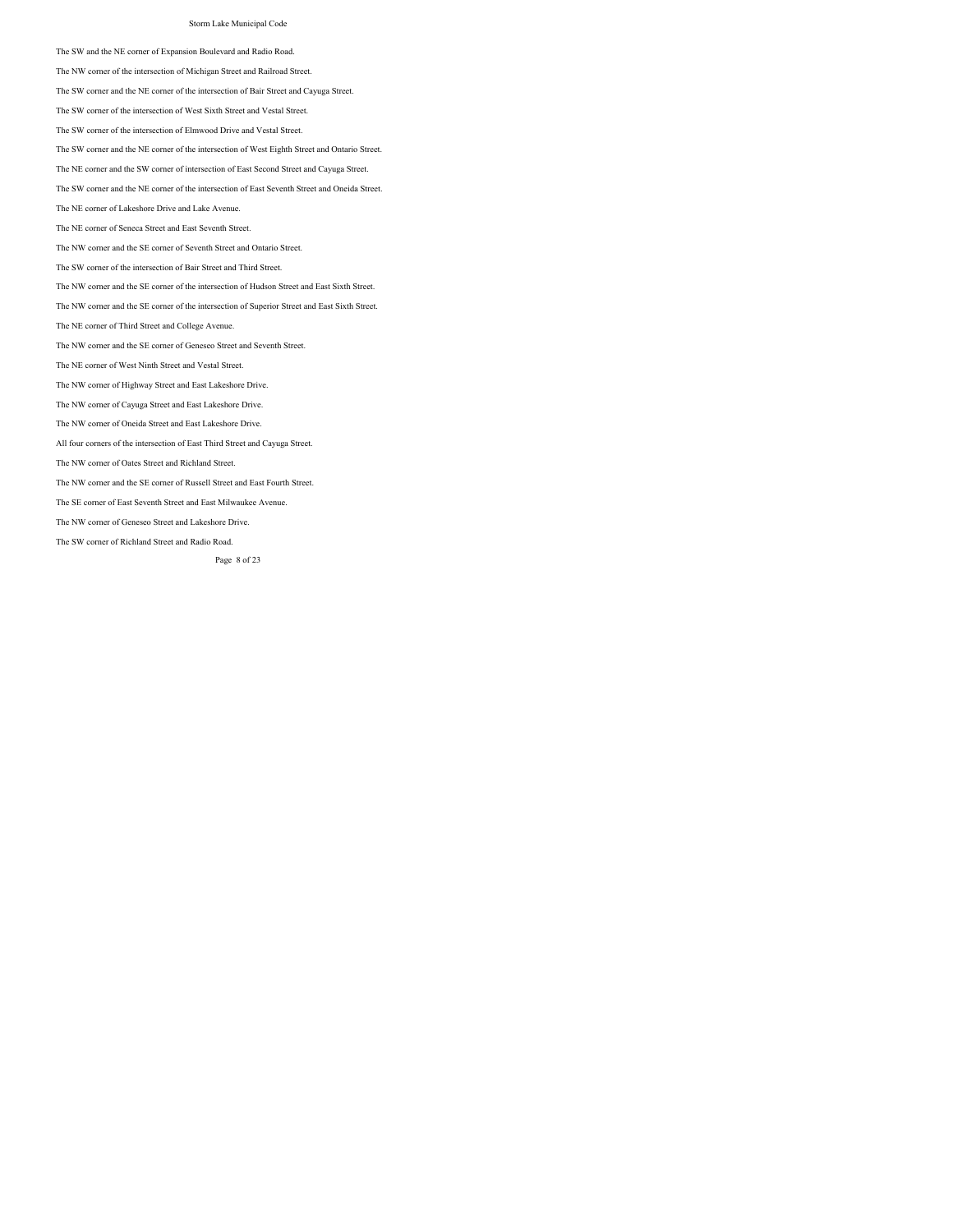The SE corner of Rothmoor Road and East Milwaukee Avenue.

The NW corner of Rothmoor Road and Richland Street.

The NE corner of the intersection of Hyland Drive and Abner Bell Road.

The NW corner and the SE corner of the intersection of Pinecrest Drive and Hyland Drive.

The NW corner and the SE corner of the intersection of Highview Drive and Hyland Drive.

The NW corner and the SE corner of the intersection of Pleasantview Drive and Hyland Drive.

All four corners of the intersection of Angier Drive and Hyland Drive.

The SE corner of Vestal Street and Buena Vista County Road C-49.

The NW corner and the SE corner of Grand Avenue and Seventh Street.

The NW corner and the SE corner of Hudson and East Seventh Street.

The NW corner of Gilbert Street and Highway 7 & 71.

The SE corner of Vilas Road and East Fourth Street.

The SE and NW corners of West Fifth Street and Michigan Street.

The NW corner of the intersection of Railroad Street and West Fifth Street.

The SE corner of Gran Drive and West Fifth Street.

The SE corner of Swallum Drive and West Fifth Street.

The NW corner of Highway 110 and West Fifth Street.

All corners of the intersection of Expansion Blvd. and East 4th Street.

The NW corner and the SE corner of the intersection of Leona Drive, Meadow Lane, and Leona Circle.

The NE corner and the SW corner of the intersection of Leona Drive and Clover Lane.

The NW corner and the SE corner of the intersection of West 4th and Otsego Street.

The NW corner and the SE corner of the intersection of West 4th and Ontario Street.

The SW corner of the intersection of West 4th and Geneseo Street.

The NE corner and the SW corner of the intersection of West Fourth and Barton Streets.

The NW corner and the SE corner of the intersection of East Ninth Street and Windsor Circle.

Page 9 of 23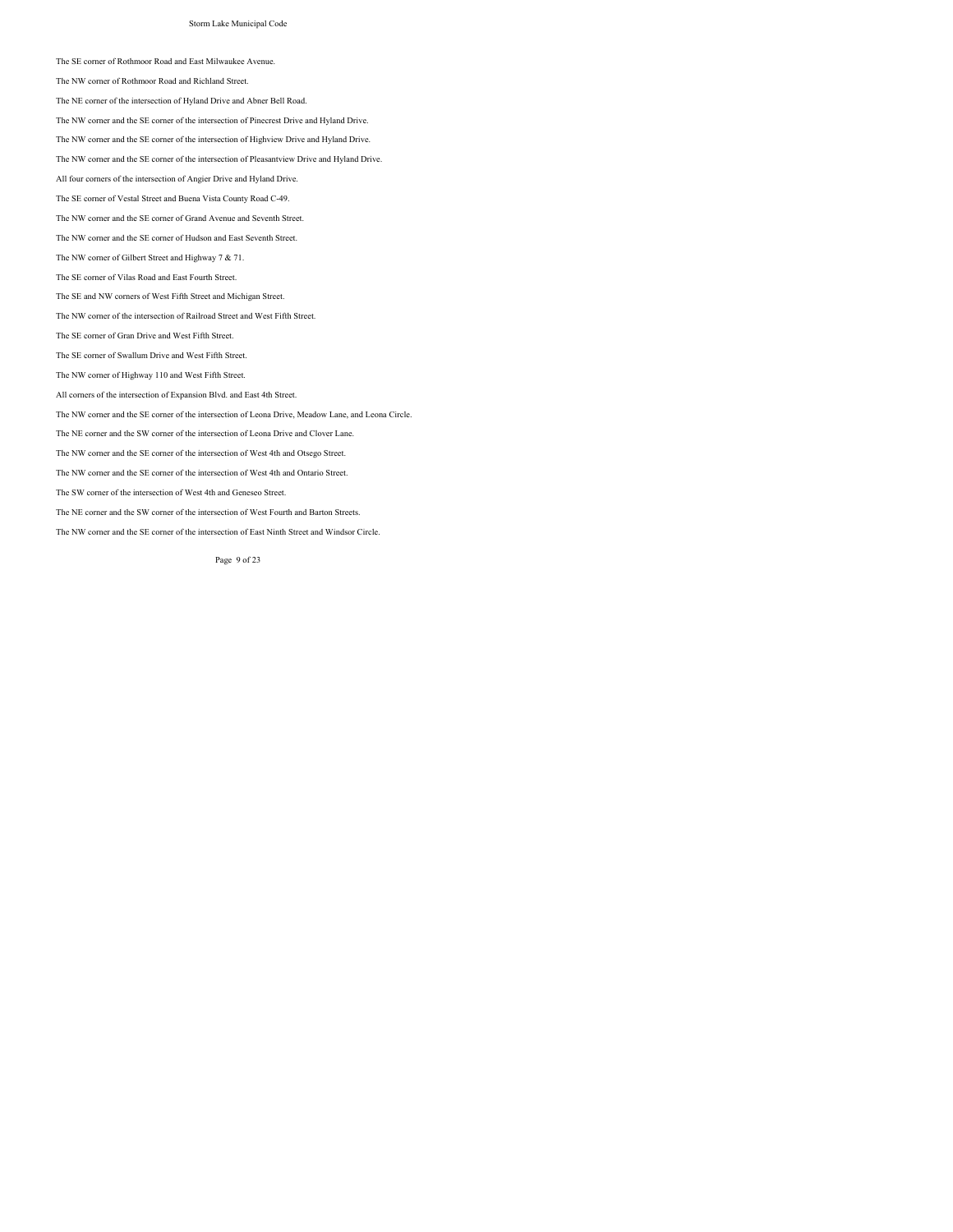The SE corner of the intersection of Bair Street and Seneca Street.

The NW and SE corners of all intersections of streets with the railroad tracks at crossings that are not otherwise controlled by lights or arms.

The NW corner and the SE corner of the intersection of Tenth and Seneca Streets.

The NE and SW corners of the intersection of W. Lakeshore Drive and College Avenue.

The NE corner of the intersection of West Sixth Street and Vestal Street.

The NE corner of the intersection of West Seventh Street and Vestal Street.

The NE corner of Vestal Street and West 10th Street.

The SE corner of North Michigan Street and West 10th Street.

The SE corner of North Geneseo and West 10th Street.

The SE corner of North Ontario and West 10th Street.

The SE corner of North Witter and West 10th Street.

The SE corner of Prairie Lane and County Road C-63.

The NE corner and the SW corner of the intersection of First Street and Cayuga Street.

The NE corner and the SW corner of the intersection of First Street and Hudson Street.

The NE corner and the SW corner of the intersection of Second Street and Oneida Street.

The NW corner of West Lakeshore Drive and West First Street.

The SW corner of East 7th Street and Seneca Street

The NE corner of West 6th Street and Vista Drive.

The SW corner of West 6th Street and Vista Drive.

The SE corner of Gilbert Road and Expansion Blvd.

#### **YIELD SIGNS:**

The SW corner of the intersection of Colonial Circle and Lochedem Drive.

The SW corner of the intersection of East Second Street and Superior Street.

The NW corner of the intersection of North Emerald Drive and Emerald Drive.

Page 10 of 23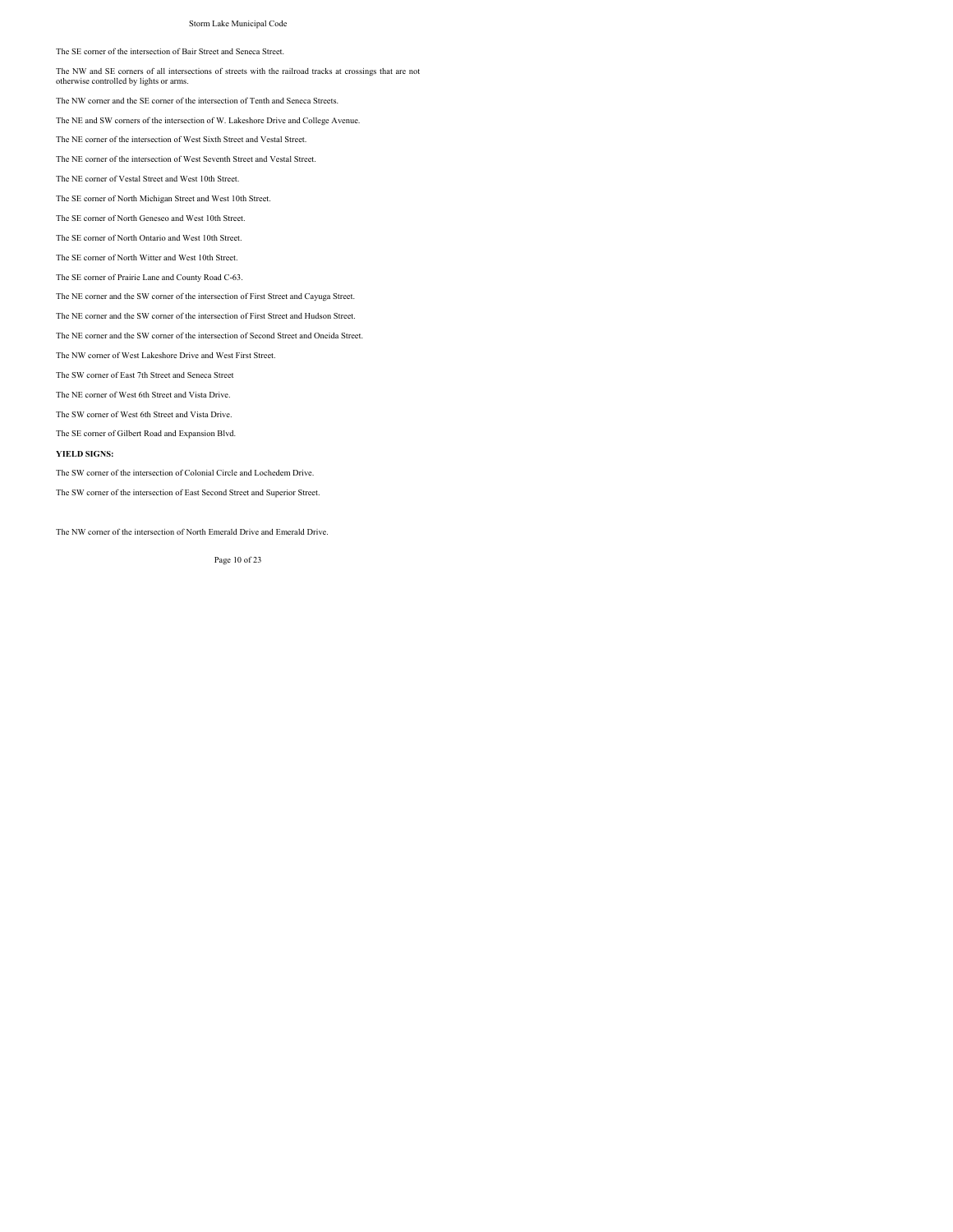The NE corner and the SW corner of Seneca Street and East Railroad Street.

The NE corner and the SW corner of Oneida Street and East Railroad Street.

The SW corner of Hudson Street and East Railroad Street.

The NW corner of Flindt Drive and East Lakeshore Drive.

(Ord. No. 069596, Amended, 12004/95; Ord. No. 049697, Amended, 08/19/96; Ord. No. 079697, Amended, 10021/96; Ord. No. 079697, Amended, 1002009, Ord. 07-0209-2010, Amended, 07-0209-2010, Amended, 11/02/2009; Ord. 06-0209-20

#### **Section 9-7-4 Stop When Traffic Is Obstructed**

No driver shall enter an intersection or a marked crosswalk unless there is sufficient space on the other<br>side of the intersection or crosswalk to accommodate the vehicle he/she is operating without obstructing<br>the passage proceed.

### **Section 9-7-5 School Stops**

When a driver of a vehicle approaches an authorized school stop he/she shall bring such vehicle to a full<br>stop at a point ten feet (10') from the approach side of the crosswalk marked by an authorized school stop<br>sign, and

### **Section 9-7-6 Stop Lights**

No driver shall enter any intersection which is set out hereafter and which intersection shall be controlled by an operating stop light if the color regulator showing in the direction of the driver shall be red. The affected intersections shall be as follows:

The intersection of Lake Avenue and Milwaukee Avenue.

The intersections of East Milwaukee Avenue/Flindt Drive with Oneida, Seneca and Russell Streets.

The intersection of West Fifth Street and Barton Street.

The intersections of Erie Street and Fifth and Sixth Streets.

Page 11 of 23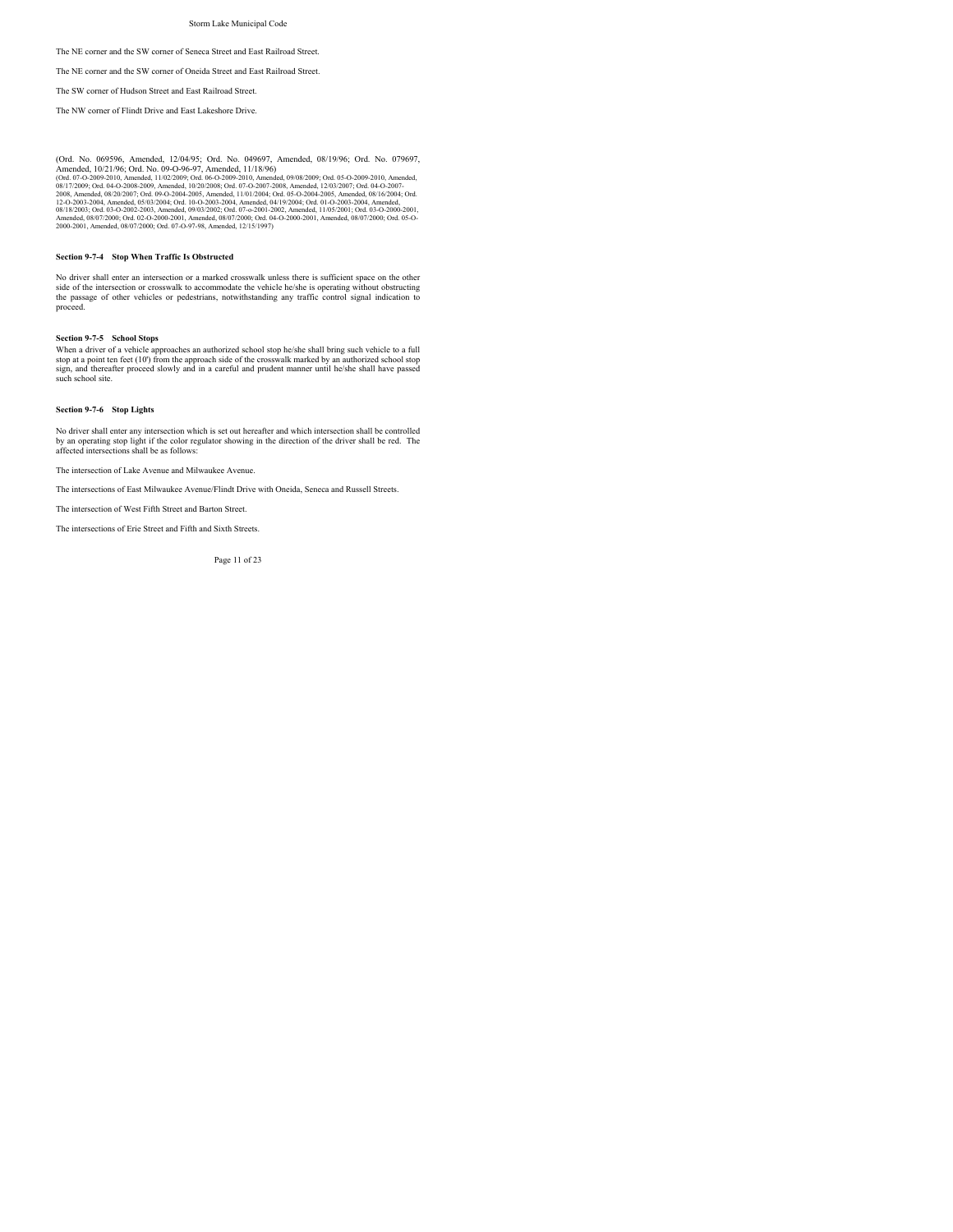The intersection of Cayuga Street and Fifth Street.

The intersections of Lake Avenue and Railroad, Fifth, Sixth, Seventh, Tenth and Twelfth Streets.

The intersection of Northwestern Drive and Milwaukee Avenue.

The intersections of Flindt Drive and East Fifth Street, Richland Street and East Lakeshore Drive.

The pedestrian crossing one hundred feet (100') west of the west right of way line of Mae Street on East Lakeshore Drive.

The intersection of North Lake Avenue and C49 (590th Street). (Ord. 05-O-2002-2003, Amended, 11/18/2002)

#### **Section 9-7-1 Through Streets**

Streets or portions of streets described below are hereby declared to be through streets:

West Third Street Fourth Street between Flindt Drive and Cayuga Street Fifth Street Lake Avenue Lakeshore Drive Milwaukee Avenue Flindt Drive Northwestern Drive from West Milwaukee Avenue to West Fifth Street. (Ord. 01-O-2000-2001, Amended, 08/07/2000; Ord. ORDINANCE NO. 01-O-2000-2001, Amended, 08/07/2000)

### **Section 9-7-2 Authority To Erect Stop Or Yield Signs**

Whenever any Ordinance of this City designates and describes a through street it shall be the duty of the<br>Street Department to cause to be placed and maintained a stop or yield sign on each and every street<br>intersecting su

### **Section 9-7-3 Stops At Intersecting Through Streets And Other Intersections**

At the intersections of through streets and at intersections upon streets other than through streets where, because of heavy cross traffic or other traffic conditions, particular hazard exists, the Chief of Police is<br>hereby authorized to determine under applicable State rules whether vehicles shall stop or yield at one or<br>more e passage of an ordinance for such stop or yield signs the Street Department shall cause to be erected stop<br>or yield signs at every such place where a stop or yield is required by said Ordinances. Stop or yield<br>signs are her

#### **STOP SIGNS:**

The SW corner of the intersection of Walnut Street and Geisinger Road.

Page 12 of 23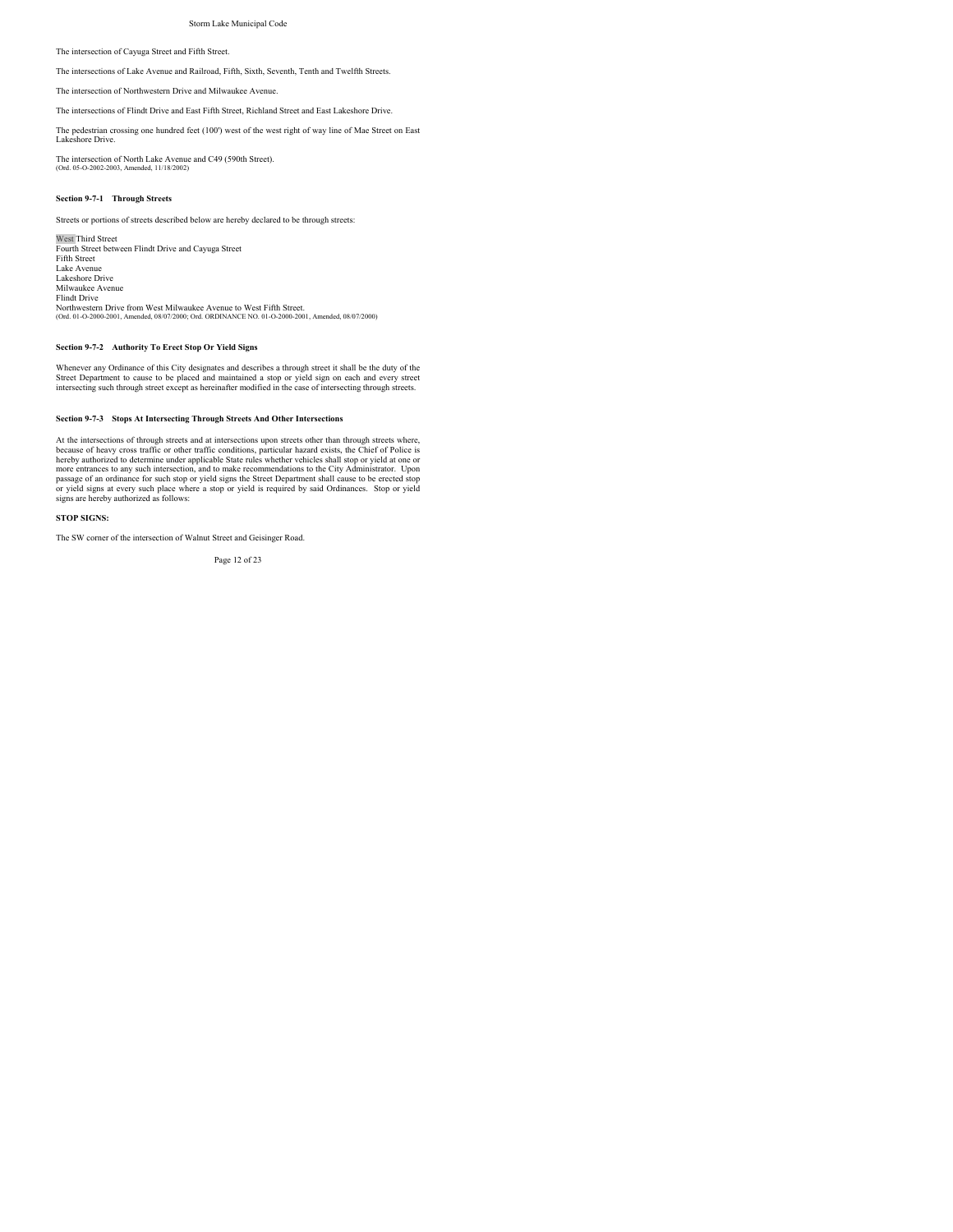The NW corner of the intersection of Erie Street and Railroad Street.

The NW corner of the intersection of Ontario Street and Railroad Street.

The SE corner and NW corner of the intersection of Seventh Street and Michigan Street.

The SW corner and the NE corner of the intersection of Seventh Street and Erie Street.

The SE corner of the intersection of Seventh Street and Cayuga Street.

The SE corner and the NW corner of the intersection of Seventh Street and College Avenue.

The SE corner of the intersection of Irving Street and Bair Street.

The NW corner of the intersection of Chautauqua Park Drive and the extension of Hudson Street.

The NE corner and the SW corner of the intersection of Tenth Street and Seneca Street.

The SE corner and the NW corner of the intersection of East Ninth Street and Erie Street.

The NW and the SE corners of the intersection of Sixth Street and Michigan Street.

The NW corner and the SE corner of the intersection of Sixth Street and Barton Street.

The NW corner and the SE corner of the intersection of Sixth Street and Larchwood Drive.

The NW corner of the intersection of Fourth Street and Larchwood Drive.

The NW corner of the intersection of Fourth Street and Western Avenue.

The NW corner and the SE corner of the intersection of Fourth Street and Barton Street.

The NW corner and the SE corner of the intersection of Fourth Street and Terrence Street.

The NE corner and SW corner of the intersection of Iowa Street and Grand Avenue.

The NE corner of the intersection of Iowa Street and Early Street.

All corners of the intersection of West Fourth and Grand Avenue.

All corners of the intersection of East Fifth Street and Russell Street.

The NE corner and the SW corner of the intersection of East Milwaukee Avenue and Russell Street.

The SW corner of the intersection of East Fifth Street and Geisinger Road.

The NW corner of the intersection of Shoreway Road and Northwestern Drive.

All corners of the intersection of Milwaukee Avenue and Geisinger Road.

Page 13 of 23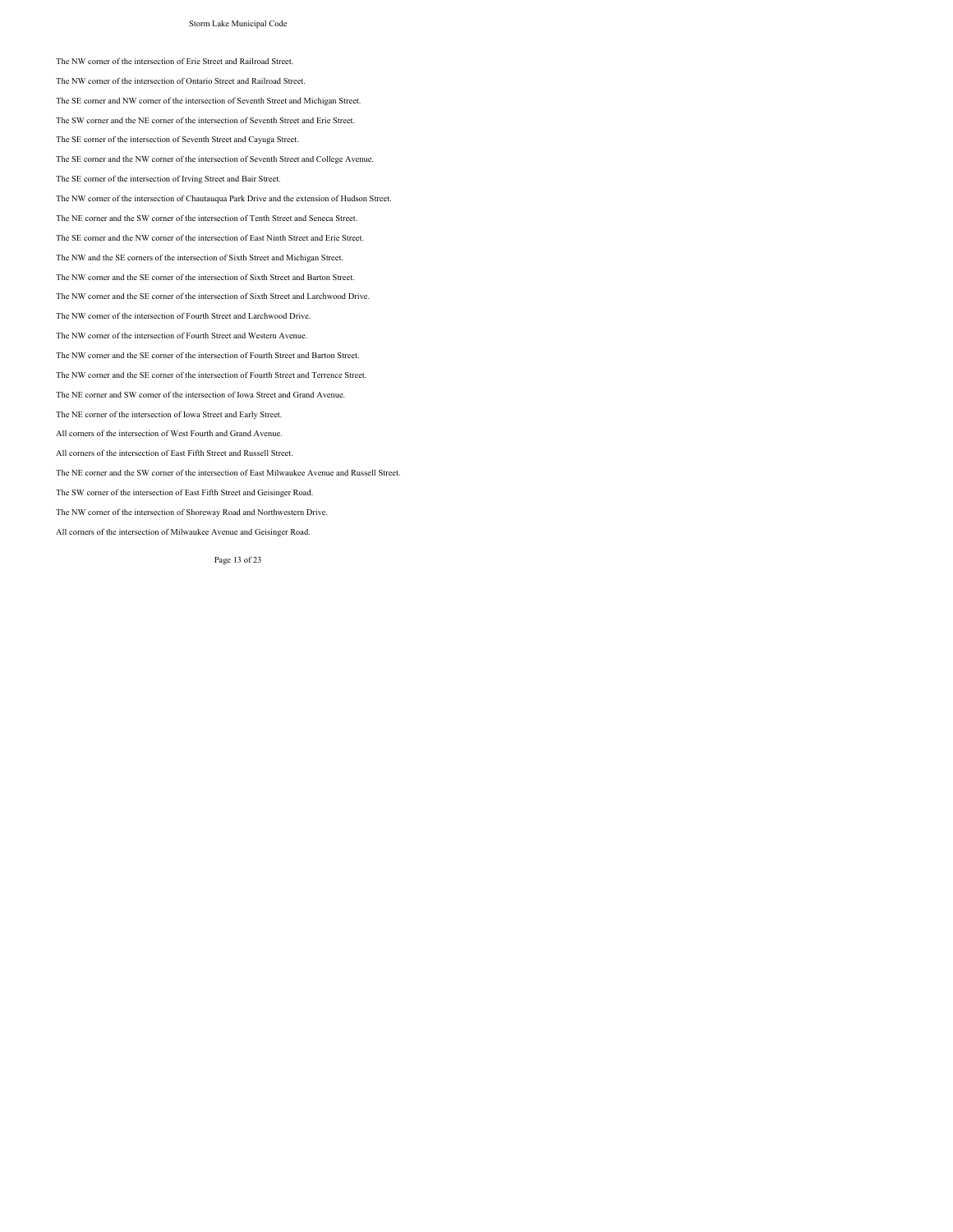The SW corner of the intersection of Lake Avenue and Lakeshore Drive.

The SW corner and the NW corner of the intersection of East Lakeshore Drive and Flindt Drive.

The SW corner, the SE corner, the NE corner and the NW corner of the intersection of Cayuga Street and Railroad Street.

All corners of the intersection of West Fourth Street and College Avenue.

The NW corner and the SE corner of the intersection of Richland Street and Vilas Road.

The NW corner and the SE corner of the intersection of West Fourth Street and Early Street.

The NW corner of West Sixth Street and Hyland Drive.

The SW corner of Peterson Drive and Grand Avenue.

The NW corner and the SE corner of Railroad Street and Ontario Street.

The NW corner and the SE corner of Railroad Street and Geneseo Street.

The NW corner and the SE corner of the intersection of West Seventh Street and Michigan Street.

The NW corner and the SE corner of the intersection of North Erie Street and East Ninth Street.

The SW corner and the NE corner of the intersection of East Tenth Street and Seneca Street.

The NW corner and the SE corner of the intersection of Railroad Street and West Fifth Street.

The NE corner and the SW corner of the intersection of East Sixth Street and Seneca Street.

The SE corner of East Tenth Street and Oneida Street.

The NE corner of the intersection of Tornado Drive and Oneida Street.

The NE corner of East Eighth Street and Russell Street.

The NW corner of Richland Street and Skewis Street.

The NW corner of East Fourth Street and Geisinger Road.

The NE corner of Highway Street and East Third Street.

The NW corner of East Lakeshore Drive and Kenzy Street.

The SE corner of East Third Street and Kenzy Street.

The NW corner of East Lakeshore Drive and Mae Street.

The SE corner of East Third Street and Mae Street.

Page 14 of 23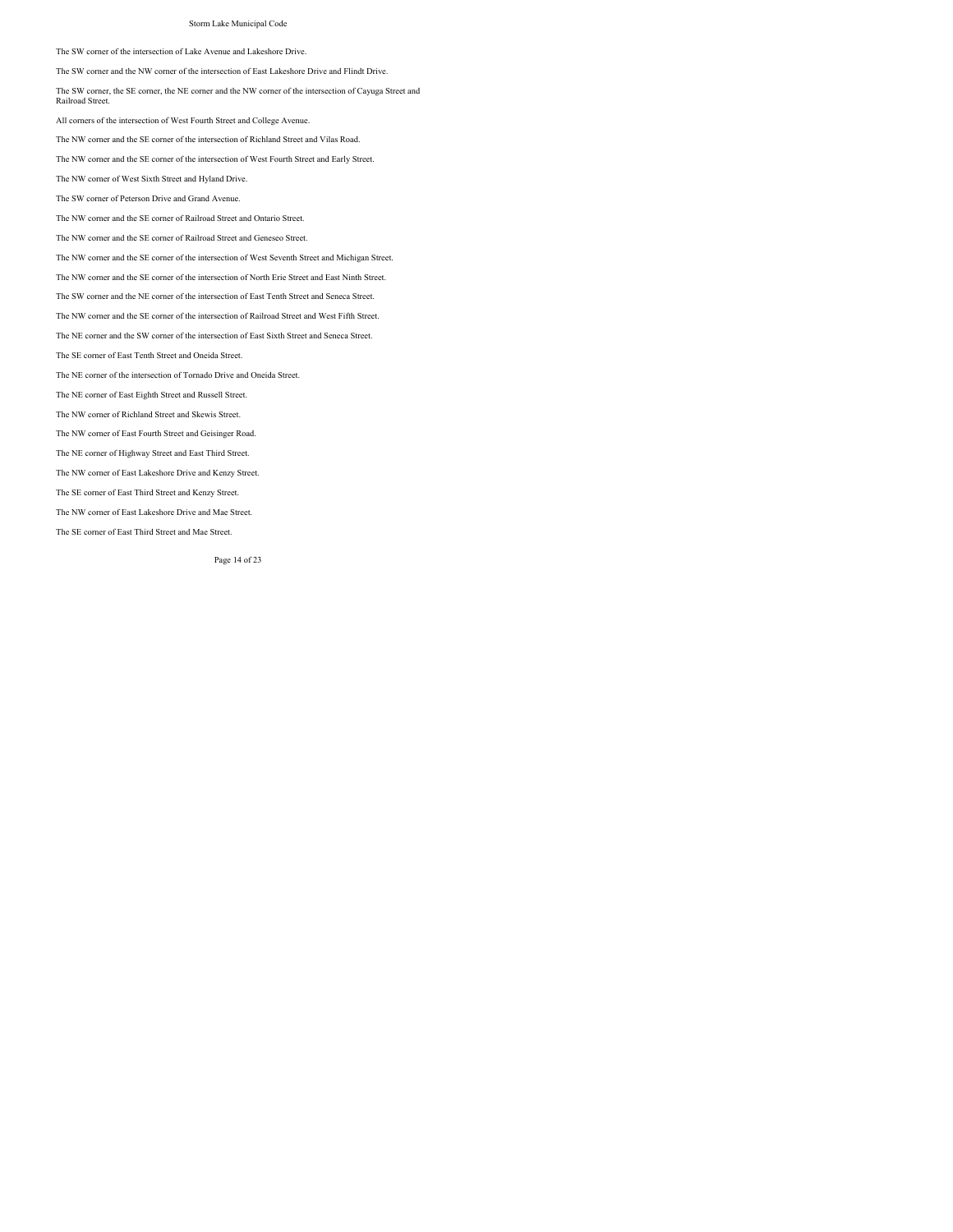The NW corner of East Lakeshore Drive and Russell Street.

The SE corner of East Third Street and Russell Street.

The NW corner of East Lakeshore Drive and Superior Street.

The NW corner and the SE corner of East Third Street and Superior Street.

The NW corner of East Lakeshore Drive and Hudson Street.

The NW corner and the SE corner of East Third Street and Hudson Street.

The SE corner of East Fourth Street and Skewis Street.

The NW corner and the SE corner of East Fourth Street and Oates Street.

The SE corner of East Fifth Street and Oates Street.

The SW corner of East Sixth Street and Russell Street.

The NW corner and the SE corner of East Fourth Street and Superior Street.

The NW corner and the SE corner of East Fifth Street and Superior Street.

The NW corner and the SE corner of East Fourth Street and Hudson Street.

The NW corner and the SE corner of East Fifth Street and Hudson Street.

The NW corner and the SE corner of East Fourth Street and Oneida Street.

The NW corner and the SE corner of East Fifth Street and Oneida Street.

The NE corner and the SW corner of East Sixth Street and Oneida Street.

The NW and the SE corner of East Milwaukee Avenue and Walnut Street.

The SW corner of the intersection of Tornado Drive and Russell Street.

The SE corner of east and west entrances of Chautauqua Park Drive onto Lakeshore Drive.

The NE and the SW corner of Oneida Street and East Third Street.

The NW corner of Seneca Street and East Lakeshore Drive.

The NW corner of East Third and Seneca Street.

The NW corner and the SE corner of East Fourth Street and Seneca Street.

The NW corner and the SE corner of East Fifth Street and Seneca Street.

The NW and SE corner of East Sixth Street and Cayuga Street.

Page 15 of 23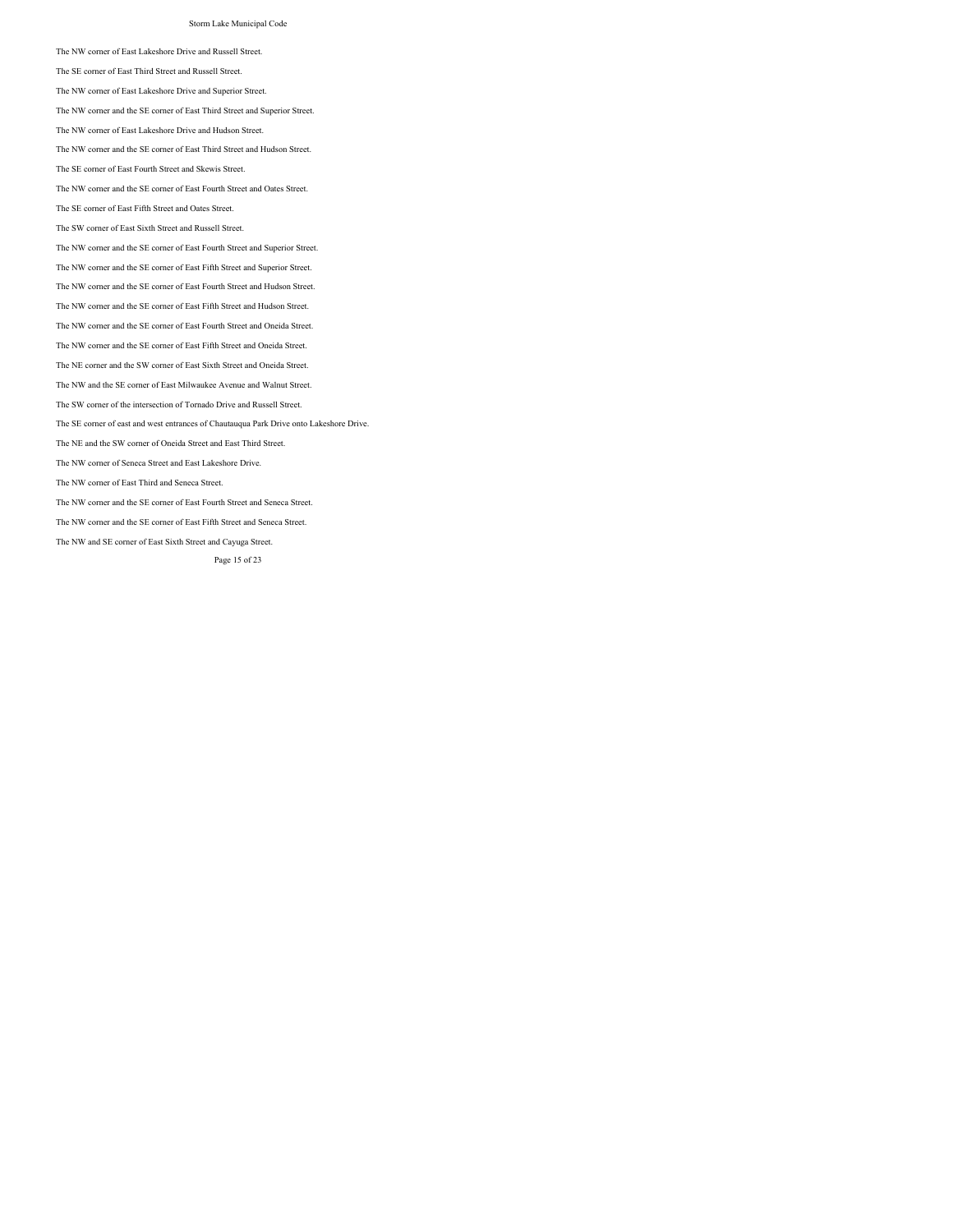The NW corner of Irving Street and East Lakeshore Drive.

The SW corner and the NE corner of Lake Avenue and First Street.

The SW corner and the NE corner of Lake Avenue and Second Street.

All four corners of the intersection of Lake Avenue and Third Street.

The NE corner of Lake Avenue and Bair Street.

The NW corner and the SE corner of West Third Street and Michigan Street.

The NW corner and the SE corner of West Third Street and Geneseo Street.

The NW corner of West Lakeshore Drive and Ontario Street.

The NW and the SE corner of West Third Street and Ontario Street.

The NW and the SE corner of West Sixth Street and Ontario Street.

The NW corner of West Lakeshore Drive and Otsego Street.

The NW corner and the SE corner of West Third Street and Otsego Street.

The NW corner of West Fifth Street and Otsego Street.

The NW corner and the SE corner of West Sixth Street and Otsego Street.

The NW corner and the SE corner of West Seventh Street and Otsego Street.

The NW corner and the SE corner of West Lakeshore Drive and College Avenue.

The SW corner of College Avenue and Iowa Street.

The NW corner and the SE corner of West Fifth Street and College Avenue.

The NW corner and the SE corner of West Sixth Street and College Avenue.

The SE corner and the NW corner of West Fifth Street and Grand Avenue.

The NW corner of West Fifth Street and Vestal Street.

The NE corner of West Eighth Street and Vestal Street.

The NE corner of West Third Street and Early Street.

The NW corner and the SE corner of West Fifth Street and Early Street.

The NW corner of West Third Street and Terrence Street.

Page 16 of 23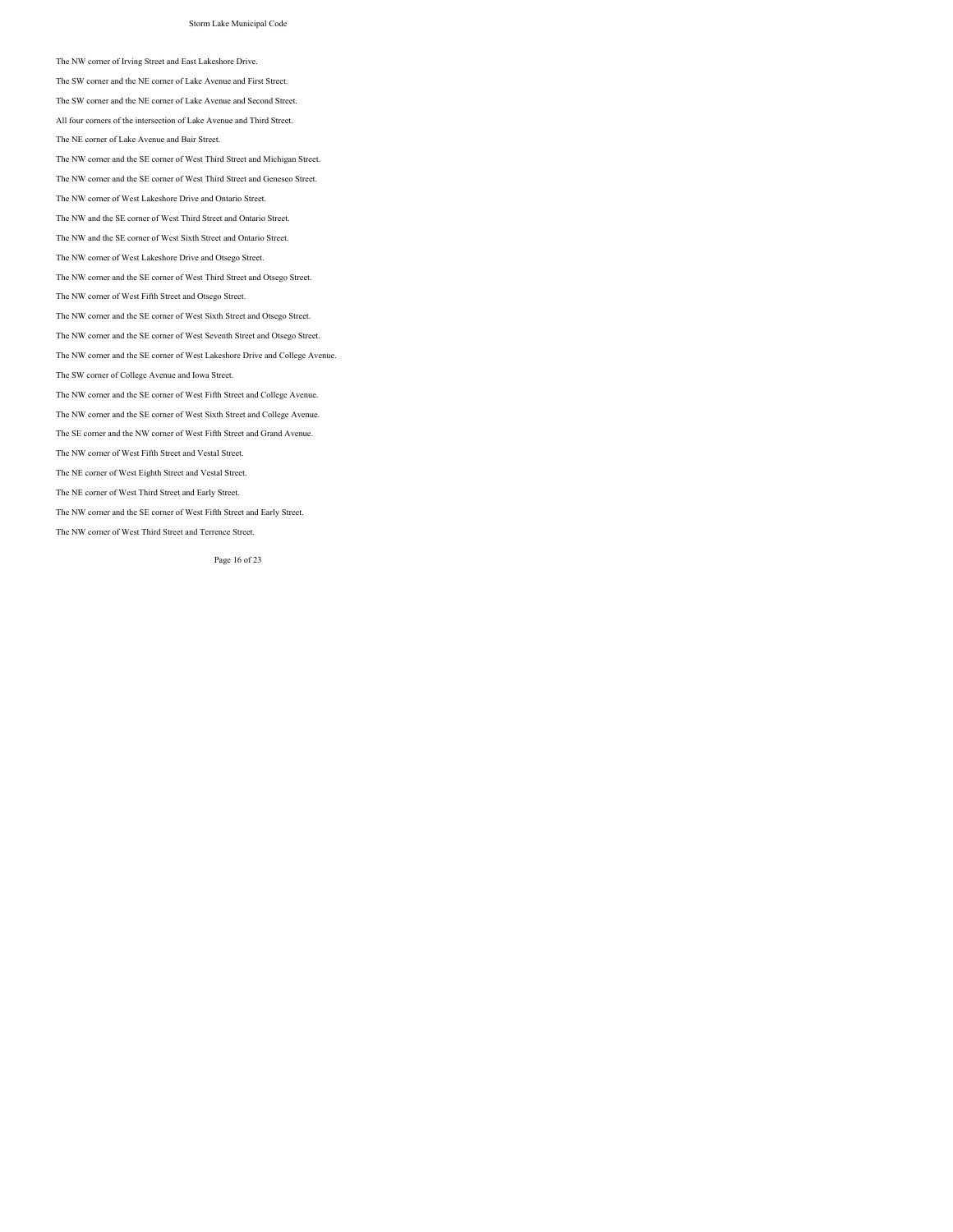The SE corner of West Fifth Street and Terrence Street.

The NW corner and the SE corner of West Fifth Street and Barton Street.

The SE corner of West Fifth Street and Western Drive.

The NW corner and the SE corner of West Fifth Street and Larchwood Drive.

The NW and the SE corner of West Fifth Street and Northwestern Drive.

The SE corner of West Fifth Street and Angier Drive.

The NW and SE corner of West Fifth Street and Vista Drive.

The SE corner of the east intersection and the SE corner of the west intersection of West Fifth Street and Renshaw Drive.

The NE corner of West Sixth Street and Northwestern Drive.

The NE corner and the SW corner of Northwestern Drive and Lochedem Drive.

The NE corner and the SW corner of Northwestern Drive and Hyland Drive.

The NW and the SE corner of West Sixth Street and Geneseo Street.

The SW corner and the NE corner of Flindt Drive and Park Street.

The NE corner and the SW corner of Flindt Drive and East Fourth Street.

The SW corner and the NE corner of Flindt Drive and East Fifth Street.

The NW corner and the SE corner of Flindt Drive and Russell Street.

The SE corner of the intersection of East Lakeshore Drive and Sunrise Park Road.

The NW corner of the intersection of East Lakeshore Drive and Memorial Road.

The NW corner and the SE corner of East Milwaukee Avenue and Erie Street.

The NE corner of Lake Avenue and East Eighth Street.

The SW corner of Lake Avenue and West Eighth Street.

The SW corner and the NE corner of Lake Avenue and Ninth Street.

The NE corner of Lake Avenue and East Twelfth Street.

The SW corner and the NE corner of Lake Avenue and East Thirteenth Street.

The SW corner of Lake Avenue and West Fourteenth Street.

Page 17 of 23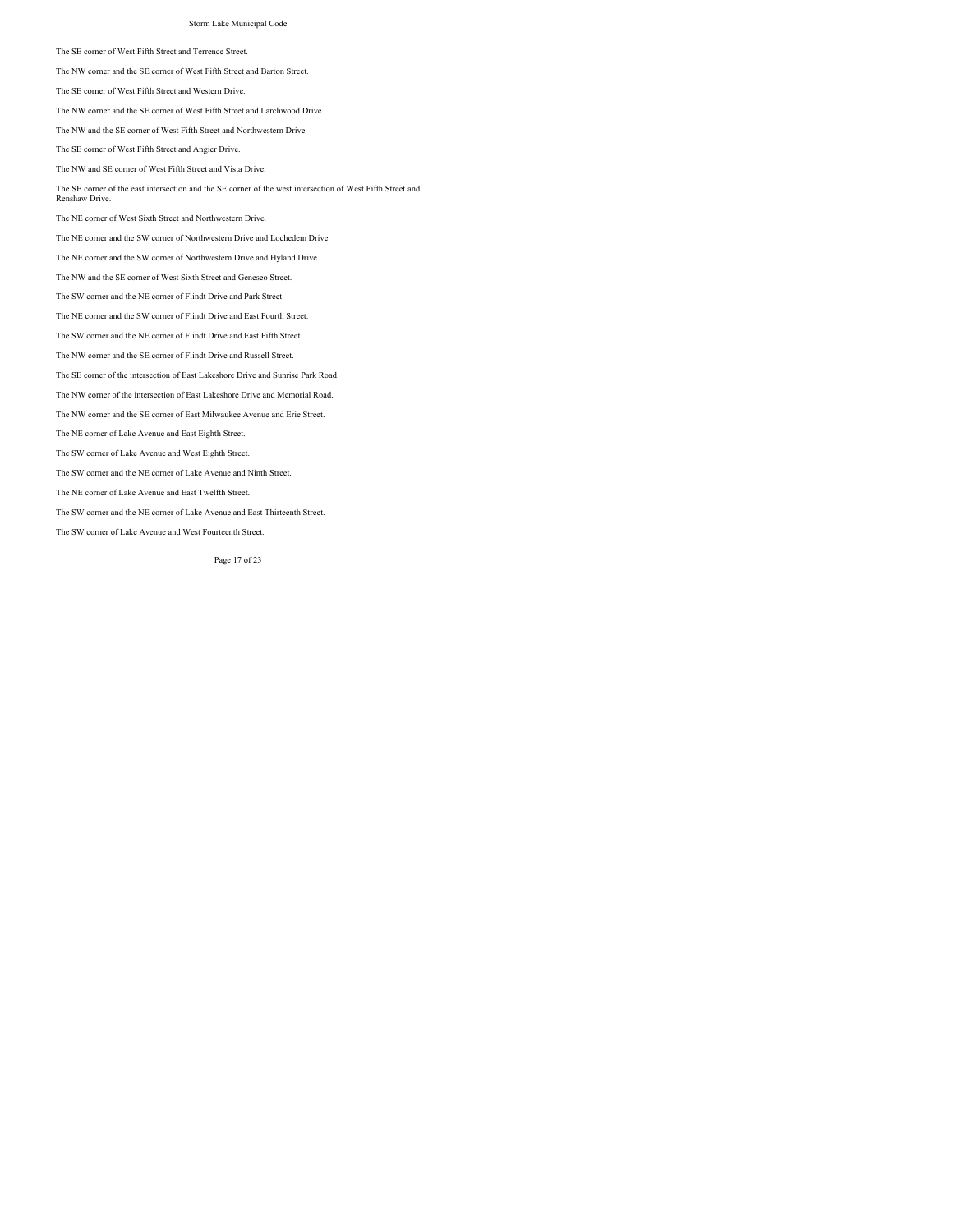The NE corner of Lake Avenue and Sixteenth Street.

The SE corner of West Milwaukee Avenue and Michigan Street.

The SE corner of West Milwaukee Avenue and Geneseo Street.

The NW corner and the SE corner of West Milwaukee Avenue and Ontario Street.

The SE corner of West Milwaukee Avenue and Otsego Street.

The SE corner of West Milwaukee Avenue and College Avenue.

The SE corner of West Milwaukee Avenue and Grand Avenue.

The SE corner and the NW corner of West Milwaukee Avenue and Vestal Street.

The SE corner of West Milwaukee Avenue and Elmwood Drive.

The SE corner and the NW corner of West Milwaukee Avenue and Barton Street.

The NW corner of West Milwaukee Avenue and Allen Avenue.

The SE corner and the NW corner of West Milwaukee Avenue and Northwestern Drive.

The NW corner of West Milwaukee Avenue and Early Street.

The SE corner of West Fifth Street and Bypass No. 110 and unnamed Street.

The SE corner of the intersection of Vista Drive and Highway No. 110.

The northeast corner of the north entrance to Emerald Park at the intersection of Emerald Drive and Highway No. 110.

The NE corner of the south entrance to Emerald Park and Highway No. 110.

The SE corner of Clover Lane and Buena Vista County Road C-63.

The SW corner of Leona Drive and Highway No. 110.

The NW corner of Richland Street and Expansion Boulevard.

The NW corner of Richland Street and Ray Street.

The NE corner of East Ninth Street and Russell Street.

The SE corner of East Third Street and Irving Street.

The NW and the SE corner of West Sixth Street and Grand Avenue.

The SE corner of Meadow Lane and Buena Vista County Road C-63.

Page 18 of 23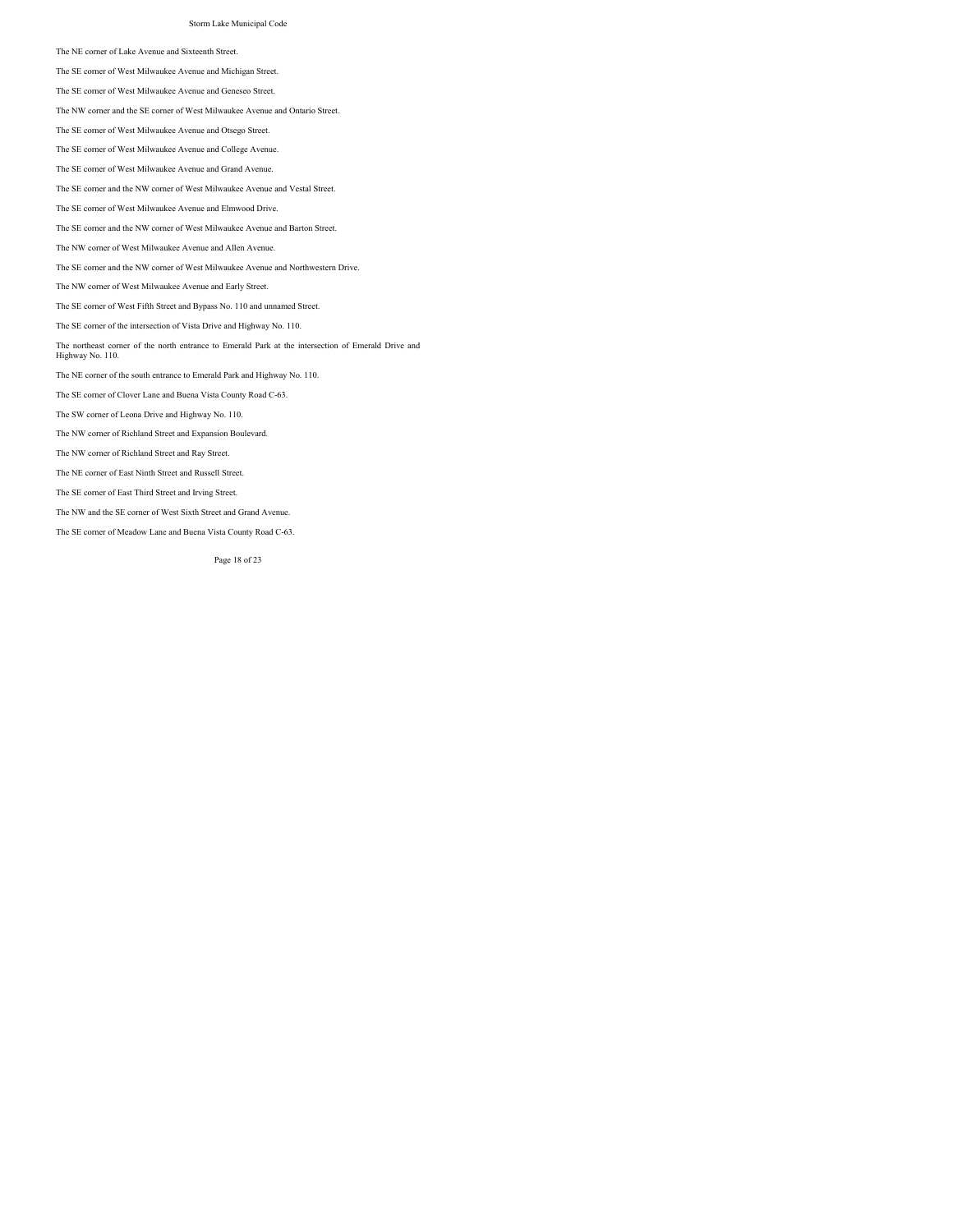The SW corner of Expansion Boulevard and 130th Avenue.

The SW and the NE corner of Expansion Boulevard and Radio Road.

The NW corner of the intersection of Michigan Street and Railroad Street.

The SW corner and the NE corner of the intersection of Bair Street and Cayuga Street.

The SW corner of the intersection of West Sixth Street and Vestal Street.

The SW corner of the intersection of Elmwood Drive and Vestal Street.

The SW corner and the NE corner of the intersection of West Eighth Street and Ontario Street.

The NE corner and the SW corner of intersection of East Second Street and Cayuga Street.

The SW corner and the NE corner of the intersection of East Seventh Street and Oneida Street.

The NE corner of Lakeshore Drive and Lake Avenue.

The NE corner of Seneca Street and East Seventh Street.

The NW corner and the SE corner of Seventh Street and Ontario Street.

The SW corner of the intersection of Bair Street and Third Street.

The NW corner and the SE corner of the intersection of Hudson Street and East Sixth Street.

The NW corner and the SE corner of the intersection of Superior Street and East Sixth Street.

The NE corner of Third Street and College Avenue.

The NW corner and the SE corner of Geneseo Street and Seventh Street.

The NE corner of West Ninth Street and Vestal Street.

The NW corner of Highway Street and East Lakeshore Drive.

The NW corner of Cayuga Street and East Lakeshore Drive.

The NW corner of Oneida Street and East Lakeshore Drive.

All four corners of the intersection of East Third Street and Cayuga Street.

The NW corner of Oates Street and Richland Street.

The NW corner and the SE corner of Russell Street and East Fourth Street.

The SE corner of East Seventh Street and East Milwaukee Avenue.

The NW corner of Geneseo Street and Lakeshore Drive.

Page 19 of 23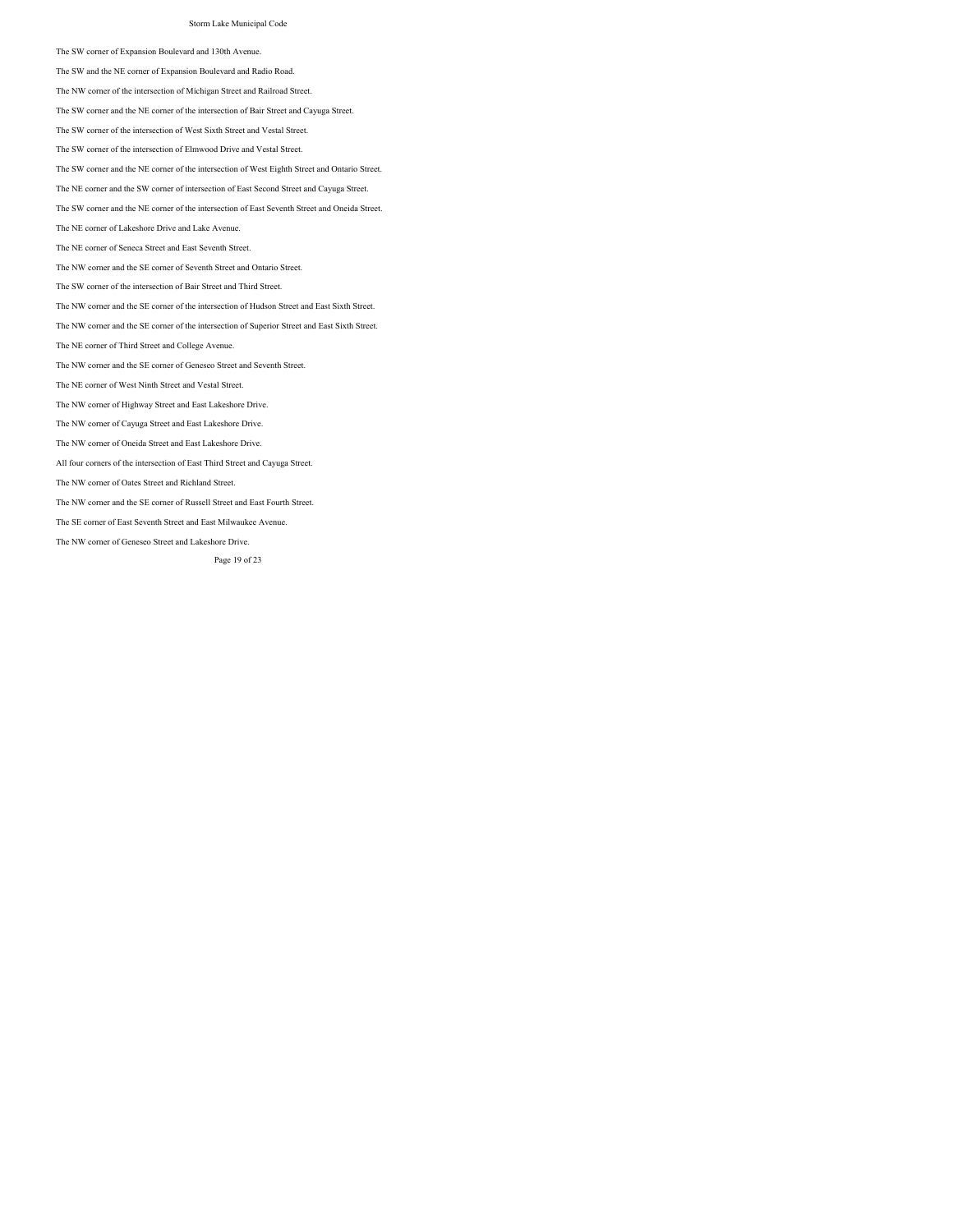The SW corner of Richland Street and Radio Road.

The SE corner of Rothmoor Road and East Milwaukee Avenue.

The NW corner of Rothmoor Road and Richland Street.

The NE corner of the intersection of Hyland Drive and Abner Bell Road.

The NW corner and the SE corner of the intersection of Pinecrest Drive and Hyland Drive.

The NW corner and the SE corner of the intersection of Highview Drive and Hyland Drive.

The NW corner and the SE corner of the intersection of Pleasantview Drive and Hyland Drive.

All four corners of the intersection of Angier Drive and Hyland Drive.

The SE corner of Vestal Street and Buena Vista County Road C-49.

The NW corner and the SE corner of Grand Avenue and Seventh Street.

The NW corner and the SE corner of Hudson and East Seventh Street.

The NW corner of Gilbert Street and Highway 7 & 71.

The SE corner of Vilas Road and East Fourth Street.

The SE and NW corners of West Fifth Street and Michigan Street.

The NW corner of the intersection of Railroad Street and West Fifth Street.

The SE corner of Gran Drive and West Fifth Street.

The SE corner of Swallum Drive and West Fifth Street.

The NW corner of Highway 110 and West Fifth Street.

All corners of the intersection of Expansion Blvd. and East 4th Street.

The NW corner and the SE corner of the intersection of Leona Drive, Meadow Lane, and Leona Circle.

The NE corner and the SW corner of the intersection of Leona Drive and Clover Lane.

The NW corner and the SE corner of the intersection of West 4th and Otsego Street.

The NW corner and the SE corner of the intersection of West 4th and Ontario Street.

The SW corner of the intersection of West 4th and Geneseo Street.

The NE corner and the SW corner of the intersection of West Fourth and Barton Streets.

Page 20 of 23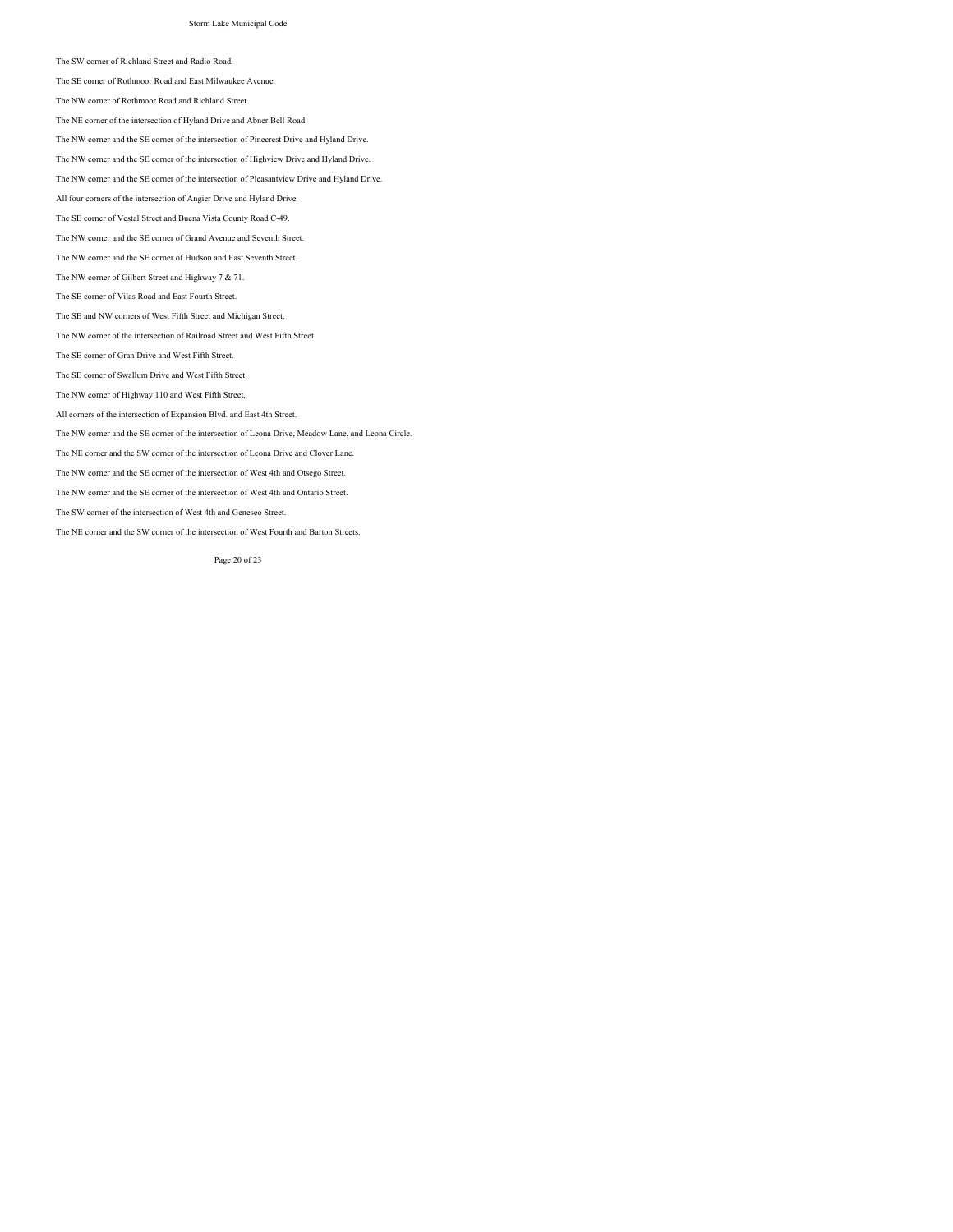The NW corner and the SE corner of the intersection of East Ninth Street and Windsor Circle.

The SE corner of the intersection of Bair Street and Seneca Street.

The NW and SE corners of all intersections of streets with the railroad tracks at crossings that are not

otherwise controlled by lights or arms.

The NW corner and the SE corner of the intersection of Tenth and Seneca Streets.

The NE and SW corners of the intersection of W. Lakeshore Drive and College Avenue.

The NE corner of the intersection of West Sixth Street and Vestal Street.

The NE corner of the intersection of West Seventh Street and Vestal Street.

The NE corner of Vestal Street and West 10th Street.

The SE corner of North Michigan Street and West 10th Street.

The SE corner of North Geneseo and West 10th Street.

The SE corner of North Ontario and West 10th Street.

The SE corner of North Witter and West 10th Street.

The SE corner of Prairie Lane and County Road C-63.

The NE corner and the SW corner of the intersection of First Street and Cayuga Street.

The NE corner and the SW corner of the intersection of First Street and Hudson Street.

The NE corner and the SW corner of the intersection of Second Street and Oneida Street.

The NW corner of West Lakeshore Drive and West First Street.

The SW corner of East 7th Street and Seneca Street

The NE corner of West 6th Street and Vista Drive.

The SW corner of West 6th Street and Vista Drive.

The SE corner of Gilbert Road and Expansion Blvd.

### **YIELD SIGNS:**

The SW corner of the intersection of Colonial Circle and Lochedem Drive.

The SW corner of the intersection of East Second Street and Superior Street.

Page 21 of 23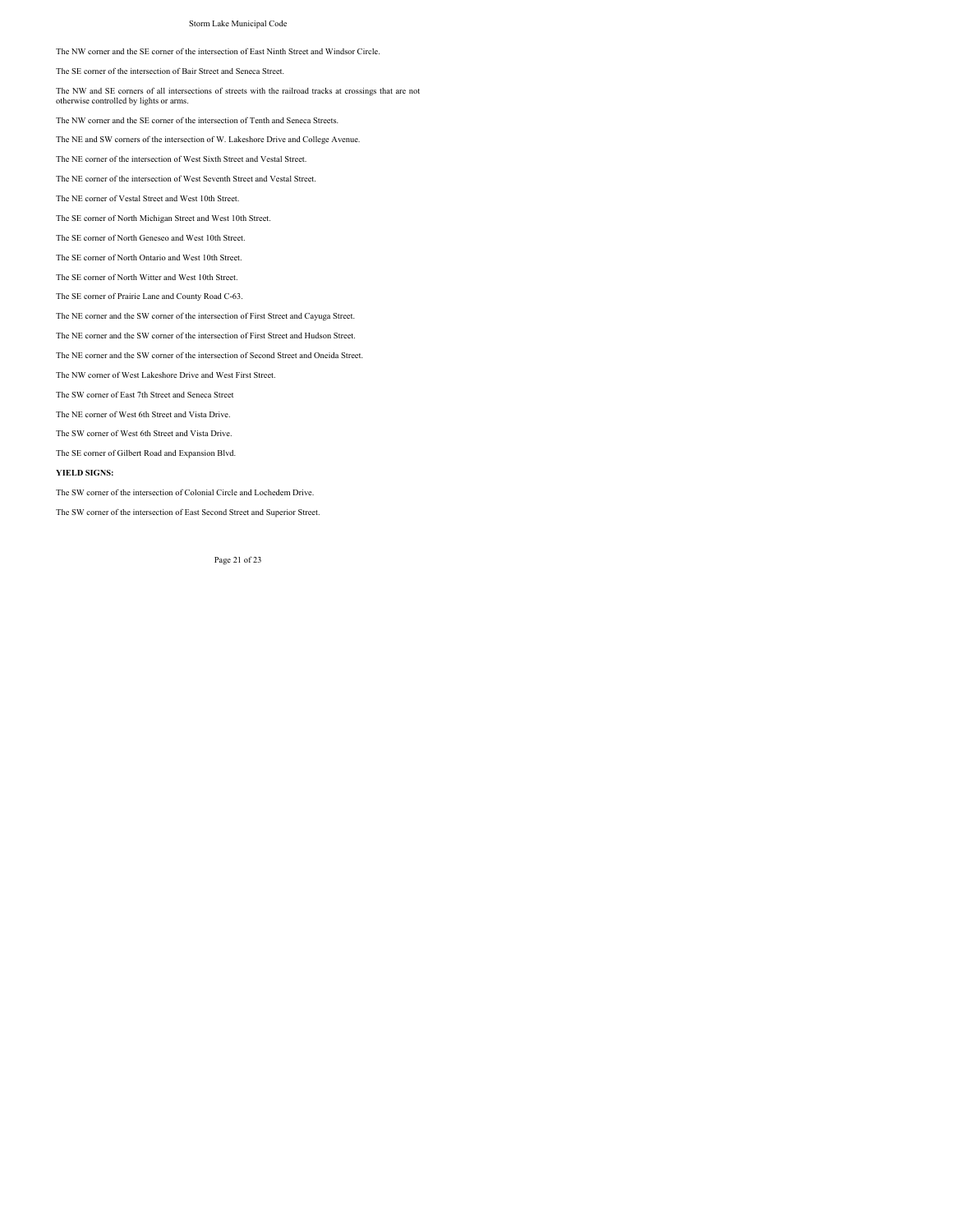The NW corner of the intersection of North Emerald Drive and Emerald Drive.

The NE corner and the SW corner of Seneca Street and East Railroad Street.

The NE corner and the SW corner of Oneida Street and East Railroad Street.

The SW corner of Hudson Street and East Railroad Street.

The NW corner of Flindt Drive and East Lakeshore Drive.

(Ord. No. 069596, Amended, 12004/95; Ord. No. 049697, Amended, 08/19/96; Ord. No. 079697, Amended, 10021/96; Ord. No. 079697, Amended, 11/02/2009; Ord. No. 079697, Amended, 11/02/2009; Ord. 06-02009-2010, Amended, 11/02/20

### **Section 9-7-4 Stop When Traffic Is Obstructed**

No driver shall enter an intersection or a marked crosswalk unless there is sufficient space on the other side of the intersection or crosswalk to accommodate the vehicle he/she is operating without obstructing the passage of other vehicles or pedestrians, notwithstanding any traffic control signal indication to proceed.

### **Section 9-7-5 School Stops**

When a driver of a vehicle approaches an authorized school stop he/she shall bring such vehicle to a full<br>stop at a point ten feet (10') from the approach side of the crosswalk marked by an authorized school stop<br>sign, and

### **Section 9-7-6 Stop Lights**

No driver shall enter any intersection which is set out hereafter and which intersection shall be controlled by an operating stop light if the color regulator showing in the direction of the driver shall be red. The affected intersections shall be as follows:

The intersection of Lake Avenue and Milwaukee Avenue.

The intersections of East Milwaukee Avenue/Flindt Drive with Oneida, Seneca and Russell Streets.

The intersection of West Fifth Street and Barton Street.

Page 22 of 23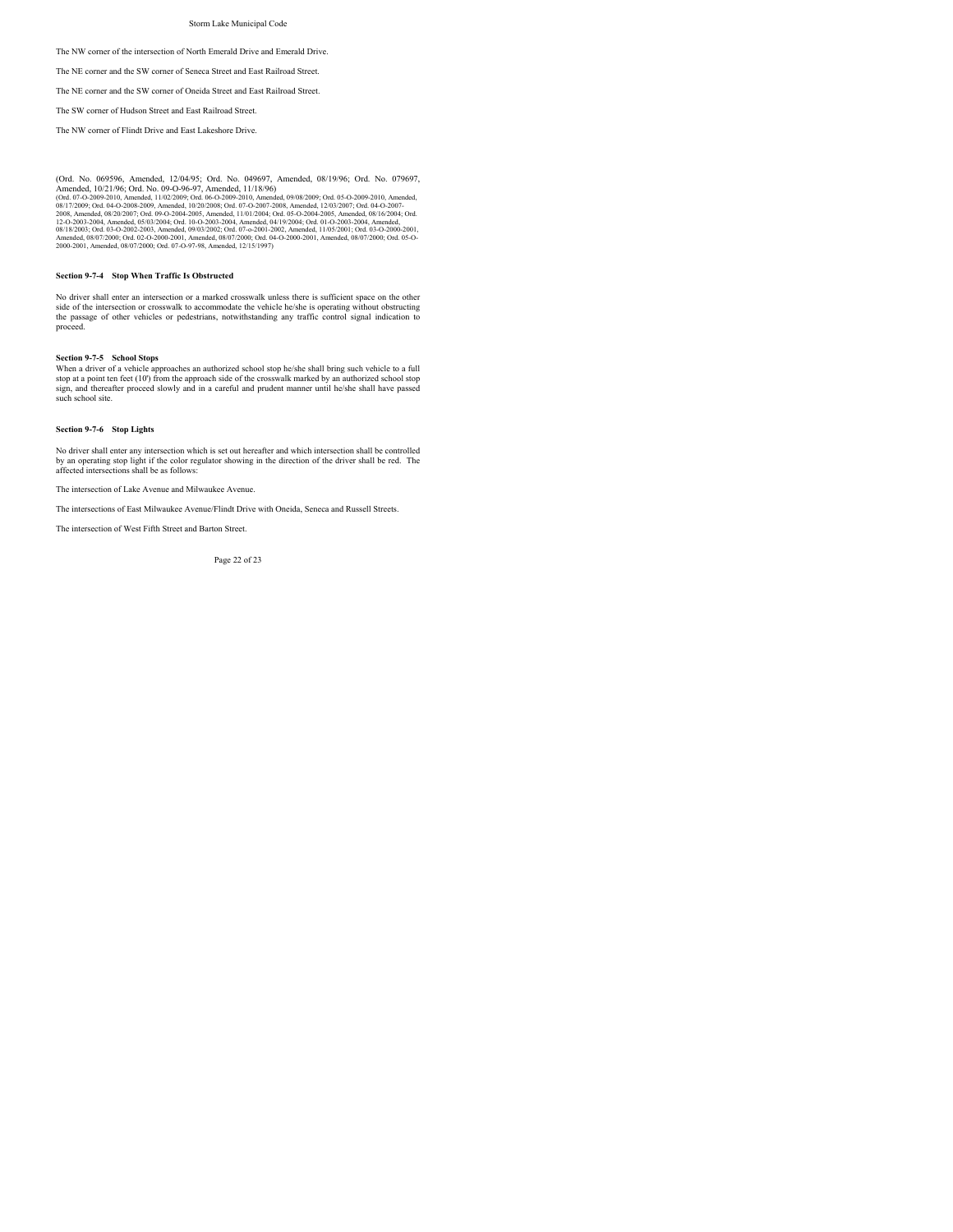The intersections of Erie Street and Fifth and Sixth Streets.

The intersection of Cayuga Street and Fifth Street.

The intersections of Lake Avenue and Railroad, Fifth, Sixth, Seventh, Tenth and Twelfth Streets.

The intersection of Northwestern Drive and Milwaukee Avenue.

The intersections of Flindt Drive and East Fifth Street, Richland Street and East Lakeshore Drive.

The pedestrian crossing one hundred feet (100') west of the west right of way line of Mae Street on East Lakeshore Drive.

The intersection of North Lake Avenue and C49 (590th Street). (Ord. 05-O-2002-2003, Amended, 11/18/2002)

Page 23 of 23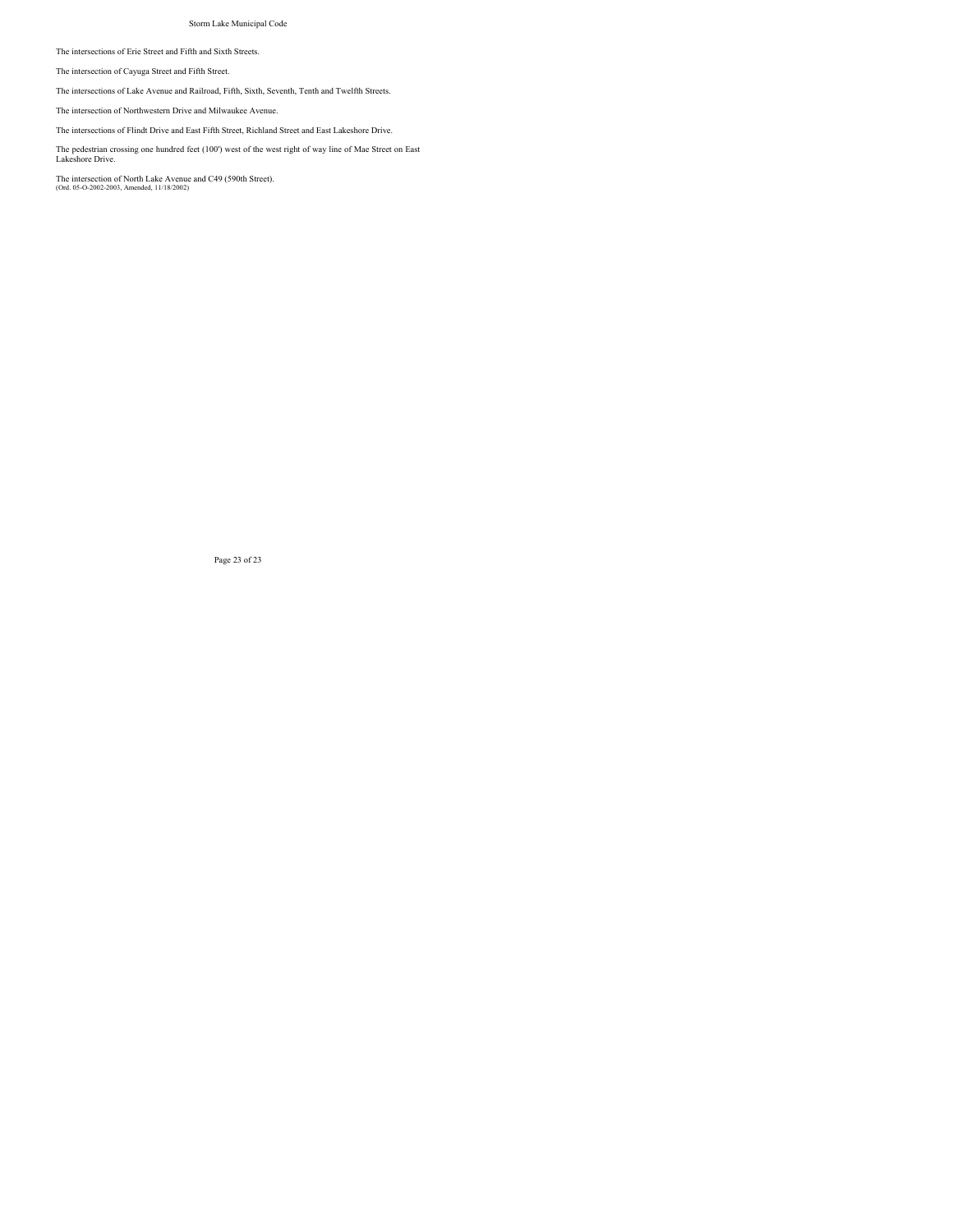# **METHOD OF PARKING**

**Sections:** 

| $9 - 8 - 1$   | <b>Standing Or Parking Close To Curb</b>                             |
|---------------|----------------------------------------------------------------------|
| $9 - 8 - 2$   | <b>Standing Or Parking On The Left-Hand Sides Of One-Way Streets</b> |
| $9 - 8 - 3$   | <b>Signs Or Markings Indicating Angle Parking</b>                    |
| $9 - 8 - 4$   | <b>Obedience To Angle Parking Signs Or Markings</b>                  |
| Section 9-8-1 | <b>Standing Or Parking Close To Curb</b>                             |

No person shall stand or park a vehicle in a roadway other than parallel with the edge of the roadway headed in the direction of lawful traffic movement and with the right-hand wheels of the vehicle within eighteen inches (18") of the curb or edge of the roadway except as hereinafter provided in the case of angle parking and vehicles parked on the left-hand side of one-way streets.

## **Section 9-8-2 Standing Or Parking On The Left-Hand Sides Of One-Way Streets**

No person shall stand or park a vehicle on the left-hand side of a one-way street other than parallel with the edge of the roadway headed in the direction of lawful traffic movement and with the left-hand wheels of the vehicle within eighteen inches (18") of the curb or edge of the roadway except as hereinafter provided in the case of angle parking.

## **Section 9-8-3 Signs Or Markings Indicating Angle Parking**

The City Council shall determine upon what streets, as traffic conditions require, angle parking shall be permitted and shall cause to be marked or signs erected on such streets or portions thereof indicating the method of angle parking.

## **Section 9-8-4 Obedience To Angle Parking Signs Or Markings**

Upon those streets or portions of streets which have been signed or marked for angle parking, no person shall park or stand a vehicle other than at an angle to the curb or edge of the roadway.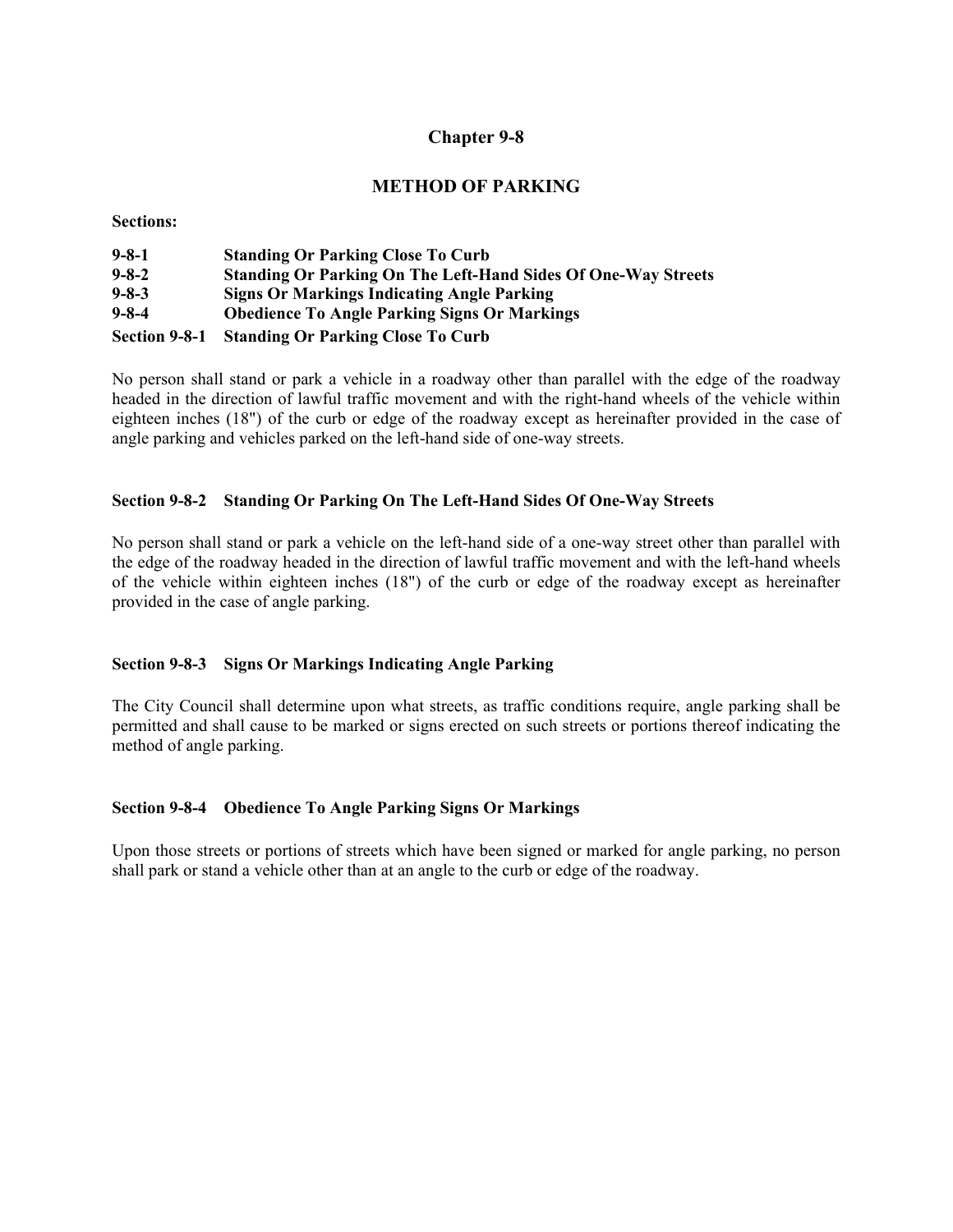# **STOPPING, STANDING OR PARKING PROHIBITED IN SPECIFIED PLACES**

**Sections:** 

| $9 - 9 - 1$   | <b>Stopping, Standing Or Parking Prohibited</b>                                 |
|---------------|---------------------------------------------------------------------------------|
| $9 - 9 - 2$   | <b>Prohibited Parking During Snow Emergency</b>                                 |
| $9 - 9 - 3$   | <b>Authority To Paint Curbs And Erect Signs Prohibiting Standing Or Parking</b> |
| $9 - 9 - 4$   | <b>Authority To Impound Vehicles</b>                                            |
| $9 - 9 - 5$   | <b>Penalties</b>                                                                |
| Section 9-9-1 | <b>Stopping, Standing Or Parking Prohibited</b>                                 |

No person shall stop, stand, or park a vehicle except when necessary to avoid conflict with other traffic or in compliance with the directions of a police officer or traffic control device, in any of the following places:

In any alley located within a district zoned Commercial or Industrial within the City limits provided however that vehicles may be parked in the alley for the limited purpose of loading or unloading freight. With regard to the exception, the driver of the vehicle must be actively involved in the loading or unloading process and must not be absent from the vehicle for a period of time in excess of ten (10) minutes.

In any alley located within a Residential Zone District within the City limits in such a manner that ingress or egress of fire apparatus to or from such alley might be blocked.

In the traveled portion of any street.

## **Section 9-9-2 Prohibited Parking During Snow Emergency**

Upon proclamation of the Mayor of a snow emergency ban, no person shall park, abandon or leave unattended any vehicle on any public street, alley or City-owned off-street parking area between the hours of twelve o'clock (12:00) midnight to six o'clock (6:00) A.M. In the C-1 Zone Commercial District, also known as the Downtown Business District, said prohibition shall be between two o'clock (2:00) A.M. to six o'clock (6:00) A.M. The C-1 District is generally between Fourth Street to Milwaukee Avenue from Cayuga Street to Geneseo Street. Said snow emergency ban to continue until terminated by proclamation of the Mayor.

## **Section 9-9-3 Authority To Paint Curbs And Erect Signs Prohibiting Standing Or Parking**

Where, because of restrictions to visibility and where standing or parked vehicles would constitute a hazard to moving traffic, the City Administrator as traffic conditions require, may cause curbing to be painted with a yellow color and cause no parking or standing signs to be erected prohibiting parking or standing and it shall be unlawful for the operator of any vehicle to stand or park a vehicle in an area so painted or sign posted.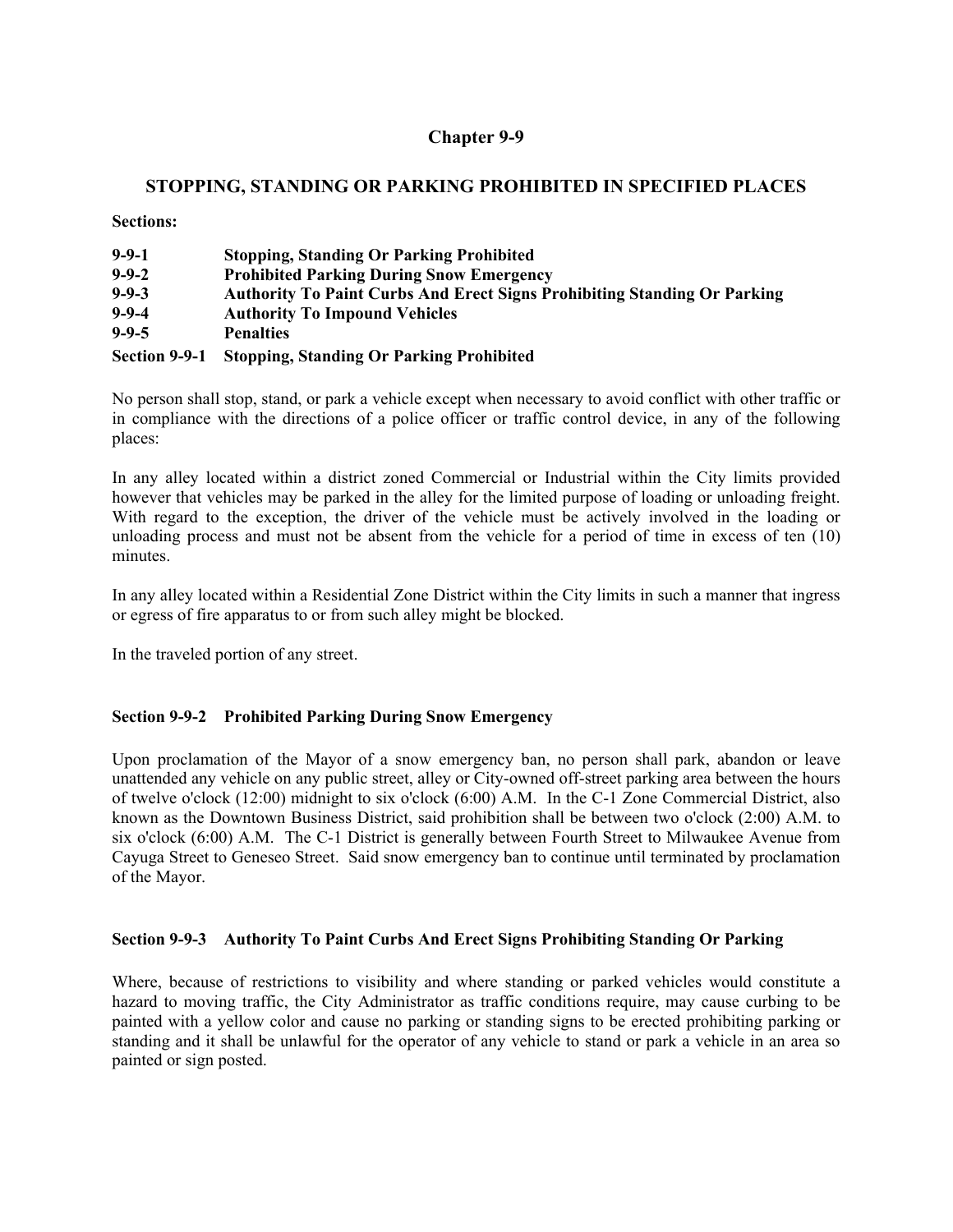## **Section 9-9-4 Authority To Impound Vehicles**

Members of the Police Department are hereby authorized to remove, or have removed, a vehicle from a street, public alley or highway to the nearest garage or other place of safety, or to a garage or other area designated or maintained by the City, under the following circumstances:

(A) When a vehicle is upon a roadway and is so disabled as to constitute an obstruction to traffic and the person or persons in charge of the vehicle are by reason of physical injury incapacitated to such an extent as to be unable to provide for its custody or removal.

(B) When any vehicle is left unattended upon a street and is so illegally parked as to constitute a definite hazard or obstruction to the normal movement of traffic.

(C) When any vehicle is left parked upon a street for a continuous period of twenty-four (24) hours or more. A diligent effort shall first be made to locate the owner. If the owner is found, he/she shall be given an opportunity to remove the vehicle.

(D) When the vehicle is left parked in violation of the ban on the parking during a snow emergency.

(E) When any vehicle is parked on any City street or highway in violation of the provisions of Title 9 of this Code.

As used herein, streets shall be construed to mean the paved street right of way or the traveled portion of unpaved streets.

In addition to the penalties hereinafter provided, the owner or driver of any vehicle impounded for violation of any of the provisions of this Title shall be required to pay the cost of towing charges and storage.

## **Section 9-9-5 Penalties**

The penalty for violation of any Section of this Chapter shall be as provided in Section 9-11-4.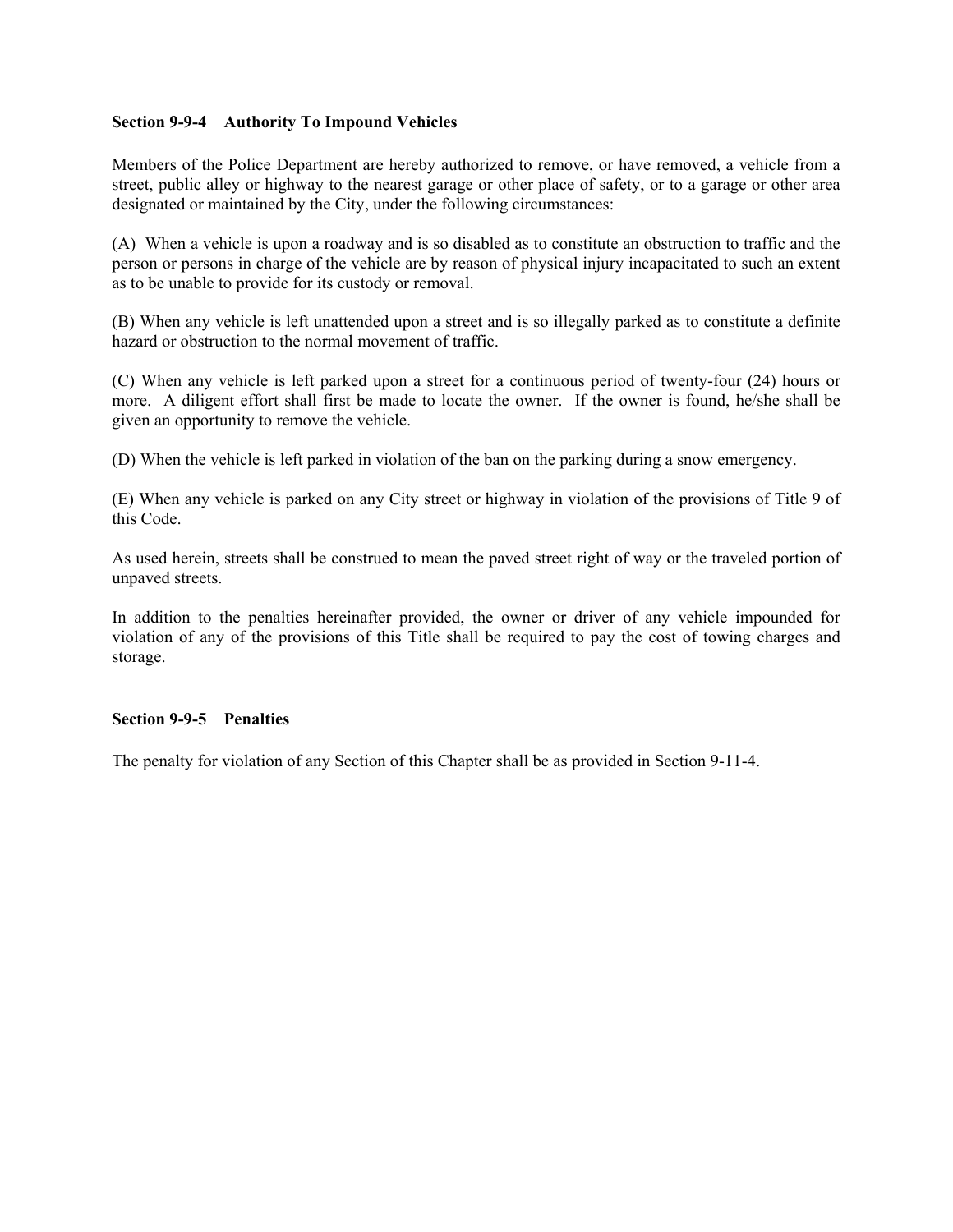# **BICYCLE**

**Sections:** 

| $9 - 10 - 1$                  | Parking                    |
|-------------------------------|----------------------------|
| $9 - 10 - 2$                  | <b>Riding On Sidewalks</b> |
| $9 - 10 - 3$                  | <b>Penalties</b>           |
| <b>Section 9-10-1 Parking</b> |                            |

No person shall park a bicycle upon a sidewalk within the Business District except in bicycle racks as provided by the City.

## **Section 9-10-2 Riding On Sidewalks**

No person shall ride a bicycle upon the sidewalk within the Central Business District (CBD) of the City which is defined legally as:

Beginning at the Northeast corner of Lot Six (6), Block Sixty-Eight (68) of the City of Storm Lake, Iowa; thence South to the Northeast corner of the Northwest Central Railroad Right-ofway; thence Southeasterly to the Northwest corner of Block Twenty-Eight (28) of the City of Storm Lake, Iowa; thence North to the Southeast corner of Lot Eight (8), Block Two (2) of the City of Storm Lake, Iowa; thence West to the Southwest corner of Lot Eight (8), Block Three (3) of the City of Storm Lake, Iowa, thence North to the Northwest corner of Lot One (1), Block Three (3) of the City of Storm Lake, Iowa; thence West to the Northwest corner of Lot Twenty-Four (24), Block Three (3) of the City of Storm Lake, Iowa; thence North to the Northwest corner of Lot One (1), Block Sixty-Four (64) of the City of Storm Lake, Iowa; thence West to the point of beginning.

When signs are erected on a sidewalk or roadway prohibiting the riding of bicycles thereon by any person, no person shall disobey such signs.

Whenever any person is riding a bicycle upon a sidewalk, such person shall yield the right of way to any pedestrian and shall give audible signal before overtaking and passing such pedestrian.

### **Section 9-10-3 Penalties**

Any bicycle parked in violation of Section 9-10-1 will be picked up by the police of the City and stored until the owner thereof claims said bicycle and pays the storage fee in the amount set by Council Resolution . Any person who shall violate the provisions of Section 9-10-2 shall be subject to a fee, in the amount set by Council Resolution for each violation.

(Ord. 12-O-2004-2005, Amended, 12/06/2004)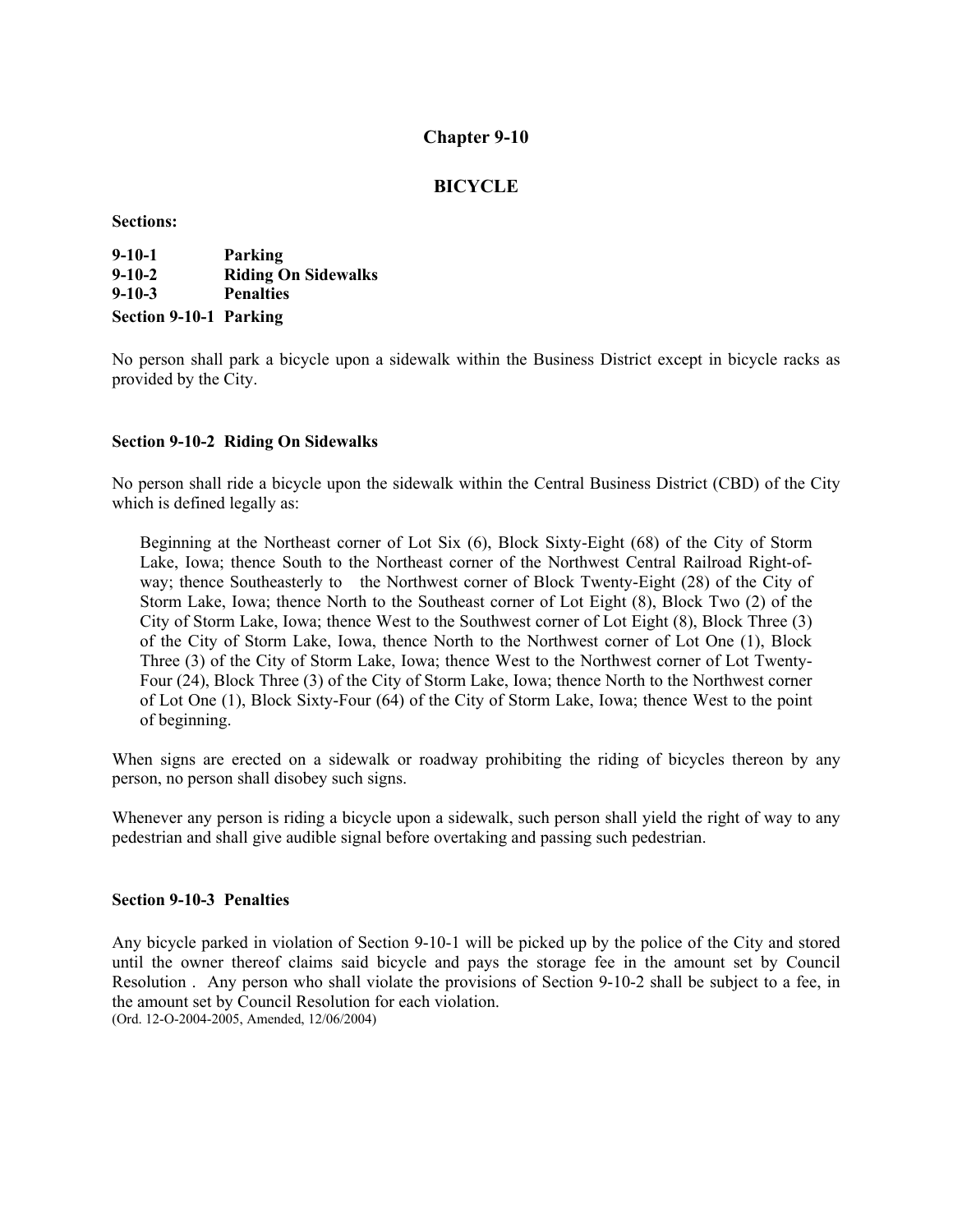### **STOPPING, STANDING OR PARKING**

| $9-11-1$     | <b>Parking Signs Required</b>                 |
|--------------|-----------------------------------------------|
| $9 - 11 - 2$ | <b>Truck Parking Limited</b>                  |
| $9 - 11 - 3$ | <b>Handicapped Parking</b>                    |
| $9-11-4$     | <b>Penalties</b>                              |
| $9-11-5$     | <b>City Hall Parking</b>                      |
| $9-11-6$     | <b>Restriction On Chautauqua Park Parking</b> |
| $9 - 11 - 7$ | <b>Restriction On Sunset Park Parking</b>     |
| $9-11-8$     | <b>Parking Time Limitations</b>               |
| $9 - 11 - 9$ | <b>School Rus Loading Zones</b>               |

**9-11-9 School Bus Loading Zones Section 9-11-1 Parking Signs Required**

**Sections:**

Whenever by Ordinance of this City any prarking time limit is imposed or parking is prohibited on<br>designated streets or portions of streets, it shall be the duty of the Police Department to cause to be<br>erected appropriate

Parking is prohibited on the following streets. Said prohibition is for twenty-four (24) hours a day unless otherwise indicated:

South side of East Third Street from Highway Street to Mae Street.

East side of Kenzy Street between East Third Street and East First Street.

East side of Irving Street between Lakeshore Drive and Bair Street.

East side of Seneca Street between East Second Street and East Third Street.

South side of East Second Street between Cayuga Street to Seneca Street.

East side of Cayuga Street between East Second Street and Railroad Street.

Both sides of East Fourth Street between Flindt Drive and Oates Street.

East side of Oneida Street between Seventh Street and East Milwaukee Avenue.

The north side of West Fourth Street between Otsego Street and Early Street.

The south twenty-five feet (25') of the west side of College Avenue between Iowa Street and Fourth Street.

The east side of College Avenue from Third Street to Fifth Street.

The north side of Third Street from Otsego Street to College Avenue.

Page 1 of 19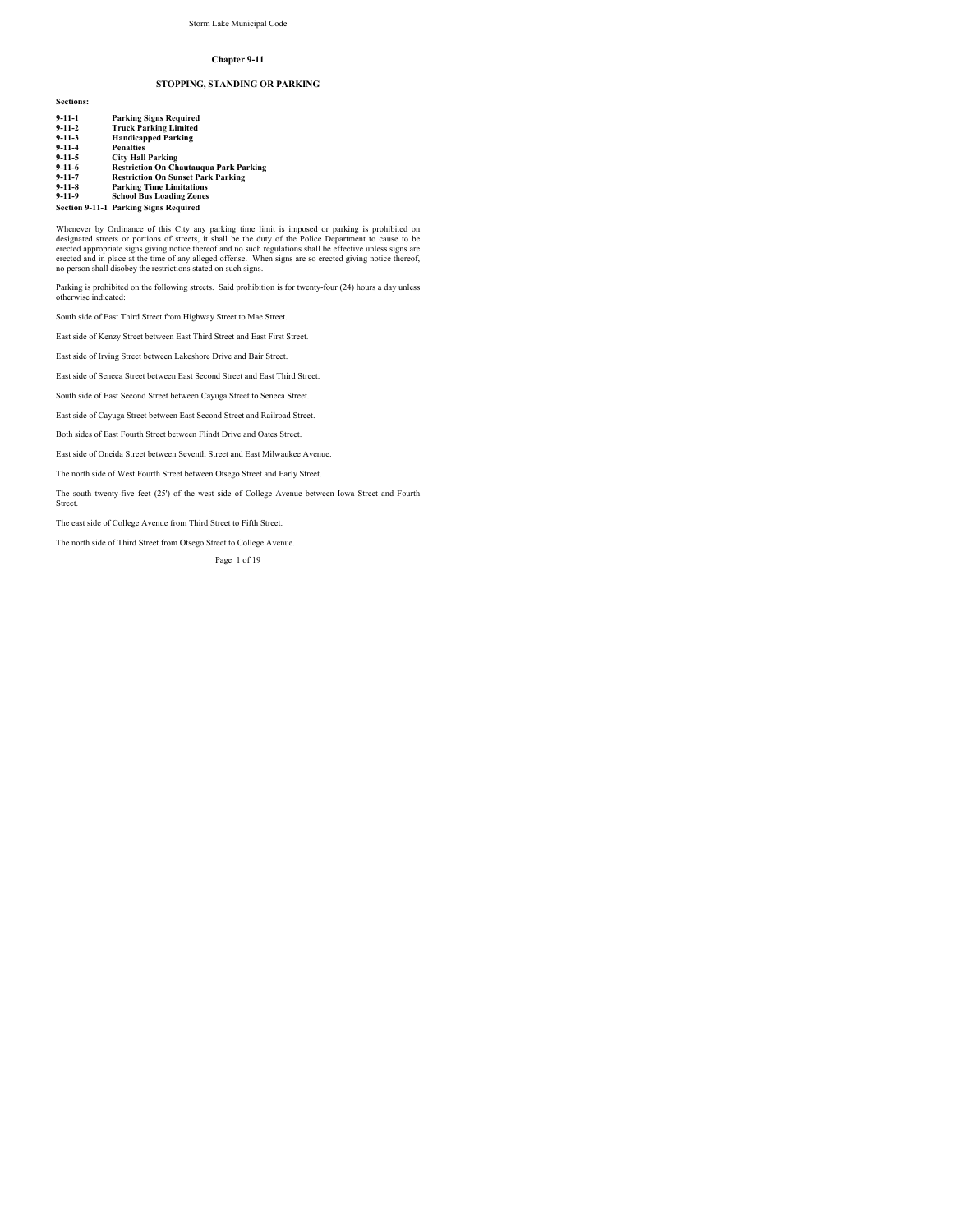### East side of Early Street from Third Street to Fifth Street.

The west side of Grand Avenue from Peterson Drive to Fifth Street.

The west side of College Avenue south of its intersection with Lakeshore Drive.

The south side of Lakeshore Drive from Lake Avenue to Chautauqua Park Drive.

North side of West Sixth Street between Vestal Street and Barton Street.

South side of West Sixth Street between Larchwood Drive to Barton Street.

The east side of Hyland Drive between West Sixth Street and Lochedem Drive.

West side of Barton Street between Rockwell Court and West Sixth Street.

South side of West Milwaukee Avenue from Northwestern Drive to Seneca Street.

Both sides of Peterson Drive.

The north side of East Fifth Street between Flindt Drive and Oates Street.

South side of Iowa Street from Early Street to College Avenue.

The north side of West Third Street from Terrence Street to Barton Street.

The north side of East Second Street from Seneca Street to Oneida Street.

Both sides of Richland Street from Russell Street east to City limits.

Both sides of West Fifth Street from Ontario Street to west City limits, except parking area on north side adjacent to Grace Lutheran Church, which will be parallel parking.

West side of Larchwood Drive from West Third Street to West Fifth Street.

East side of Terrence Street from West Third Street to West Fifth Street.

West side of Parkview Drive.

South side of Railroad Street from Geneseo Street to West Fifth Street.

East side of Western Avenue from West Fourth Street to West Fifth Street.

North side of West Fourth Street from Western Avenue to one hundred twenty-five feet (125') west of Larchwood Drive.

South side of West Sixth Street from Michigan Street west to the north-south alley in Block 13.

Page 2 of 19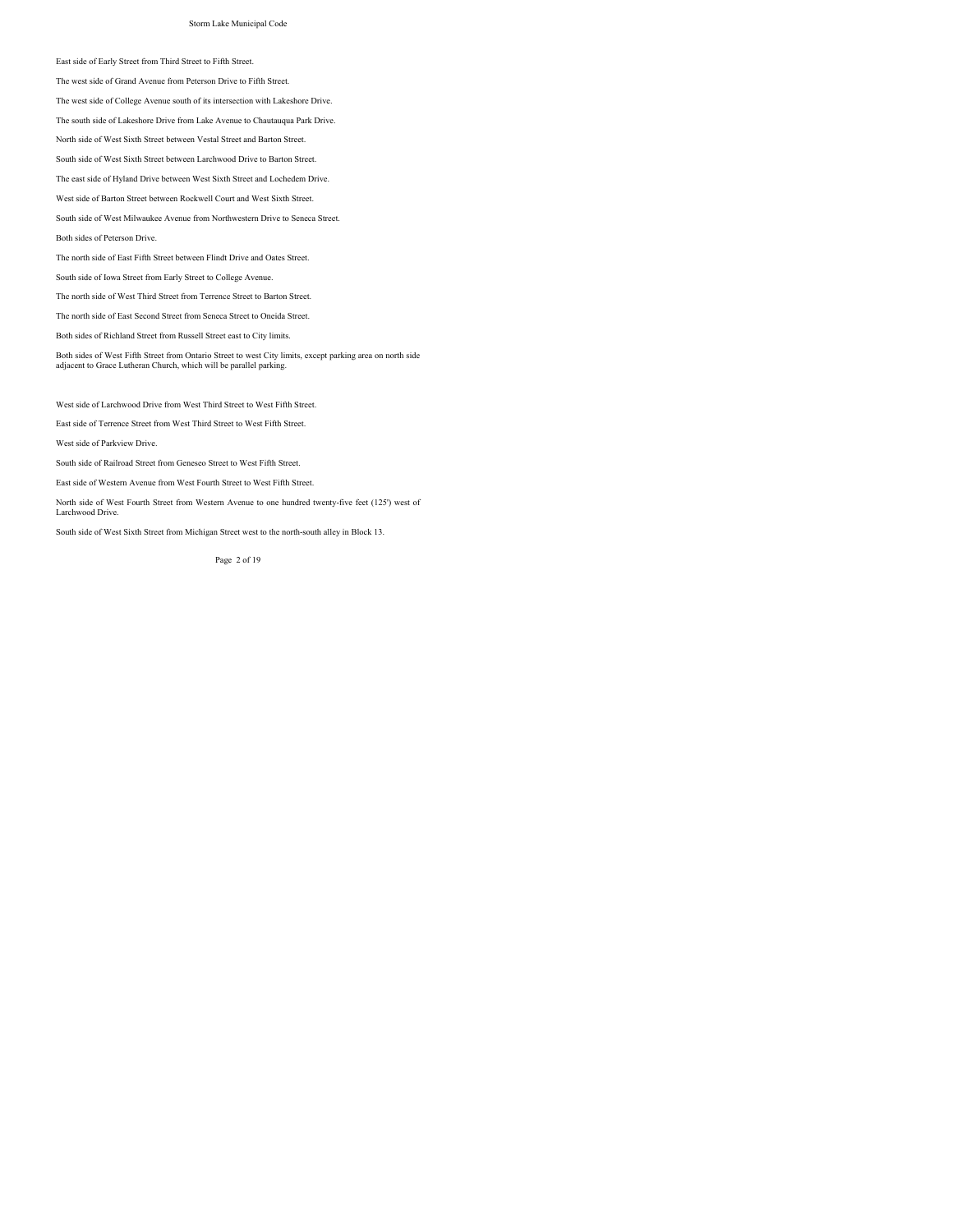North twenty-five feet (25') of College Avenue on both sides of street between West Sixth Street and West Seventh Street

. East twenty-five feet (25') of West Seventh Street on both sides of the street between College Avenue and Grand Avenue.

The west side of Russell Street between Fifth Street and Sixth Street.

North and South side of East Fourth Street from the east side of Cayuga Street to a point 1432.8 Feet east of the east right-of-way line of Flindt Drive.

West side of Vestal Street from the north line of West Fifth Street, thence north a distance of one hundred seven feet (107').

The south side of East Tenth Street from the east line of Lake Avenue to the west right-of-way line easterly for one hundred thirty-two (132) feet.

The west side of Northwestern Drive from West Fifth Street to West Milwaukee Avenue.

The south side of East Sixth Street between Cayuga Street and Oneida Street.

The east side of Oneida Street from East Milwaukee Avenue to East Tenth Street.

The east side of Russell Street between Flindt Drive and East Tenth Street.

Both sides of East Milwaukee Avenue for thirty feet (30') east of Russell Street.

Both sides of East Ninth for thirty feet (30') east of Russell Street.

The west side of Russell Street beginning at a point one hundred eighty-five feet (185') north of the north edge of the paved portion of Tornado Drive and then continuing north for a distance of two hundred sixty feet (260'). (From eight o'clock [8:00] A.M. to three-thirty [3:30] P.M.)

The west side of Barton Street from West Third Street to West Fifth Street.

The west side of Oneida Street from East Milwaukee Avenue to East Tenth Street.

The north side of East Eighth Street from Russell Street to Mae Street.

The south side of West Fourth Street from Barton Street to Grand Avenue (From seven o'clock [7:00] A.M. to five o'clock [5:00] P.M.).

The south one hundred feet (100') on the east side of Geneseo Street between West Seventh Street and West Milwaukee Avenue.

The east and west sides of Grand Avenue from West Fourth Street to the location of vacated West<br>Second Street; provided, however, that the Police Chief may establish loading zones with a fifteen (15)<br>minute maximum duratio

Both sides of Skewis Street from East 4th Street to Richland Street.

Page 3 of 19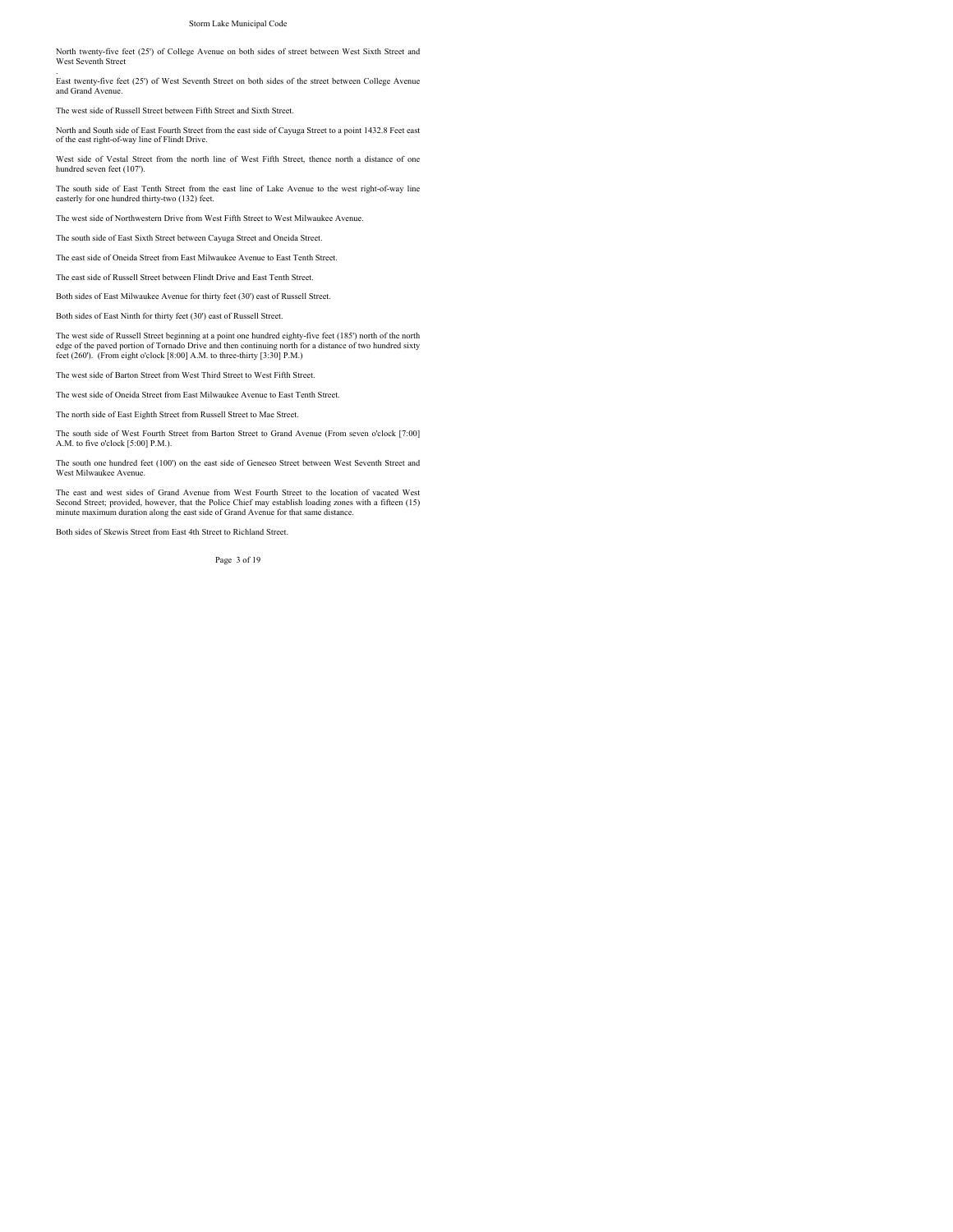The west side of College Avenue between West Seventh Street and Milwaukee Avenue.

The east side of College Avenue between Lakeshore Drive and West Third Street.

The west side of Michigan Avenue between West First Street and West Third Street.

North side of Lakeshore Drive between Lake Avenue and Flindt Drive.

West side of Irving Street between a point fourteen feet (14') south of the south right of way line of East Third Street and continuing for one hundred fifty-five feet (155') to a point one hundred sixty-nine feet (169') south of said right of way.

West side of Geneseo Street between Fourth Street and the railroad right of way located approximately one block north.

The south side of East Eighth Street between Russell Street and a point fifty feet (50') east of the east right of way line of Russell Street with East Eighth Street.

Both sides of the first one hundred twenty feet (120') of Sixth Street east from the east right of way line of Highview Drive.

Fifty feet (50') in front of the Vista Theater on the west side of Lake Avenue between Sixth Street and Seventh Street.

North side of East Third Street from the west right of way line of Cayuga Street, for fifty feet (50') to the west.

Both sides of Chautauqua Park Drive from the east line of Hudson Street extended right of way easterly to a point two hundred feet (200') west of the intersection of Chautauqua Park Drive and Lakeshore Drive.

East side of Michigan Street, from the north right of way line of Third Street north for six hundred ten feet (610').

East side of Highway 110 from the north end of the Inlet Bridge north to a point five hundred twenty-five feet (525') north of the Inlet Bridge.

East side of Highway 110 between the north side of the Emerald Park entrance and the point one thousand two hundred feet (1,200') north of Emerald Park entrance on Highway 110.

East side of Highway 110 between a point one thousand five hundred feet (1,500') north of the north side of the Emerald Park entrance and a point two thousand feet (2,000') north of the north side of the Emerald Park entrance.

East side of Highway 110 between a point sixty-five feet (65') southwest of Vista Drive and a point one thousand seven feet (1,007') south of Vista Drive.

The south side of Tornado Drive between Russell and Oneida Streets.

The north side of East Milwaukee Avenue between a point three hundred feet (300') east of Russell Street east to a point four hundred nineteen feet (419') east of Russell Street.

Page 4 of 19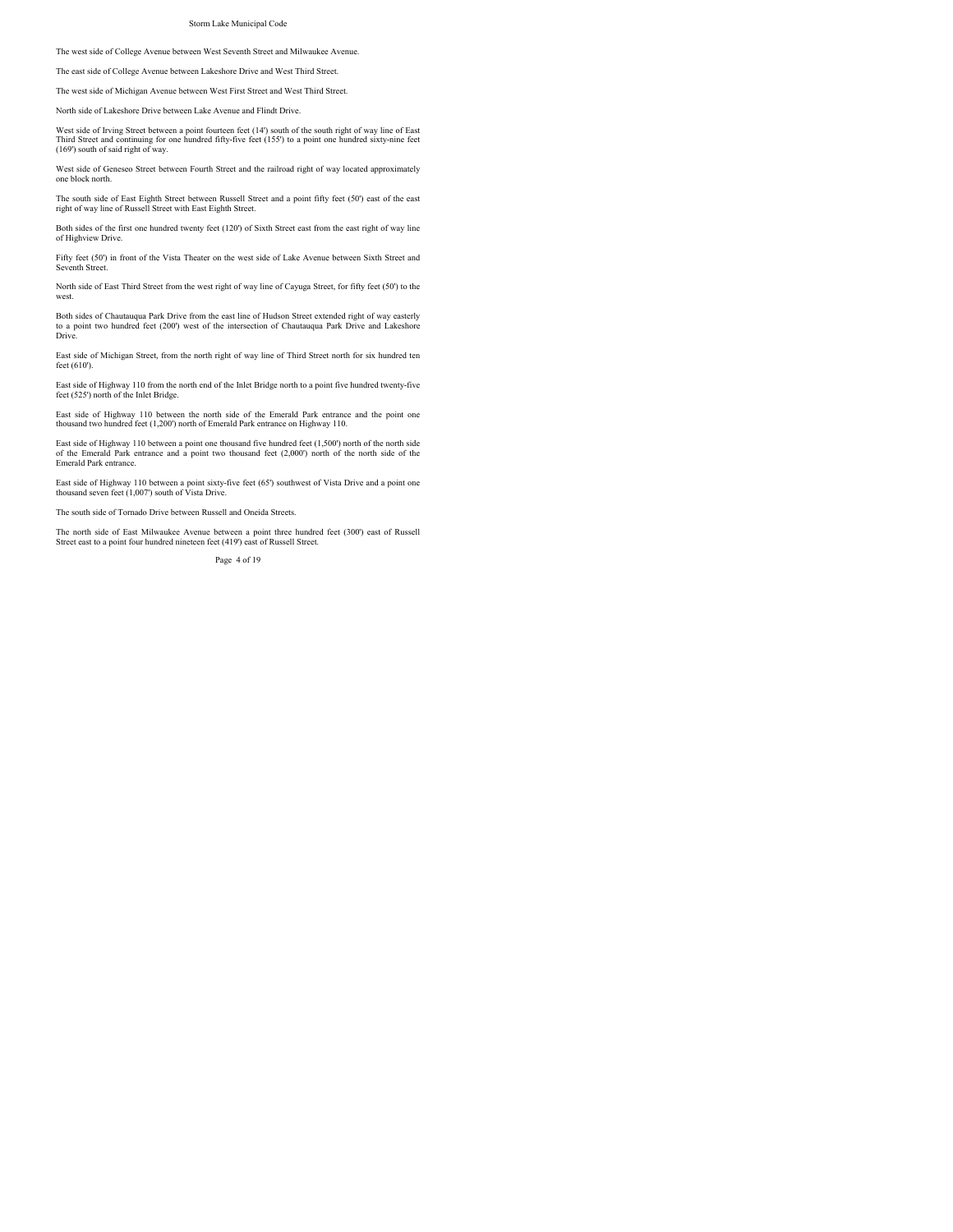The north side of Tornado Drive between a point eight hundred forty-two feet (842') west of Russell Street west to a point nine hundred forty-two feet (942') west of Russell Street.

North side of Hyland Drive between Angier Drive and Abner Bell Road.

South side of Thirteenth Street between Lake Avenue and Erie Street.

South side of West Fourth Street from College Avenue to Grand Avenue.

South side of East Twelfth Street between Lake Avenue and Erie Street.

West side of Vilas Road between East Fourth Street and East Richland Street.

The south fifty feet (50') of the west side of Russell between Tornado Drive and East Tenth Street.

The south fifty feet (50') of the west side of Russell between the entrance to the High School parking lot and East Tenth Street.

North side of Iowa Street between Grand Avenue and Early Street (from 12:00 Midnight to six o'clock [6:00] A.M.)

West side of Early Street between West Fourth Street and West Fifth Street (from 12:00 Midnight to six o'clock [6:00] A.M.)

South side of West 4th Street between College Avenue and Grand Avenue.

The west side of College Avenue from West 4th Street south to the off-street diagonal parking except for<br>a 10 minute parking zone beginning 344 feet south of West 4th Street and ending at a point 161 feet north<br>of West 3rd

East and West sides of Vilas Road south of the intersection of Richland Street.

East and West sides of Industry Street from Richland Street south until the street dead ends

The first 30 feet on the west side of Grand south of the intersection of Peterson Drive

The East side of Geisinger Road between East 5th Street and East 7th Streets

The west side of Vista Drive south from the intersection of Abner Bell Road and West 5th Street

The entire south side of Vista Drive

The East side of Parkview Drive for the first 25 feet south of the intersection at Peterson Drive

The north side of Iowa Street twenty-five (25) feet East of Grand Avenue.

The north side of Iowa Street twenty-five (25) feet West of Grand Avenue

The north side of Iowa Street twenty-five (25) feet West of College Street

Page 5 of 19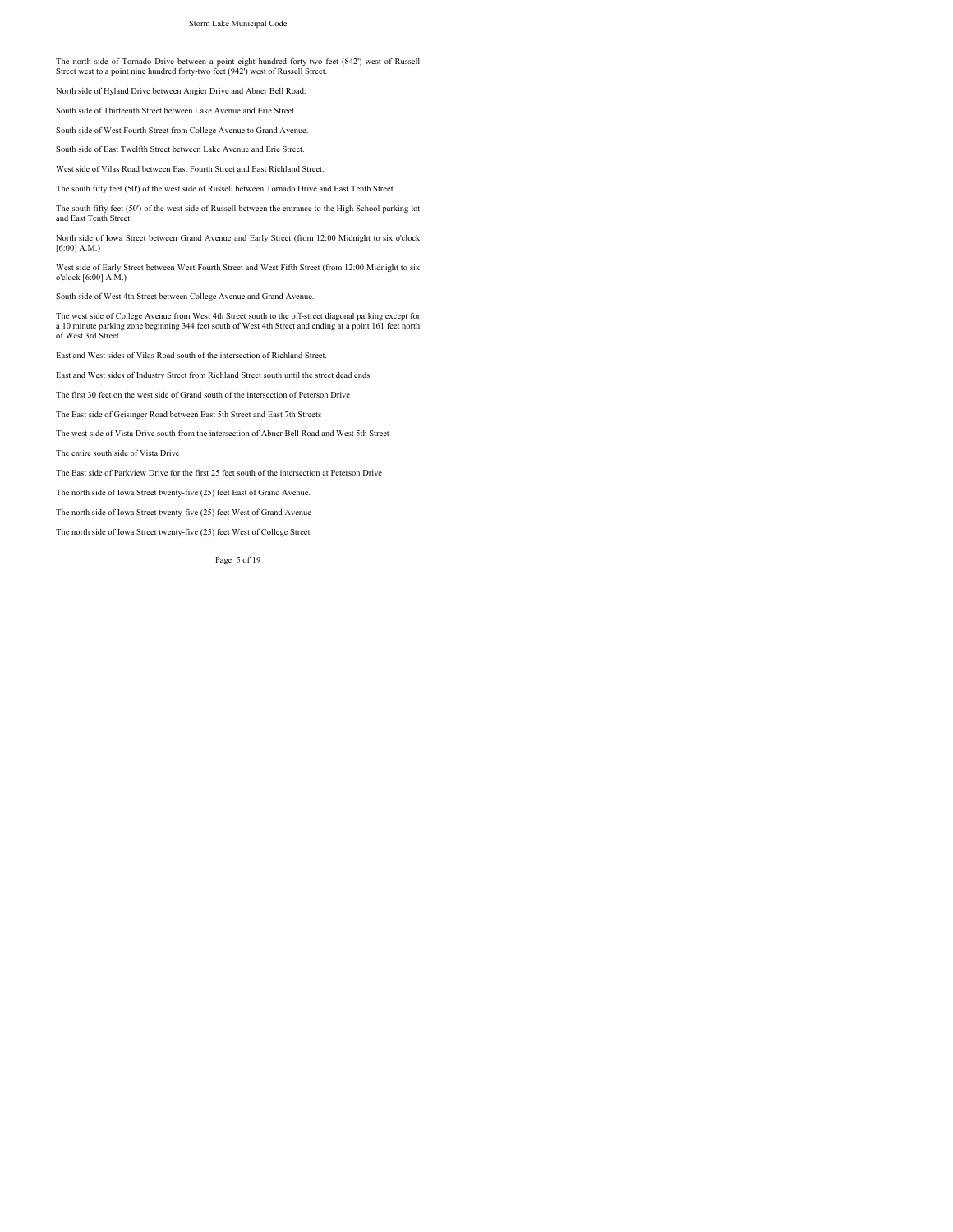The north side of Iowa Street twenty-five (25) feet East of Early Street

The east side of Grand Avenue twenty-five (25) feet North of Iowa Street

The east side of Grand Avenue twenty-five (25) feet South of Iowa Street

The south side of E. Third Street between Seneca and Oneida Streets.

The East side of Expansion Blvd 50' south of Richland Street.

The north side of Tornado Drive for the first 110' feet east of the intersection of Tornado Drive and Oneida Street.

The north side of Lakeshore Drive for the first seventy feet (70') west of College Street.

Lighthouse Drive from Early Street east to the Buena Vista University Campus parking lot.

Both sides of West 10th Street from Lake Avenue west to Vestal Street.

South side of West Third Street from College Avenue east to the alley between Otsego Street and College Avenue.

North side of Iowa Street between College Avenue and Grand Avenue (from 12:00 Midnight to six o'clock [6:00] A.M.)

(Ord. No. 05-O-93-94, Amended, 04/18/94; Ord. No. 299495, Amended, 04/03/95; Ord. No. 049596, Amended, 10016/955; Ord. No. 10-95-96, Amended, 0415/96; Ord. No. 029697, Amended, 09003/96<br>(Ord. 08-O-2009-2010, Amended, 1102/2009; Ord. 02-O-2009-2010, Amended, 07/20/2009; Ord. 08-O-2005-2006, Amended,<br>1205/2008; Ord.

### **Section 9-11-2 Truck Parking Limited**

Trucks weighing five (5) tons or more, loaded or empty, shall not be parked on any streets in any of the "R" Residential Districts.

### **Section 9-11-3 Handicapped Parking**

(A) The City parking spaces designated herein in subsection (C) are hereby reserved for the exclusive use of a handicapped person. The City Administrator is hereby directed to have signs posted at each such space restricting parking use accordingly.

(B) No person shall park any vehicle in a space designated in subsection (C) unless such vehicle shall have hanging from the interior rear view mirror a current Handicapped Parking Identification Permit issued by the Iowa Department of Transportation and bearing the International Symbol of Access. The penalty for violation of this subsection shall be the minimum required by the Code of Iowa.

Page 6 of 19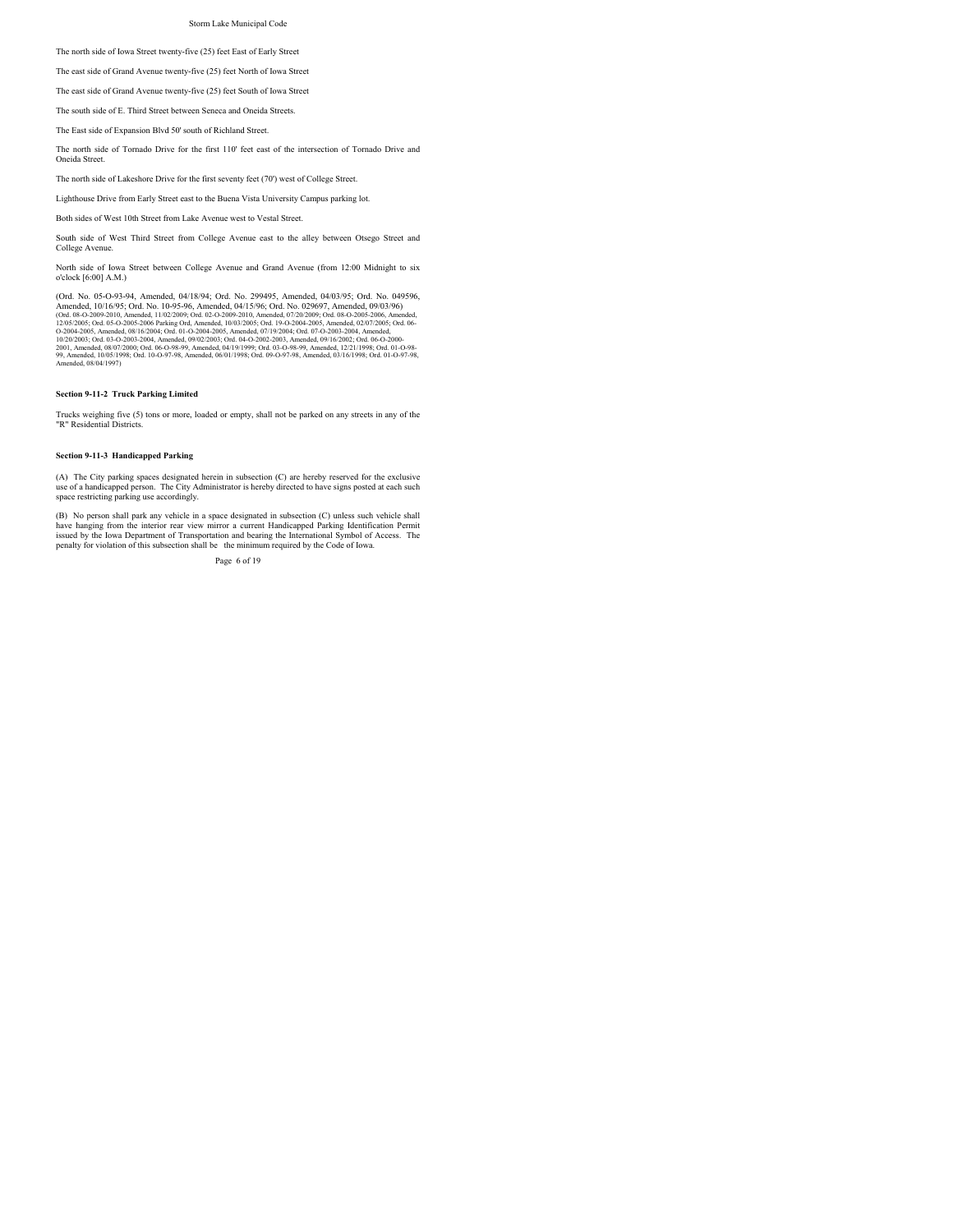### (C) Designated Handicapped Parking spaces are as follows:

The first parking spacewest of the intersection of Lake Avenue and Fifth Street on the south side of Fifth Street.

The specially constructed space on the parking on the east side of the Courthouse (Cayuga Street) near the northeast door of that building.

The eleventh parking space south of the intersection of Cayuga Street and Sixth Street on the east side of Cayuga Street.

The first space on the south side of West Sixth Street just west of the intersection of Lake Avenue and Sixth Street

The twelfth and thirteenth spaces on the west side of Cayuga Street south of Third Street.

The fourth and fifth spaces east of the intersection of Lake Avenue and Third Street on the north side of Third Street.

The fourth and fifth spaces west of the intersection of Cayuga Street and Sixth Street on the north side of Sixth Street.

The second, third, fourth, and fifth spaces south of the intersection of Seneca Street and Third Street on the west side of Seneca Street. The third and fifth spaces designated as van accessible.

The first space on the south side of Tornado Drive west of the intersection of Russell Street and Tornado Drive.

The first space east of the alley between Erie Street and Cayuga Street on the south side of Fifth Street.

The fifth space on the west side of Cayuga Street north of the intersection of Cayuga Street and Second Street.

The first space in the parking lot on the southeast side of City Hall designated as van accessible.

The first space off-street parking on the east side of Lake Avenue on the south side of Bair Street (north end of parking lot).

The seventh space north of East Railroad Street on the east side of Erie Street.

The first space east of the east-side entrance to the Chautauqua Park Shelter House on the south side of East Lakeshore Drive between Hudson Street extension and Chautauqua Park Drive and designated as van accessible.

The first space on the southeast side of the Storm Lake Municipal Swimming Pool.

The first two spaces west of the alley on the north side of East Second Street between Seneca and Cayuga Streets.

The twelfth space south of East Third Street on the west side of Seneca Street.

Page 7 of 19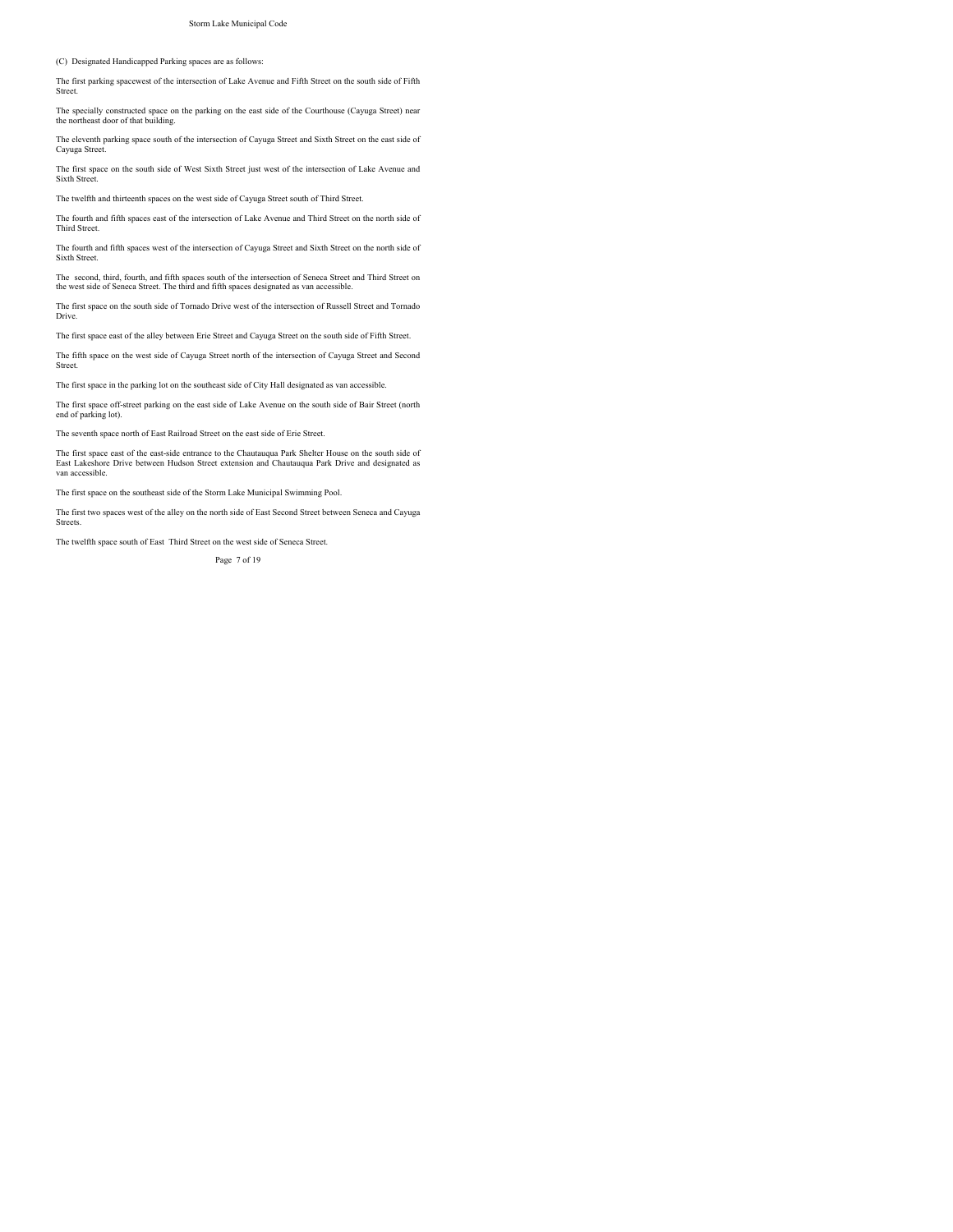### The second space north of Railroad Street on the West side of Erie Street.

The eighth and ninth spaces West of Cayuga Street on the north side of East Third Street.

The fifth and sixth spaces east of Lake Avenue on the south side of E. Third Street.

The first space east of Cayuga on the north side of East 5th Street.

The first space north of East Railroad on the east side of Lake Avenue.

The first space north of East 5th Street on the east side of Lake Avenue.

The first space south of East 6th Street on the west side of Lake Avenue.

The ninth space north of East 6th Street on the west side of Lake Avenue.

The fifth space west of Lake Avenue on the south side of West Railroad.

The fourth space east of Michigan Street on the north side of West 5th Street.

The ninth space north of West 5th Street on the west side of Michigan Street.

The first space on the east side of Erie Street south of East Fifth Street.

The fifth parking space south of the intersection of 6th Street and Cayuga Street on the west side of Cayuga Street.

The sixth parking space east of Geneseo Street on the south side of West Fifth Street.

The tenth parking space south of East Seventh Street on the east side of Lake Avenue.

The southernmost parking space on the west side of the Erie Street South Parking Lot.

The southernmost parking space on the west side of the center parking of the Erie Street South Parking Lot.

The first space south of West Sixth Street on the west side of Ontario Street.

The second and third parking spaces north of West Third Street on the west side of Lake Avenue.

(Ord. No. 069495, Amended, 09/06/94; Ord. I No. 089697, Amended, 09/016/96;)<br>(Ord. 03-0-2006-2007, Amended, 02/05/2007; Ord. 15-0-2005-2006, Amended, 05/01/2006; Ord. 07-0-2005-2006, Amended,<br>11/21/2006; Ord. 18-0-2004-200

**Section 9-11-4 Penalties**

Page 8 of 19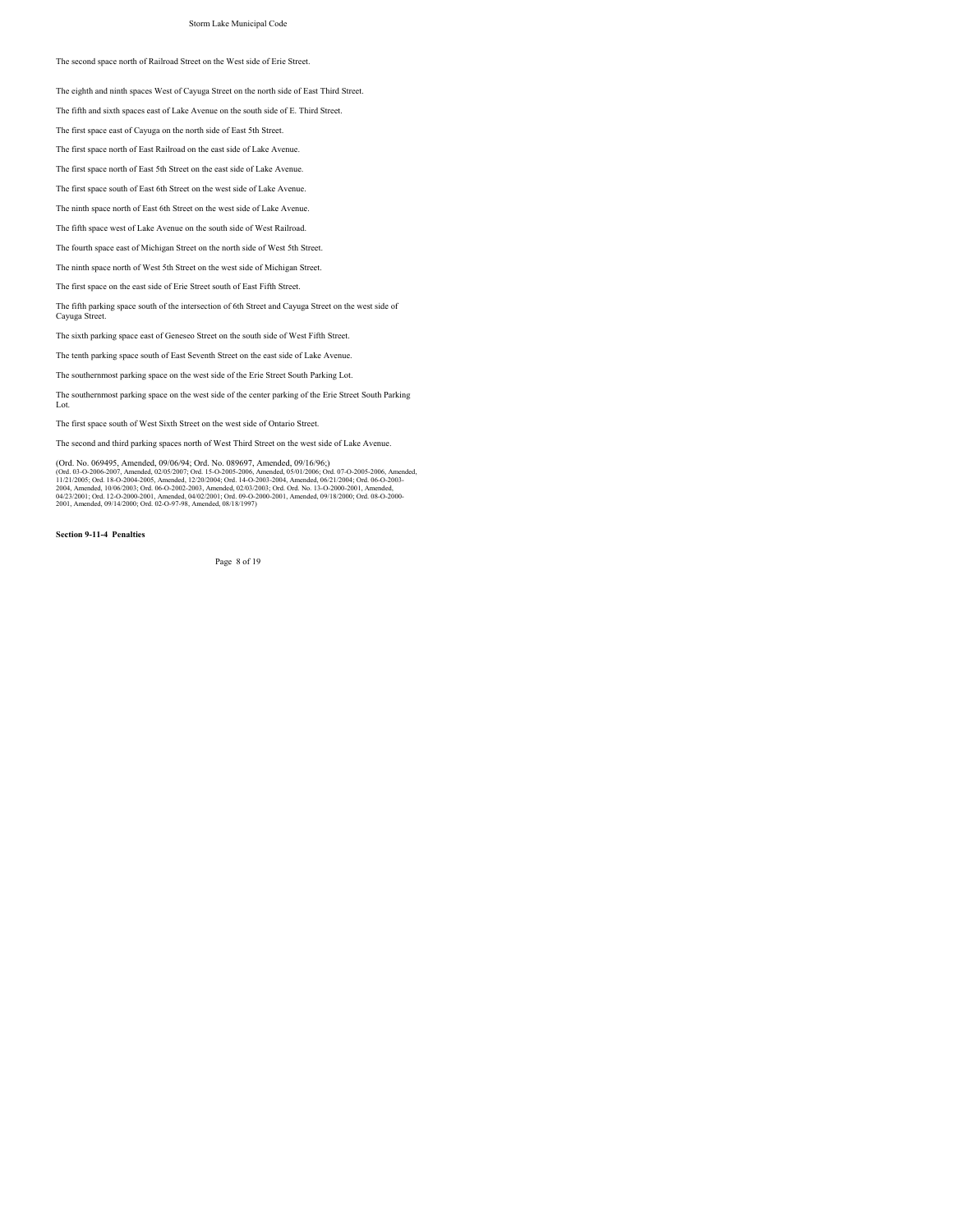The penalty for violation of any Section of this Chapter or of Chapter 9 of this Title shall be a fine in the amount set by Council Resolution. Complaints will not be filed for at least seven (7) days after a notice of violation has been issued and during that period any owner or operator against whom a notice has been<br>issued may pay the fine directly to the Police Department.<br>(Ord. 12-0-2004-2005, Amended, 12/06/2004; Ord. 05-0-2003-

#### **Section 9-11-5 City Hall Parking**

The parking spaces immediately adjacent to the south side of the City Hall and the parking spaces on the<br>west side of Erie Street immediately adjacent to City Hall are hereby designated as City Hall Parking.<br>The City Admin for use by Municipal Employees of the City, and the balance shall be designated for use by the general public.<br>
The public and the public in any of the reserved City Hall parking spaces without<br>
authorization from the City

#### **Section 9-11-6 Restriction On Chautauqua Park Parking**

Parking or standing of vehicles, whether occupied or not, is hereby prohibited on the south side of East<br>Lakeshore Drive adjacent to Chautauqua Park and on either side of the extension of Hudson Street south<br>of East Lakesh P.M. and six o'clock (6:00) A.M. from April 1 of each year through and including October 31 of each year. The penalty for violation of this Section shall be a fine of not less than twenty-five dollars (\$25.00) nor more than one hundred dollars (\$100.00). The Police Department in conjunction with the Street<br>Department shall cause signs to be erected advising the public of this parking restriction, but the absence<br>of posted signs

#### **Section 9-11-7 Restriction On Sunset Park Parking**

Parking or standing of vehicles, whether occupied or not, is hereby prohibited on the south side of West Lakeshore Drive adjacent to Sunset Park between the hours of ten thirty o'clock (10:30) P.M. and six o'clock (6:00) A.M. from April 1 of each year through and including October 31 of each year. The penalty for violation of this Section shall be a fine of not less than twenty-five dollars (\$25.00) nor more penalty for violation of this Section shall be a fine of not less than twenty-five dollars (\$25.00) nor more than one hundred dollars (\$100.00). The Police Department in conjunction with the Street Department<br>shall cause signs to be erected advising the public of this parking restriction, but the absence of posted<br>signs as requir

#### **Section 9-11-8 Parking Time Limitations**

No person shall park or stand his/her vehicle along any part of the west side of Ontario Street between West Fourth Street and the railroad tracks south of West Railroad Street for a period of time which exceeds three (3) hours in duration. The direct movement of a vehicle from one parking space within this time limited zone to another space within this same zone shall constitute continuous parking for purposes of this Section.

Page 9 of 19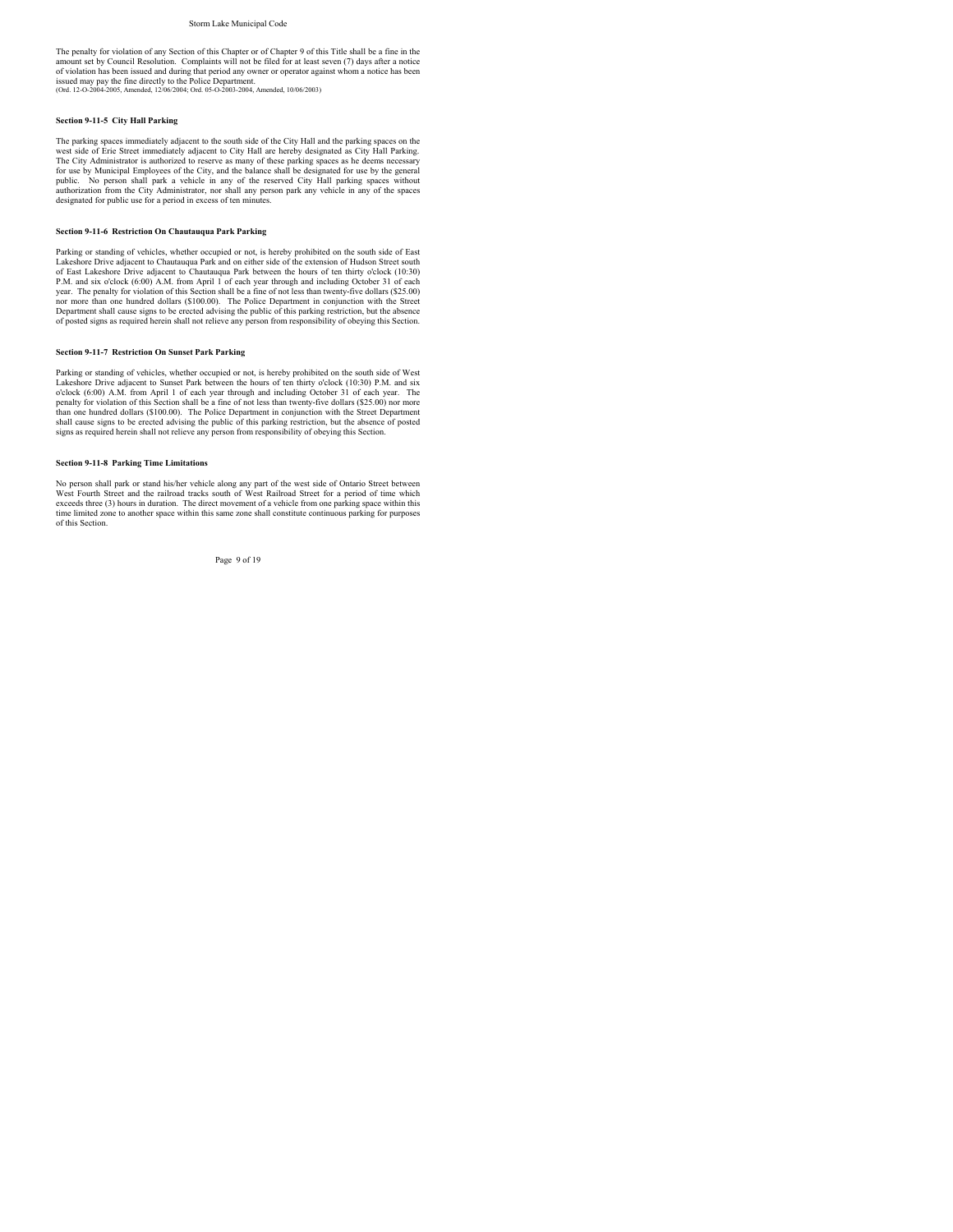### **Section 9-11-9 School Bus Loading Zones**

No person, other than the driver of an officially designated school bus or other school vehicle, shall park or stand his vehicle in any of the following designated school bus loading zones:

(A) East School: The loading zone for East School shall start two hundred five feet (205') west of the<br>west right-of-way line of Flindt Drive at its intersection with East Fifth Street and shall continue in a<br>westerly dire hundred three feet (303') west of that same intersection.

(B) South School: The loading zone for South School shall start fourteen feet (14') south of the south<br>right-of-way line of East Third Street of its intersection with Irving Street and shall continue in a<br>southerly directi hundred sixty-nine feet (169') south of that same intersection.

(C) North School: The loading zone for North School shall start two hundred forty-eight feet (248') east<br>of the north right-of-way line of East Seventh Street at its intersection with Erie Street and continue in an<br>easterl point three hundred seventy-six feet (376') east of that same intersection.

(D) West School: The loading zone for West School shall start one hundred ten feet (110) north of the west right-of-way line of Barton Street it at is intersection with West Sixth Street and continue in a mortherly direct

#### **Section 9-11-1 Parking Signs Required**

Whenever by Ordinance of this City any parking time limit is imposed or parking is prohibited on designated streets or portions of streets, it shall be the duty of the Police Department to cause to be<br>erected appropriate signs giving notice thereof and no such regulations shall be effective unless signs are<br>erected an no person shall disobey the restrictions stated on such signs.

Parking is prohibited on the following streets. Said prohibition is for twenty-four (24) hours a day unless otherwise indicated:

South side of East Third Street from Highway Street to Mae Street.

East side of Kenzy Street between East Third Street and East First Street.

East side of Irving Street between Lakeshore Drive and Bair Street.

East side of Seneca Street between East Second Street and East Third Street.

South side of East Second Street between Cayuga Street to Seneca Street.

East side of Cayuga Street between East Second Street and Railroad Street.

Page 10 of 19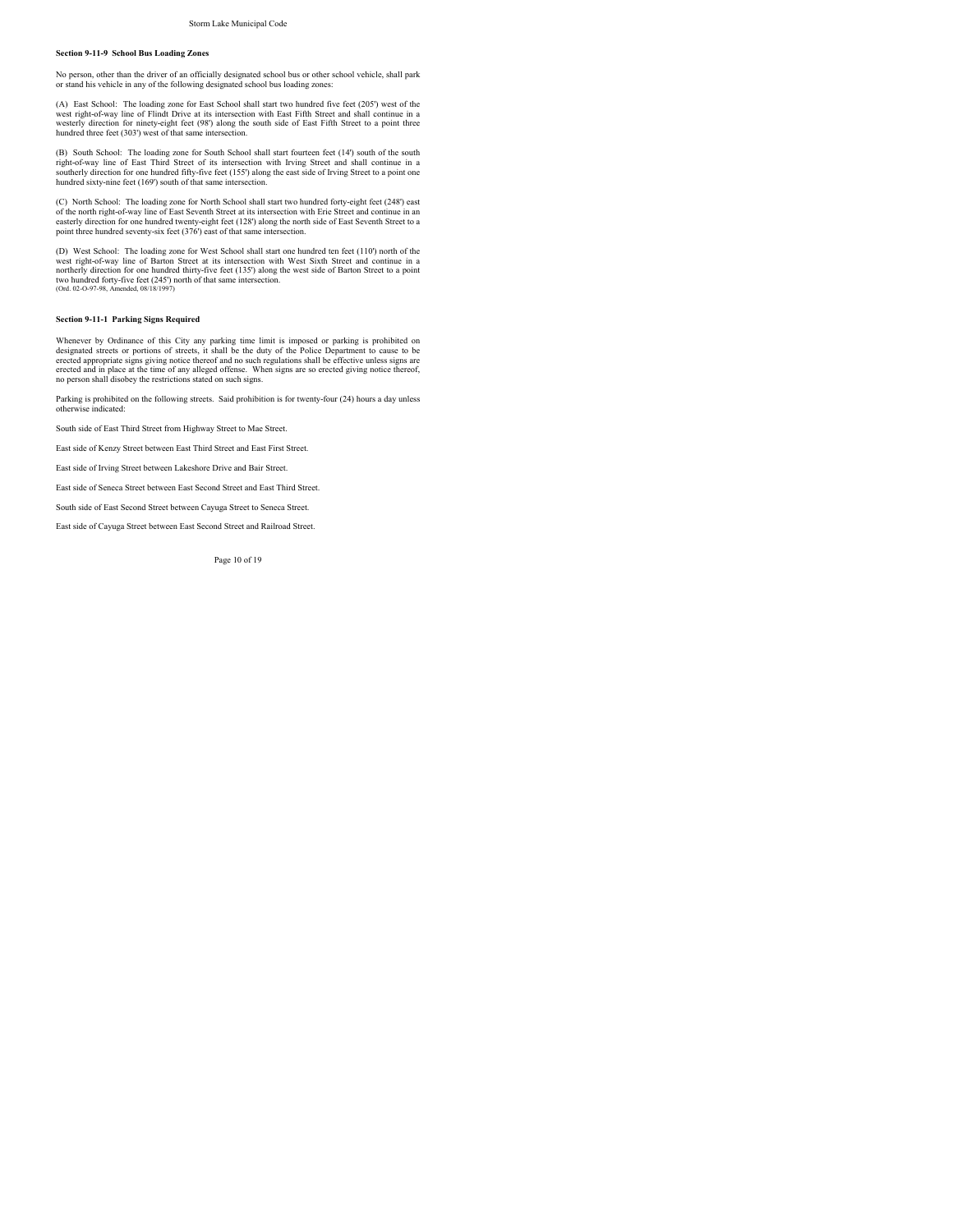Both sides of East Fourth Street between Flindt Drive and Oates Street.

East side of Oneida Street between Seventh Street and East Milwaukee Avenue.

The north side of West Fourth Street between Otsego Street and Early Street.

The south twenty-five feet (25') of the west side of College Avenue between Iowa Street and Fourth

The east side of College Avenue from Third Street to Fifth Street.

The north side of Third Street from Otsego Street to College Avenue.

East side of Early Street from Third Street to Fifth Street.

The west side of Grand Avenue from Peterson Drive to Fifth Street.

The west side of College Avenue south of its intersection with Lakeshore Drive.

The south side of Lakeshore Drive from Lake Avenue to Chautauqua Park Drive.

North side of West Sixth Street between Vestal Street and Barton Street.

South side of West Sixth Street between Larchwood Drive to Barton Street.

The east side of Hyland Drive between West Sixth Street and Lochedem Drive.

West side of Barton Street between Rockwell Court and West Sixth Street.

South side of West Milwaukee Avenue from Northwestern Drive to Seneca Street.

Both sides of Peterson Drive.

Street.

The north side of East Fifth Street between Flindt Drive and Oates Street.

South side of Iowa Street from Early Street to College Avenue.

The north side of West Third Street from Terrence Street to Barton Street.

The north side of East Second Street from Seneca Street to Oneida Street.

Both sides of Richland Street from Russell Street east to City limits.

Both sides of West Fifth Street from Ontario Street to west City limits, except parking area on north side adjacent to Grace Lutheran Church, which will be parallel parking.

West side of Larchwood Drive from West Third Street to West Fifth Street.

East side of Terrence Street from West Third Street to West Fifth Street.

Page 11 of 19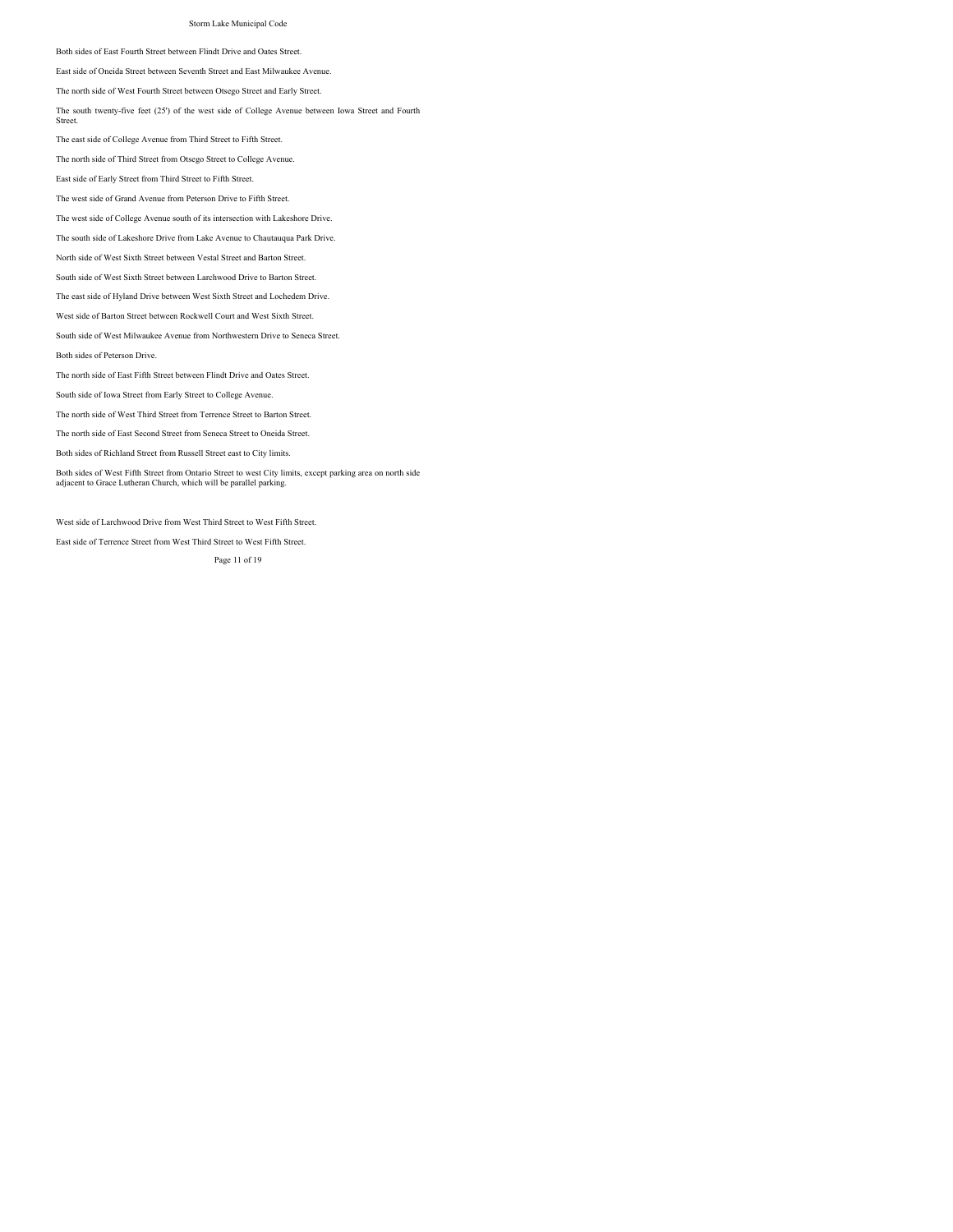### West side of Parkview Drive.

South side of Railroad Street from Geneseo Street to West Fifth Street.

East side of Western Avenue from West Fourth Street to West Fifth Street.

North side of West Fourth Street from Western Avenue to one hundred twenty-five feet (125') west of Larchwood Drive.

South side of West Sixth Street from Michigan Street west to the north-south alley in Block 13.

North twenty-five feet (25') of College Avenue on both sides of street between West Sixth Street and West Seventh Street

. East twenty-five feet (25') of West Seventh Street on both sides of the street between College Avenue and Grand Avenue.

The west side of Russell Street between Fifth Street and Sixth Street.

North and South side of East Fourth Street from the east side of Cayuga Street to a point 1432.8 Feet east of the east right-of-way line of Flindt Drive.

West side of Vestal Street from the north line of West Fifth Street, thence north a distance of one hundred seven feet (107').

The south side of East Tenth Street from the east line of Lake Avenue to the west right-of-way line easterly for one hundred thirty-two (132) feet.

The west side of Northwestern Drive from West Fifth Street to West Milwaukee Avenue.

The south side of East Sixth Street between Cayuga Street and Oneida Street.

The east side of Oneida Street from East Milwaukee Avenue to East Tenth Street.

The east side of Russell Street between Flindt Drive and East Tenth Street.

Both sides of East Milwaukee Avenue for thirty feet (30') east of Russell Street.

Both sides of East Ninth for thirty feet (30') east of Russell Street.

The west side of Russell Street beginning at a point one hundred eighty-five feet (185') north of the north edge of the paved portion of Tornado Drive and then continuing north for a distance of two hundred sixty feet (260'). (From eight o'clock [8:00] A.M. to three-thirty [3:30] P.M.)

The west side of Barton Street from West Third Street to West Fifth Street.

The west side of Oneida Street from East Milwaukee Avenue to East Tenth Street.

The north side of East Eighth Street from Russell Street to Mae Street.

Page 12 of 19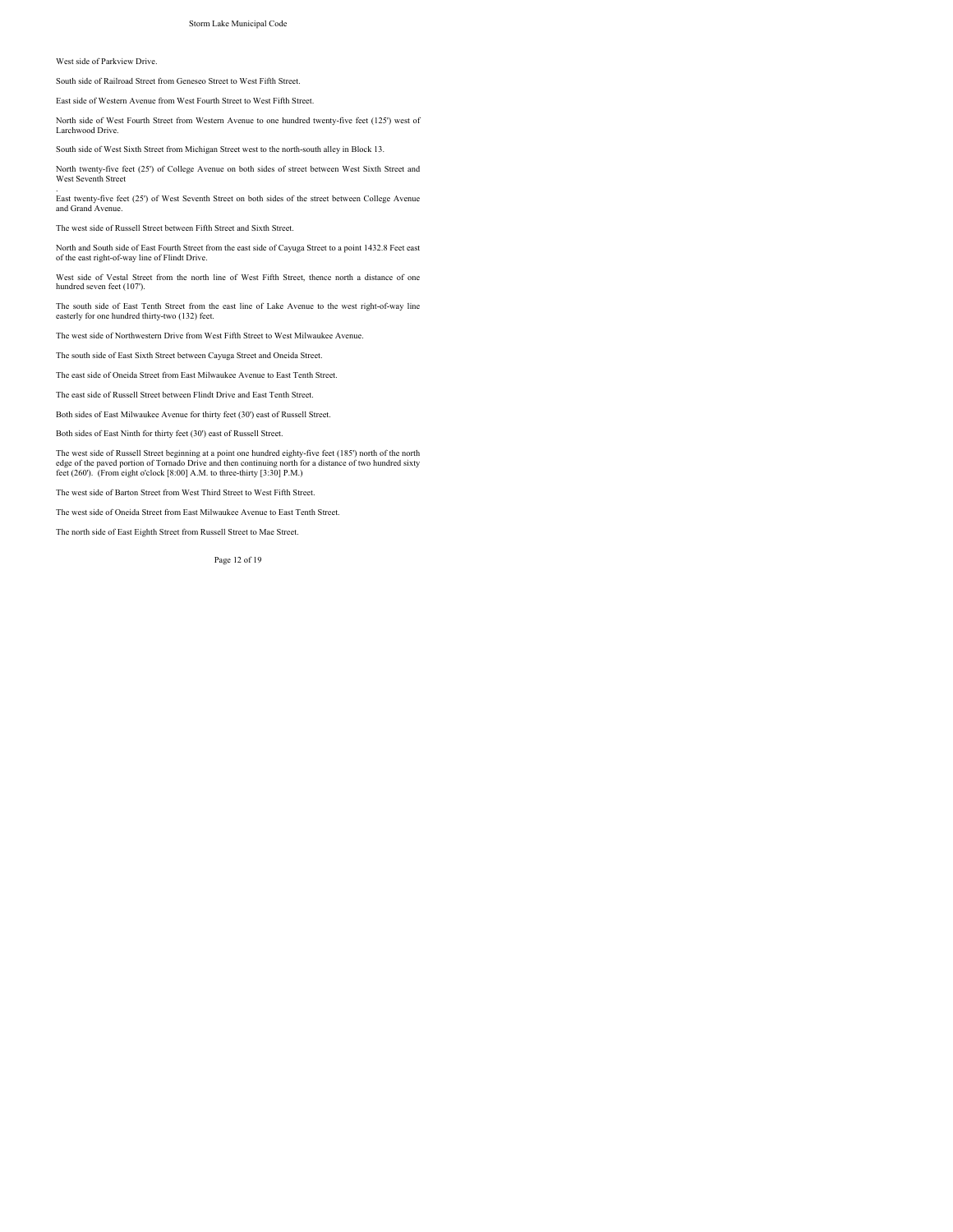The south side of West Fourth Street from Barton Street to Grand Avenue (From seven o'clock [7:00] A.M. to five o'clock [5:00] P.M.).

The south one hundred feet (100') on the east side of Geneseo Street between West Seventh Street and West Milwaukee Avenue.

The east and west sides of Grand Avenue from West Fourth Street to the location of vacated West Second Street; provided, however, that the Police Chief may establish loading zones with a fifteen (15) minute maximum duration along the east side of Grand Avenue for that same distance.

Both sides of Skewis Street from East 4th Street to Richland Street.

The west side of College Avenue between West Seventh Street and Milwaukee Avenue.

The east side of College Avenue between Lakeshore Drive and West Third Street.

The west side of Michigan Avenue between West First Street and West Third Street.

North side of Lakeshore Drive between Lake Avenue and Flindt Drive.

West side of Irving Street between a point fourteen feet (14') south of the south right of way line of East<br>Third Street and continuing for one hundred fifty-five feet (155') to a point one hundred sixty-nine feet<br>(169') s

West side of Geneseo Street between Fourth Street and the railroad right of way located approximately one block north.

The south side of East Eighth Street between Russell Street and a point fifty feet (50') east of the east right of way line of Russell Street with East Eighth Street.

Both sides of the first one hundred twenty feet (120') of Sixth Street east from the east right of way line of Highview Drive.

Fifty feet (50') in front of the Vista Theater on the west side of Lake Avenue between Sixth Street and Seventh Street.

North side of East Third Street from the west right of way line of Cayuga Street, for fifty feet (50') to the west

Both sides of Chautauqua Park Drive from the east line of Hudson Street extended right of way easterly to a point two hundred feet (200') west of the intersection of Chautauqua Park Drive and Lakeshore Drive.

East side of Michigan Street, from the north right of way line of Third Street north for six hundred ten feet (610').

East side of Highway 110 from the north end of the Inlet Bridge north to a point five hundred twenty-five feet (525') north of the Inlet Bridge.

East side of Highway 110 between the north side of the Emerald Park entrance and the point one thousand two hundred feet (1,200') north of Emerald Park entrance on Highway 110.

Page 13 of 19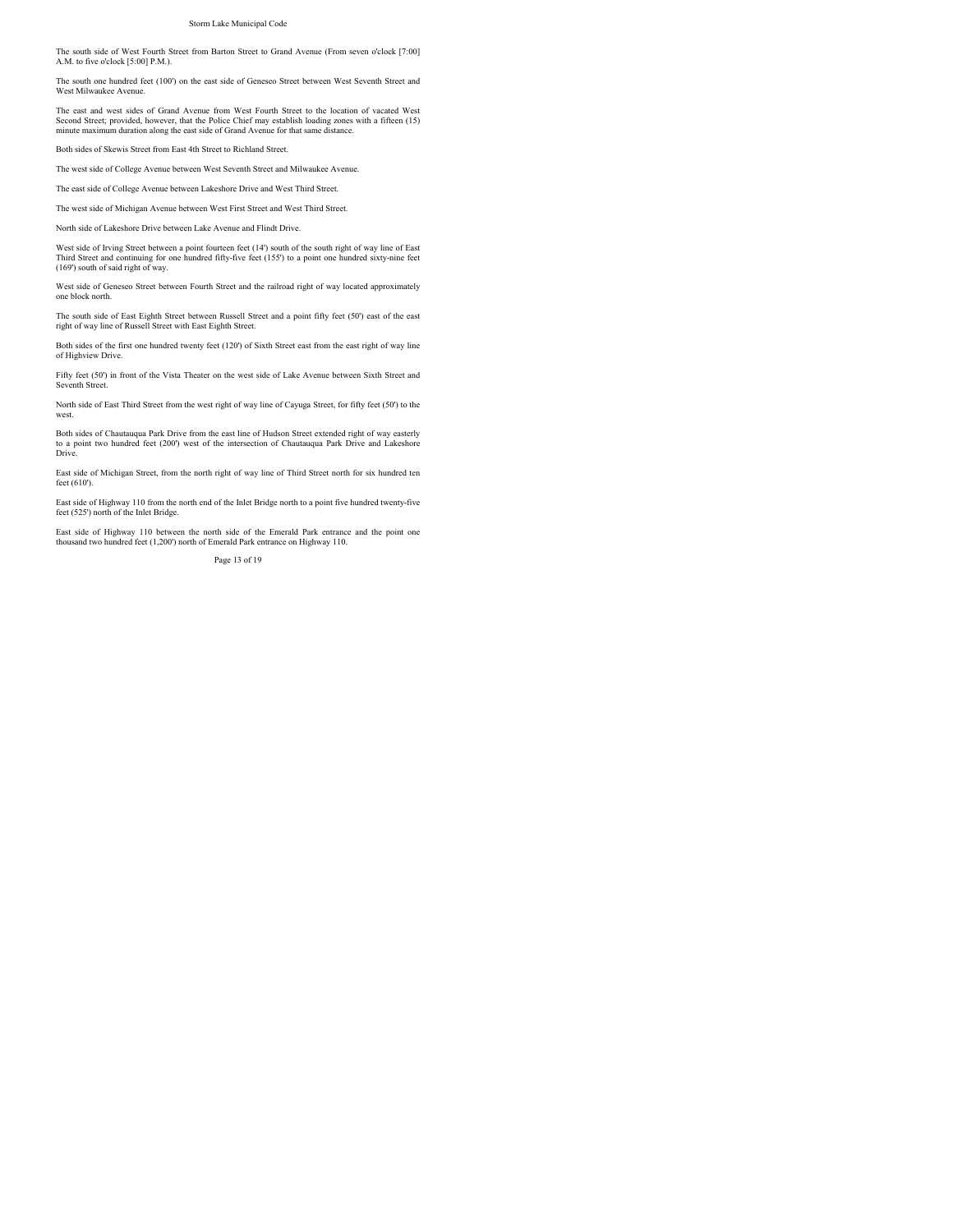East side of Highway 110 between a point one thousand five hundred feet (1,500') north of the north side of the Emerald Park entrance and a point two thousand feet (2,000') north of the north side of the Emerald Park entrance.

East side of Highway 110 between a point sixty-five feet (65') southwest of Vista Drive and a point one thousand seven feet (1,007') south of Vista Drive.

The south side of Tornado Drive between Russell and Oneida Streets.

The north side of East Milwaukee Avenue between a point three hundred feet (300') east of Russell Street east to a point four hundred nineteen feet (419') east of Russell Street.

The north side of Tornado Drive between a point eight hundred forty-two feet (842') west of Russell Street west to a point nine hundred forty-two feet (942') west of Russell Street.

North side of Hyland Drive between Angier Drive and Abner Bell Road.

South side of Thirteenth Street between Lake Avenue and Erie Street.

South side of West Fourth Street from College Avenue to Grand Avenue.

South side of East Twelfth Street between Lake Avenue and Erie Street.

West side of Vilas Road between East Fourth Street and East Richland Street.

The south fifty feet (50') of the west side of Russell between Tornado Drive and East Tenth Street.

The south fifty feet (50') of the west side of Russell between the entrance to the High School parking lot and East Tenth Street.

North side of Iowa Street between Grand Avenue and Early Street (from 12:00 Midnight to six o'clock [6:00] A.M.)

West side of Early Street between West Fourth Street and West Fifth Street (from 12:00 Midnight to six o'clock [6:00] A.M.)

South side of West 4th Street between College Avenue and Grand Avenue.

The west side of College Avenue from West 4th Street south to the off-street diagonal parking except for a 10 minute parking zone beginning 344 feet south of West 4th Street and ending at a point 161 feet north of West 3rd Street

East and West sides of Vilas Road south of the intersection of Richland Street.

East and West sides of Industry Street from Richland Street south until the street dead ends

The first 30 feet on the west side of Grand south of the intersection of Peterson Drive

The East side of Geisinger Road between East 5th Street and East 7th Streets

Page 14 of 19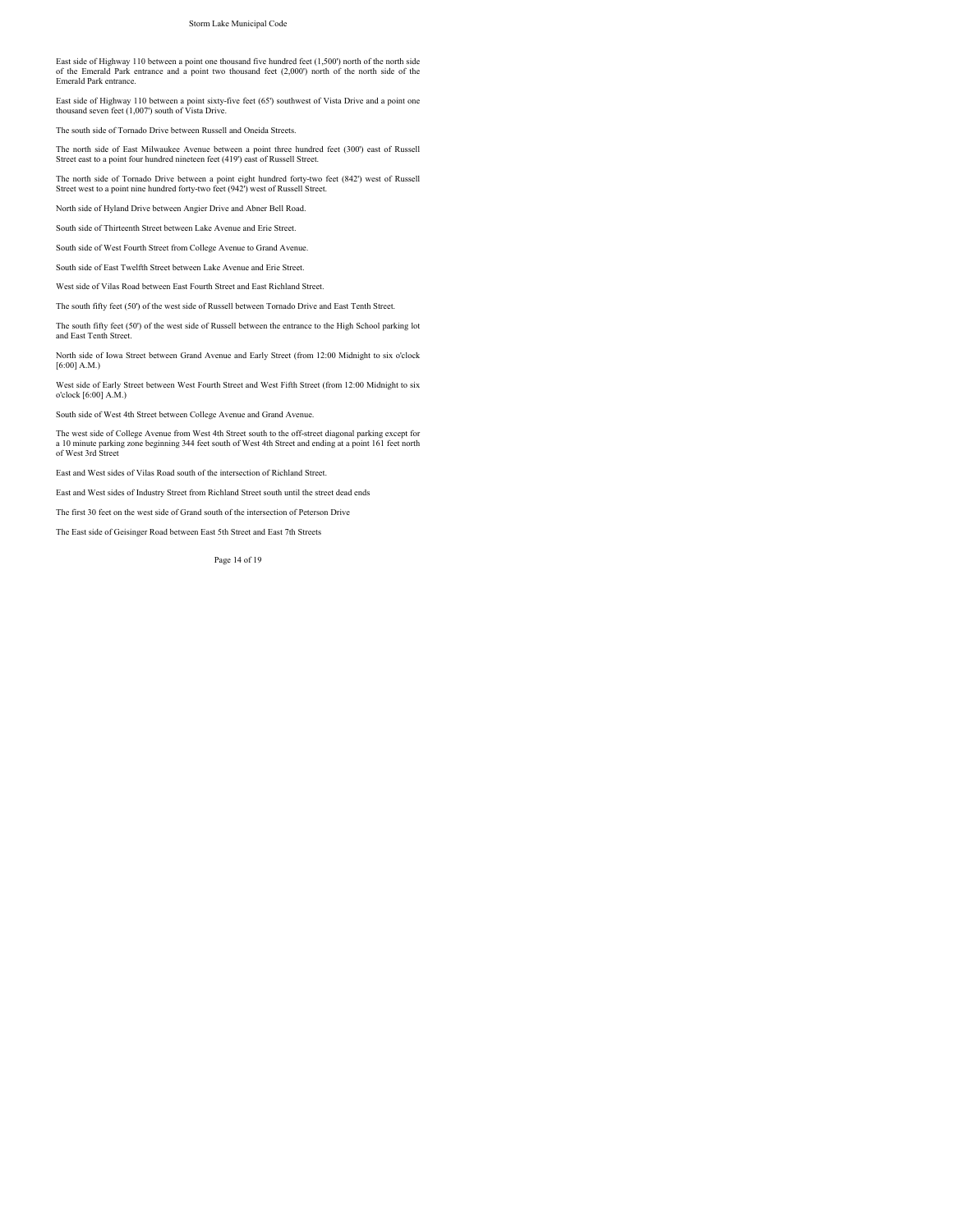The west side of Vista Drive south from the intersection of Abner Bell Road and West 5th Street

The entire south side of Vista Drive

The East side of Parkview Drive for the first 25 feet south of the intersection at Peterson Drive

The north side of Iowa Street twenty-five (25) feet East of Grand Avenue.

The north side of Iowa Street twenty-five (25) feet West of Grand Avenue

The north side of Iowa Street twenty-five (25) feet West of College Street

The north side of Iowa Street twenty-five (25) feet East of Early Street

The east side of Grand Avenue twenty-five (25) feet North of Iowa Street

The east side of Grand Avenue twenty-five (25) feet South of Iowa Street

The south side of E. Third Street between Seneca and Oneida Streets.

The East side of Expansion Blvd 50' south of Richland Street.

The north side of Tornado Drive for the first 110' feet east of the intersection of Tornado Drive and Oneida Street.

The north side of Lakeshore Drive for the first seventy feet (70') west of College Street.

Lighthouse Drive from Early Street east to the Buena Vista University Campus parking lot.

Both sides of West 10th Street from Lake Avenue west to Vestal Street.

South side of West Third Street from College Avenue east to the alley between Otsego Street and College Avenue

North side of Iowa Street between College Avenue and Grand Avenue (from 12:00 Midnight to six o'clock [6:00] A.M.)

(Ord. No. 05-G-93-94, Amended, 04/18/94; Ord. No. 299495, Amended, 04/103/95; Ord. No. 04/03/56, Ord. No. 049596, Amended, 04/15/96; Ord. No. 029697, Amended, 09/03/96)<br>(Ord. 08-0209-2010, Amended, 11/02/2009; Ord. 02-020

### **Section 9-11-2 Truck Parking Limited**

Trucks weighing five (5) tons or more, loaded or empty, shall not be parked on any streets in any of the "R" Residential Districts.

Page 15 of 19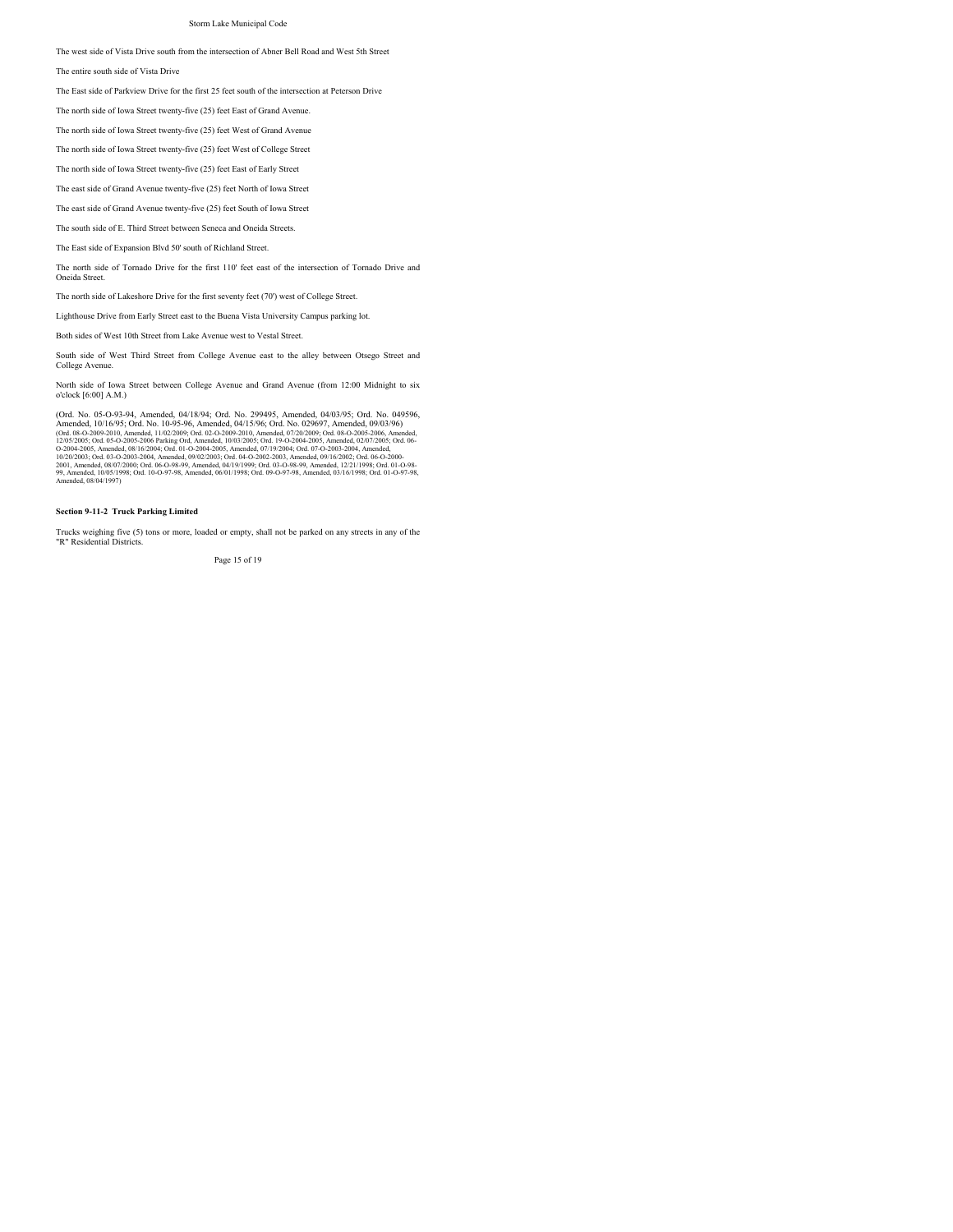#### **Section 9-11-3 Handicapped Parking**

(A) The City parking spaces designated herein in subsection (C) are hereby reserved for the exclusive use of a handicapped person. The City Administrator is hereby directed to have signs posted at each such space restricting parking use accordingly.

(B) No person shall park any vehicle in a space designated in subsection (C) unless such vehicle shall have hanging from the interior rear view mirror a current Handicapped Parking Identification Permit issued by the Iowa

(C) Designated Handicapped Parking spaces are as follows:

The first parking spacewest of the intersection of Lake Avenue and Fifth Street on the south side of Fifth Street.

The specially constructed space on the parking on the east side of the Courthouse (Cayuga Street) near the northeast door of that building.

The eleventh parking space south of the intersection of Cayuga Street and Sixth Street on the east side of Cayuga Street.

The first space on the south side of West Sixth Street just west of the intersection of Lake Avenue and Sixth Street.

The twelfth and thirteenth spaces on the west side of Cayuga Street south of Third Street.

The fourth and fifth spaces east of the intersection of Lake Avenue and Third Street on the north side of Third Street.

The fourth and fifth spaces west of the intersection of Cayuga Street and Sixth Street on the north side of Sixth Street.

The second, third, fourth, and fifth spaces south of the intersection of Seneca Street and Third Street on the west side of Seneca Street. The third and fifth spaces designated as van accessible.

The first space on the south side of Tornado Drive west of the intersection of Russell Street and Tornado Drive.

The first space east of the alley between Erie Street and Cayuga Street on the south side of Fifth Street.

The fifth space on the west side of Cayuga Street north of the intersection of Cayuga Street and Second Street

The first space in the parking lot on the southeast side of City Hall designated as van accessible.

The first space off-street parking on the east side of Lake Avenue on the south side of Bair Street (north end of parking lot).

Page 16 of 19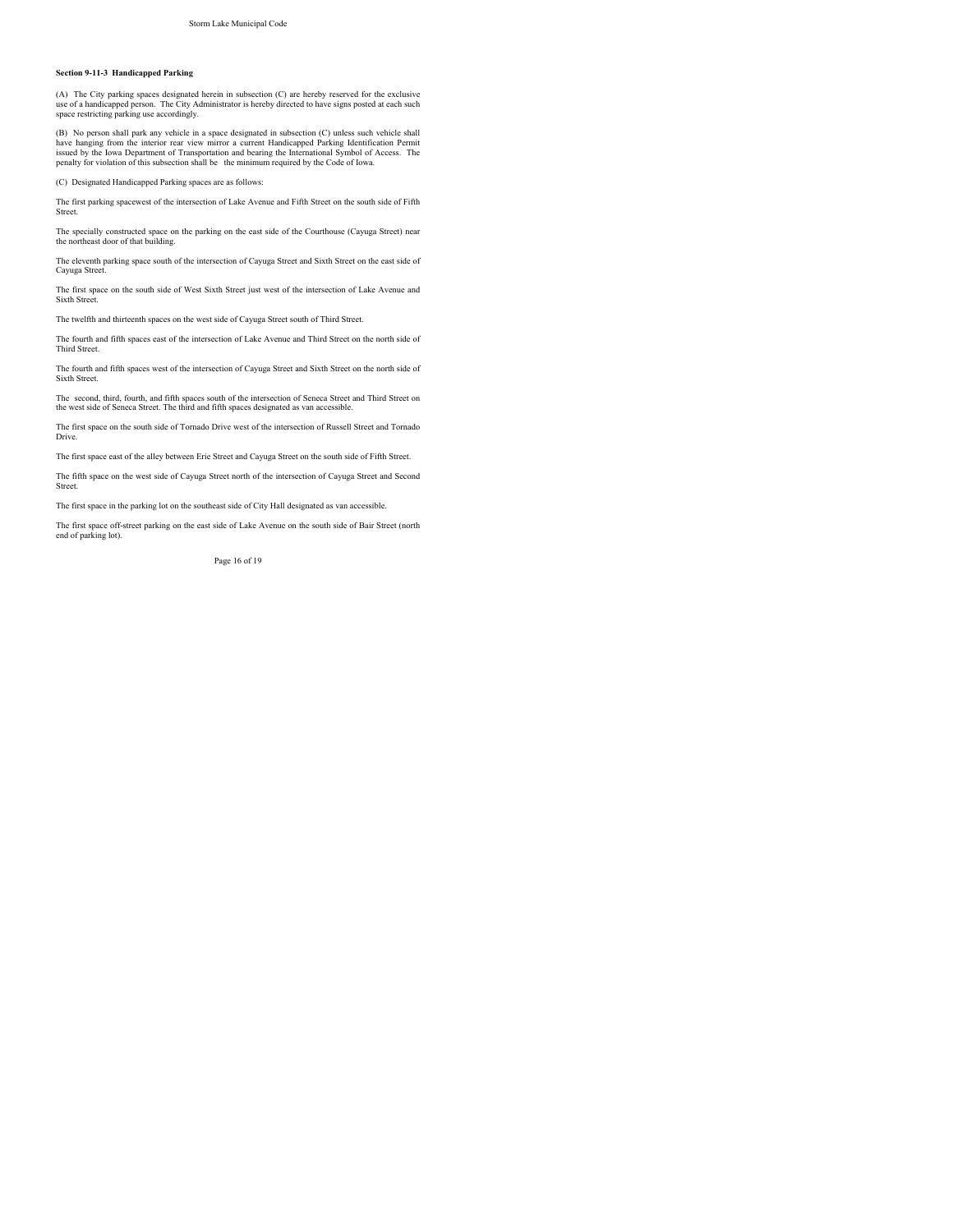The seventh space north of East Railroad Street on the east side of Erie Street.

The first space east of the east-side entrance to the Chautauqua Park Shelter House on the south side of East Lakeshore Drive between Hudson Street extension and Chautauqua Park Drive and designated as van accessible.

The first space on the southeast side of the Storm Lake Municipal Swimming Pool.

The first two spaces west of the alley on the north side of East Second Street between Seneca and Cayuga Streets.

The twelfth space south of East Third Street on the west side of Seneca Street.

The second space north of Railroad Street on the West side of Erie Street.

The eighth and ninth spaces West of Cayuga Street on the north side of East Third Street.

The fifth and sixth spaces east of Lake Avenue on the south side of E. Third Street.

The first space east of Cayuga on the north side of East 5th Street.

The first space north of East Railroad on the east side of Lake Avenue.

The first space north of East 5th Street on the east side of Lake Avenue.

The first space south of East 6th Street on the west side of Lake Avenue.

The ninth space north of East 6th Street on the west side of Lake Avenue.

The fifth space west of Lake Avenue on the south side of West Railroad.

The fourth space east of Michigan Street on the north side of West 5th Street.

The ninth space north of West 5th Street on the west side of Michigan Street.

The first space on the east side of Erie Street south of East Fifth Street.

The fifth parking space south of the intersection of 6th Street and Cayuga Street on the west side of Cayuga Street.

The sixth parking space east of Geneseo Street on the south side of West Fifth Street.

The tenth parking space south of East Seventh Street on the east side of Lake Avenue.

The southernmost parking space on the west side of the Erie Street South Parking Lot.

The southernmost parking space on the west side of the center parking of the Erie Street South Parking Lot.

The first space south of West Sixth Street on the west side of Ontario Street.

Page 17 of 19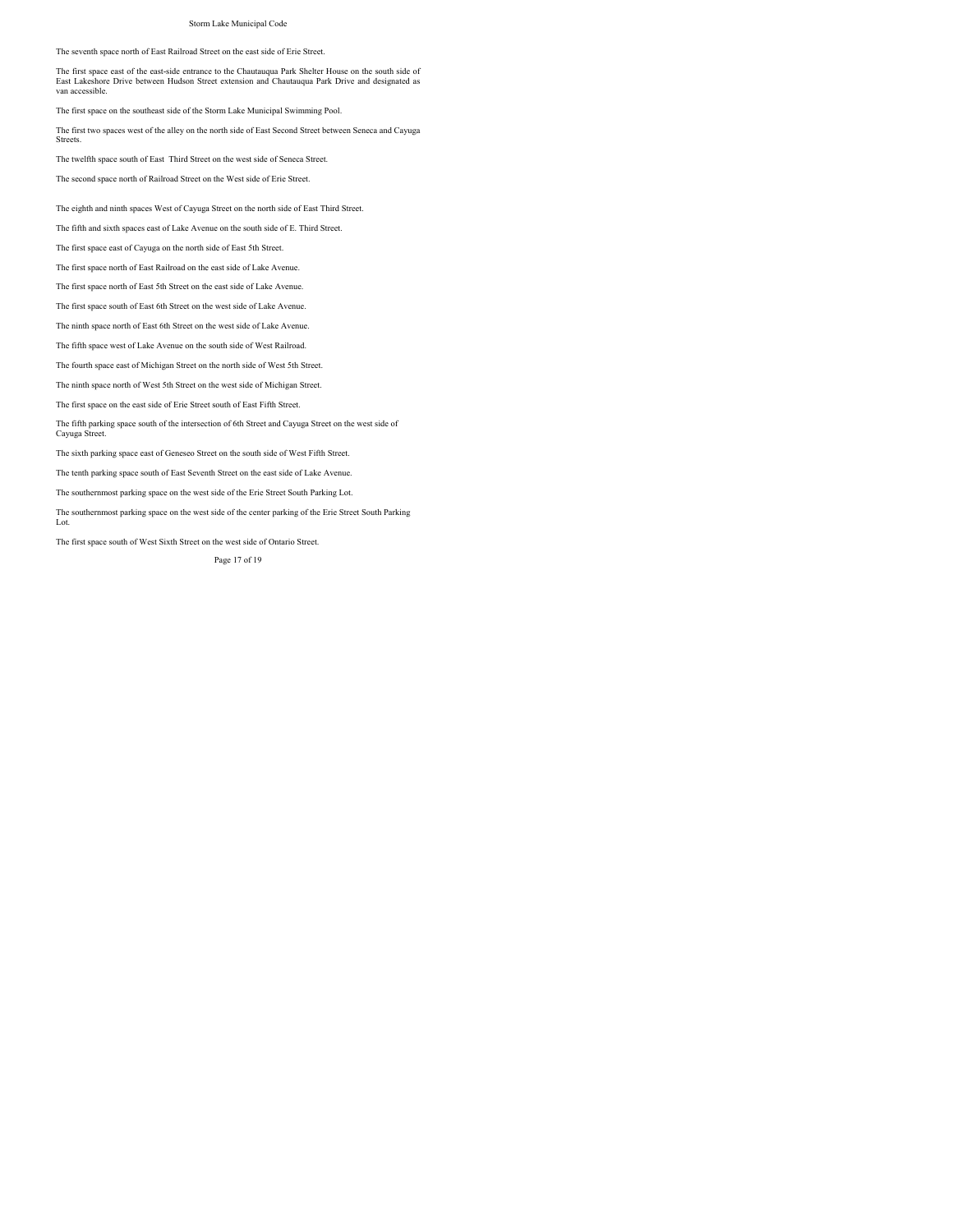The second and third parking spaces north of West Third Street on the west side of Lake Avenue.

(Ord. No. 069495, Amended, 09/06/94; Ord. ISo. 089697, Amended, 09/16/96;)<br>(Ord. 03-0-2006-2007, Amended, 02/05/2007; Ord. 15-0-2005-2006, Amended, 05/01/2006; Ord. 07-0-2005-2006, Amended,<br>11/21/2006; Ord. 18-0-2004-2005,

### **Section 9-11-4 Penalties**

The penalty for violation of any Section of this Chapter or of Chapter 9 of this Title shall be a fine in the amount set by Council Resolution. Complaints will not be filed for at least seven (7) days after a notice<br>of violation has been issued and during that period any owner or operator against whom a notice has been<br>issued may (Ord. 12-O-2004-2005, Amended, 12/06/2004; Ord. 05-O-2003-2004, Amended, 10/06/2003)

### **Section 9-11-5 City Hall Parking**

The parking spaces immediately adjacent to the south side of the City Hall and the parking spaces on the west side of Erie Street immediately adjacent to City Hall are hereby designated as City Hall Parking.<br>The City Admin public. No person shall park a vehicle in any of the reserved City Hall parking spaces without<br>authorization from the City Administrator, nor shall any person park any vehicle in any of the spaces<br>designated for public use

### **Section 9-11-6 Restriction On Chautauqua Park Parking**

Parking or standing of vehicles, whether occupied or not, is hereby prohibited on the south side of East Lakeshore Drive adjacent to Chautauqua Park and on either side of the extension of Hudson Street south<br>of East Lakeshore Drive adjacent to Chautauqua Park between the hours of ten thirty o'clock (10:30)<br>P.M. and six o'cloc year. The penalty for violation of this Section shall be a fine of not less than twenty-five dollars (\$25.00) nor more than one hundred dollars (\$100.00). The Police Department in conjunction with the Street Department shall cause signs to be erected advising the public of this parking restriction, but the absence of posted signs as required herein shall not relieve any person from responsibility of obeying this Section.

#### **Section 9-11-7 Restriction On Sunset Park Parking**

Parking or standing of vehicles, whether occupied or not, is hereby prohibited on the south side of West<br>Lakeshore Drive adjacent to Sunset Park between the hours of ten thirty o'clock (10:30) P.M. and six<br>o'clock (6:00) A penalty for violation of this Section shall be a fine of not less than twenty-five dollars (\$25.00) nor more than one hundred dollars (\$100.00). The Police Department in conjunction with the Street Department shall cause signs to be erected advising the public of this parking restriction, but the absence of posted

Page 18 of 19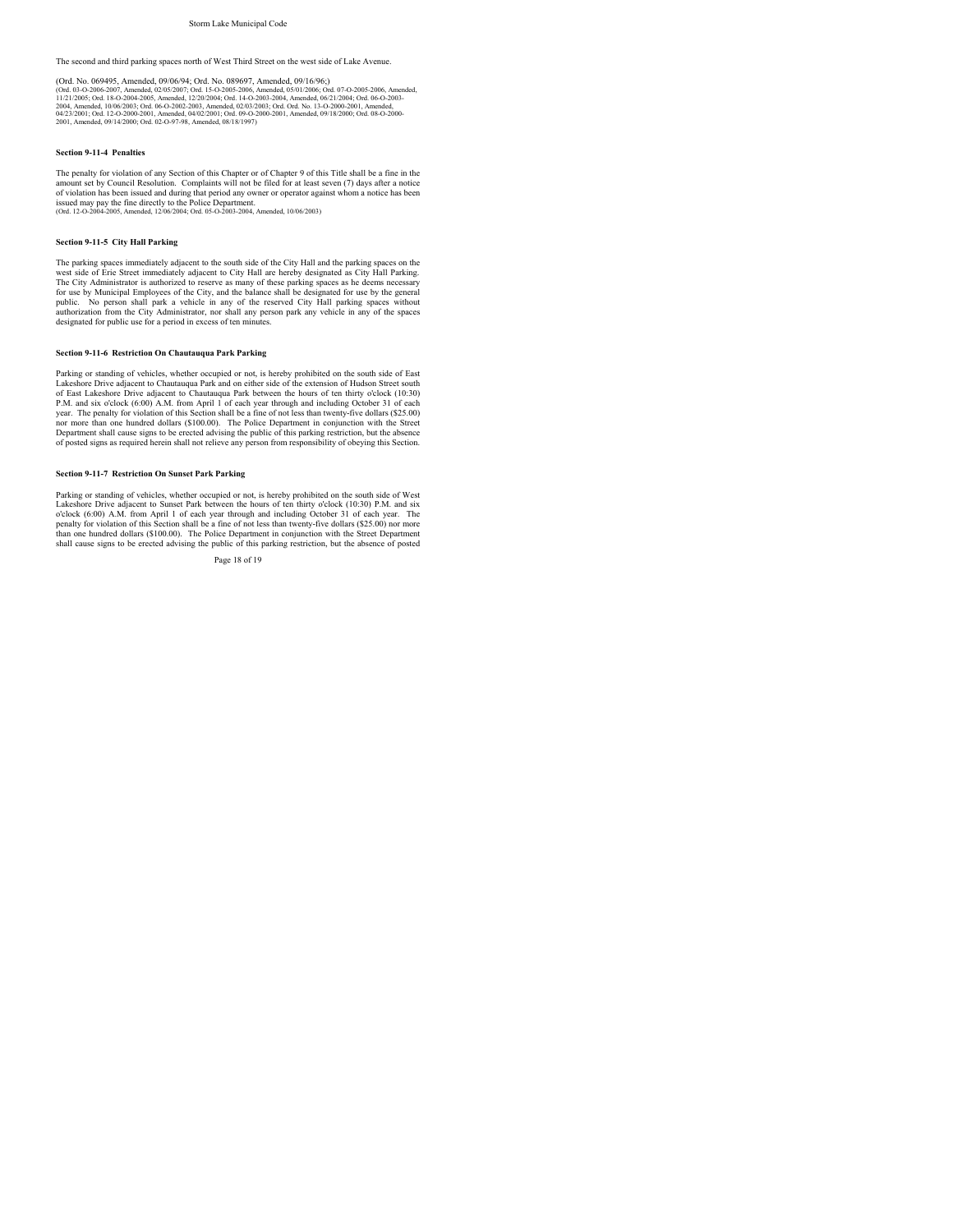signs as required herein shall not relieve any person from responsibility of obeying this Section.

#### **Section 9-11-8 Parking Time Limitations**

No person shall park or stand his/her vehicle along any part of the west side of Ontario Street between<br>West Fourth Street and the railroad tracks south of West Railroad Street for a period of time which<br>exceeds three (3) time limited zone to another space within this same zone shall constitute continuous parking for purposes of this Section.

#### **Section 9-11-9 School Bus Loading Zones**

No person, other than the driver of an officially designated school bus or other school vehicle, shall park or stand his vehicle in any of the following designated school bus loading zones:

(A) East School: The loading zone for East School shall start two hundred five feet (205') west of the west right-of-way line of Flindt Drive at its intersection with East Fifth Street and shall continue in a westerly direction for ninety-eight feet (98') along the south side of East Fifth Street to a point three hundred three feet (303') west of that same intersection.

(B) South School: The loading zone for South School shall start fourteen feet (14') south of the south<br>right-of-way line of East Third Street of its intersection with Irving Street and shall continue in a<br>southerly directi hundred sixty-nine feet (169') south of that same intersection.

(C) North School: The loading zone for North School shall start two hundred forty-eight feet (248') east of the north right-of-way line of East Seventh Street at its intersection with Erie Street and continue in an easterly direction for one hundred twenty-eight feet (128') along the north side of East Seventh Street to a point three hundred seventy-six feet (376') east of that same intersection.

(D) West School: The loading zone for West School shall start one hundred ten feet (110) north of the west right-of-way line of Barton Street it at is intersection with West Sixth Street and continue in a mortherly direct

Page 19 of 19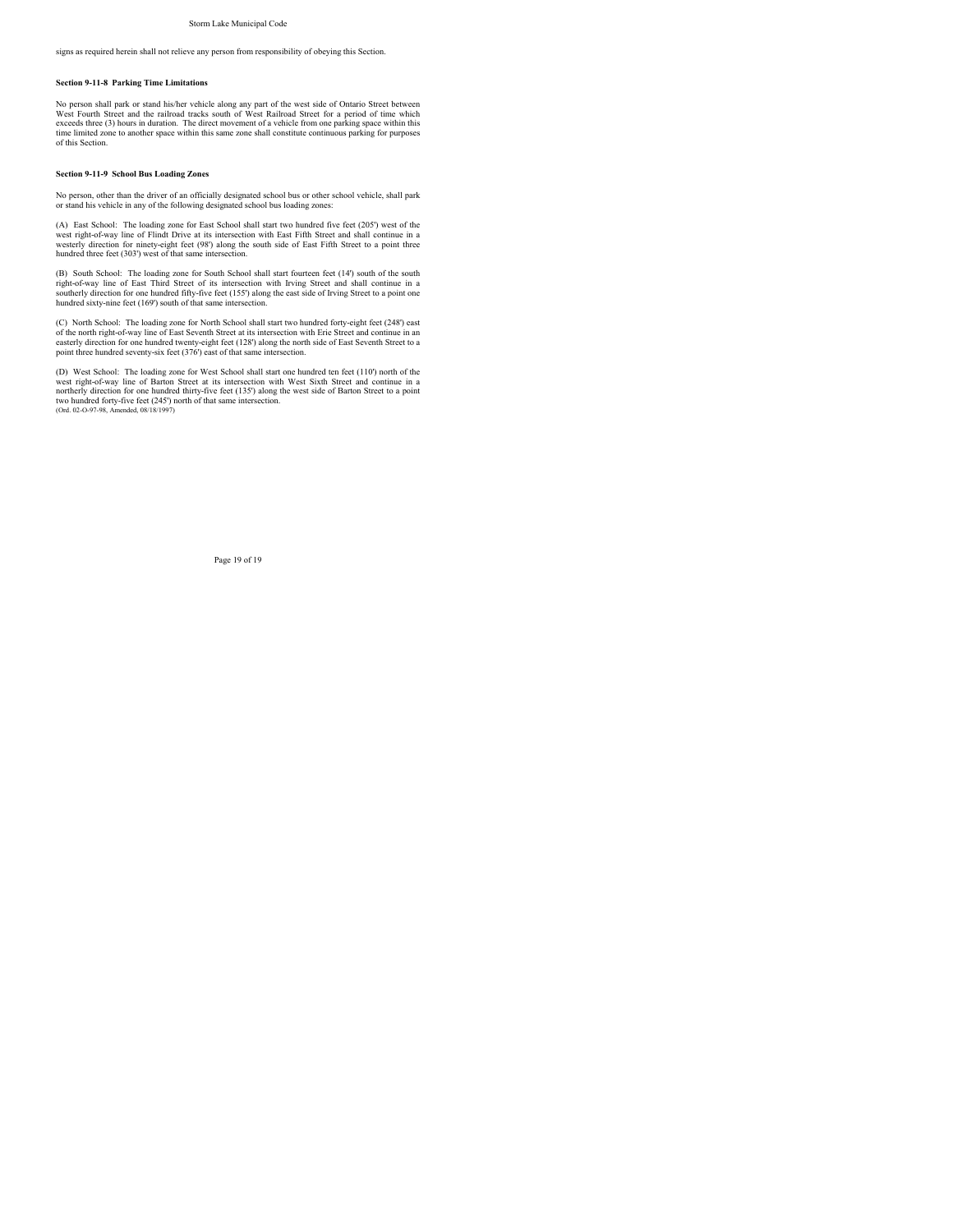## **MISCELLANEOUS DRIVING RULES**

**Sections:** 

| $9 - 12 - 1$ | <b>Vehicles Not To Be Driven On Sidewalks</b>                |
|--------------|--------------------------------------------------------------|
| $9 - 12 - 2$ | <b>Clinging To Vehicles</b>                                  |
| $9 - 12 - 3$ | <b>Parking For Certain Purposes Prohibited</b>               |
| $9 - 12 - 4$ | <b>Permits For Parades And Processions</b>                   |
| $9 - 12 - 5$ | <b>Driving Through Funeral Or Other Procession</b>           |
| $9 - 12 - 6$ | <b>Drivers In A Procession</b>                               |
| $9 - 12 - 7$ | <b>Funeral Processions To Be Identified</b>                  |
| $9 - 12 - 8$ | <b>Load Restrictions Upon Vehicles Using Certain Streets</b> |
| $9 - 12 - 9$ | <b>Truck Routes</b>                                          |
|              | Section 9-12-1 Vehicles Not To Be Driven On Sidewalks        |

The driver of a vehicle shall not drive upon or within any sidewalk area except at a driveway.

## **Section 9-12-2 Clinging To Vehicles**

No person shall drive a motor vehicle on the streets of this City unless all passengers of said vehicle are inside said vehicle in the place intended for their accommodation. No person shall ride on the running board of a motor vehicle or in any other place not customarily used for carrying passengers. No person riding upon any bicycle, coaster, roller skates, sled or toy vehicle shall attach the same or him/herself to any vehicle upon a roadway.

## **Section 9-12-3 Parking For Certain Purposes Prohibited**

No person shall park a vehicle upon the roadway for the principal purpose of (1) displaying such vehicle for sale, (2) washing, greasing, or repairing such vehicle except such repairs as are necessitated by an emergency, (3) displaying advertising, (4) selling merchandise from such vehicle except in a duly established market place or when so authorized and licensed under the ordinances of this City, (5) storage, or as junkage or dead storage for more than forty-eight (48) hours.

## **Section 9-12-4 Permits For Parades And Processions**

No parade or procession will be allowed upon the City streets without a permit issued by the Chief of Police.

### **Section 9-12-5 Driving Through Funeral Or Other Procession**

No driver of any vehicle shall drive between the vehicles comprising a funeral or other authorized procession while they are in motion and when such vehicles are conspicuously designated as required in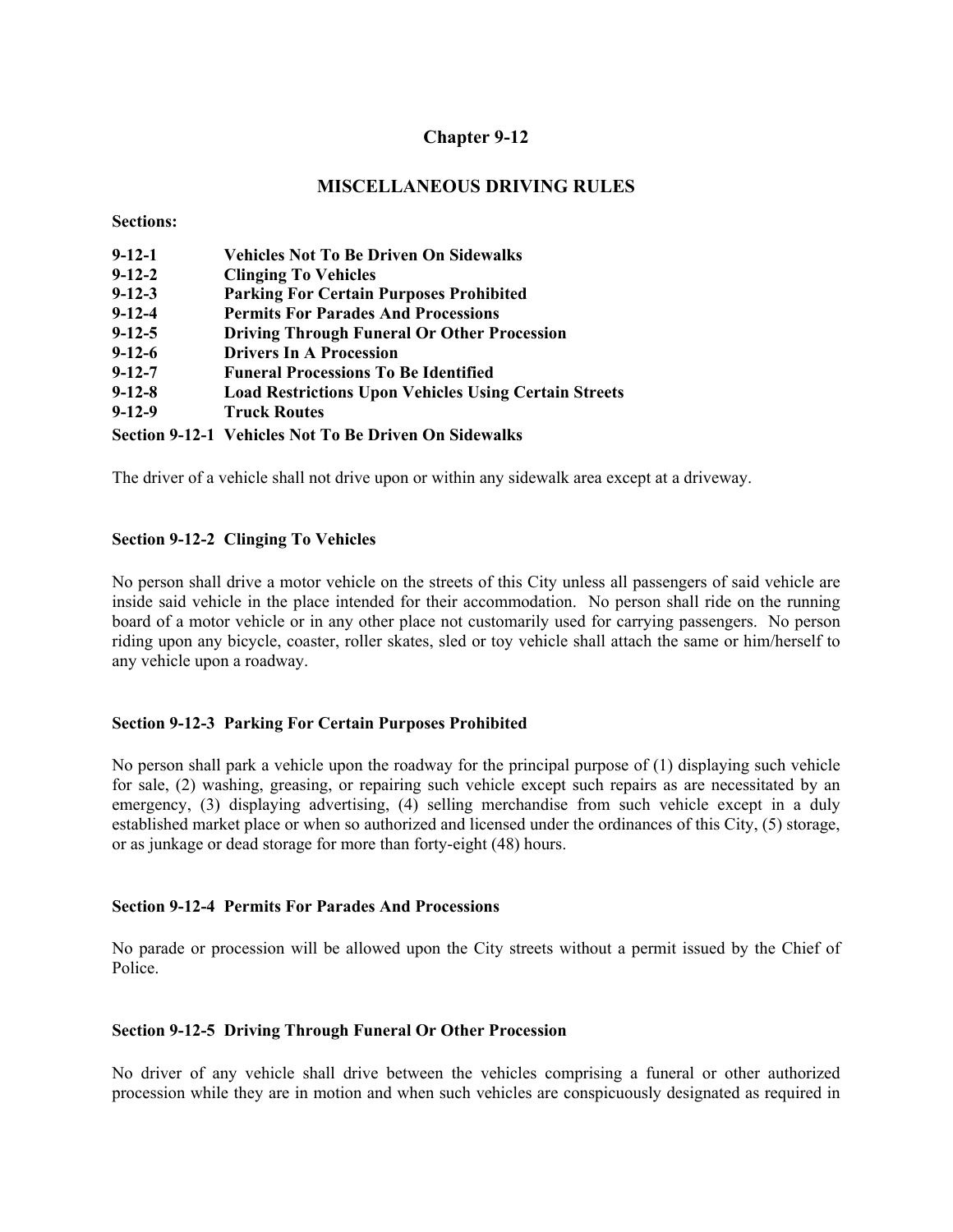this Title. This provision shall not apply at intersections where traffic is controlled by traffic control signals or police officers.

### **Section 9-12-6 Drivers In A Procession**

Each driver in a funeral or other procession shall drive as near to the right-hand edge of the roadway as practical and shall follow the vehicle ahead as close as is practical and safe.

### **Section 9-12-7 Funeral Processions To Be Identified**

A funeral procession composed of vehicles shall be identified as such by the display upon the outside of each vehicle of a pennant or other identifying insignia or by such other method as may be determined and designated by the Police Department.

### **Section 9-12-8 Load Restrictions Upon Vehicles Using Certain Streets**

The City Council may by resolution duly adopted place an embargo on City streets for trucks of a particular weight under such conditions as are deemed appropriate by the Council.

### **Section 9-12-9 Truck Routes**

(A) Every motor vehicle weighing five (5) tons or more, when loaded or empty, having no fixed terminal within the City or making no scheduled or definite stops within the City for the purpose of loading or unloading shall travel over or upon the following streets within the City and none other: State Highways 71, 7 and 110.

B) Any motor vehicle weighing five (5) tons or more, when loaded or empty, having a fixed terminal, making a scheduled or definite stop within the City for the purpose of loading or unloading shall proceed over or upon the designated routes set out in this Section to the nearest point of its scheduled or definite stop and shall proceed thereto, load or unload and return, by the most direct route to its point of departure from said designated route.

(C) The owner, or any other person, employing or otherwise directing the driver of any vehicle shall not require or knowingly permit the operation of such vehicle upon a street in any manner contrary to this Section.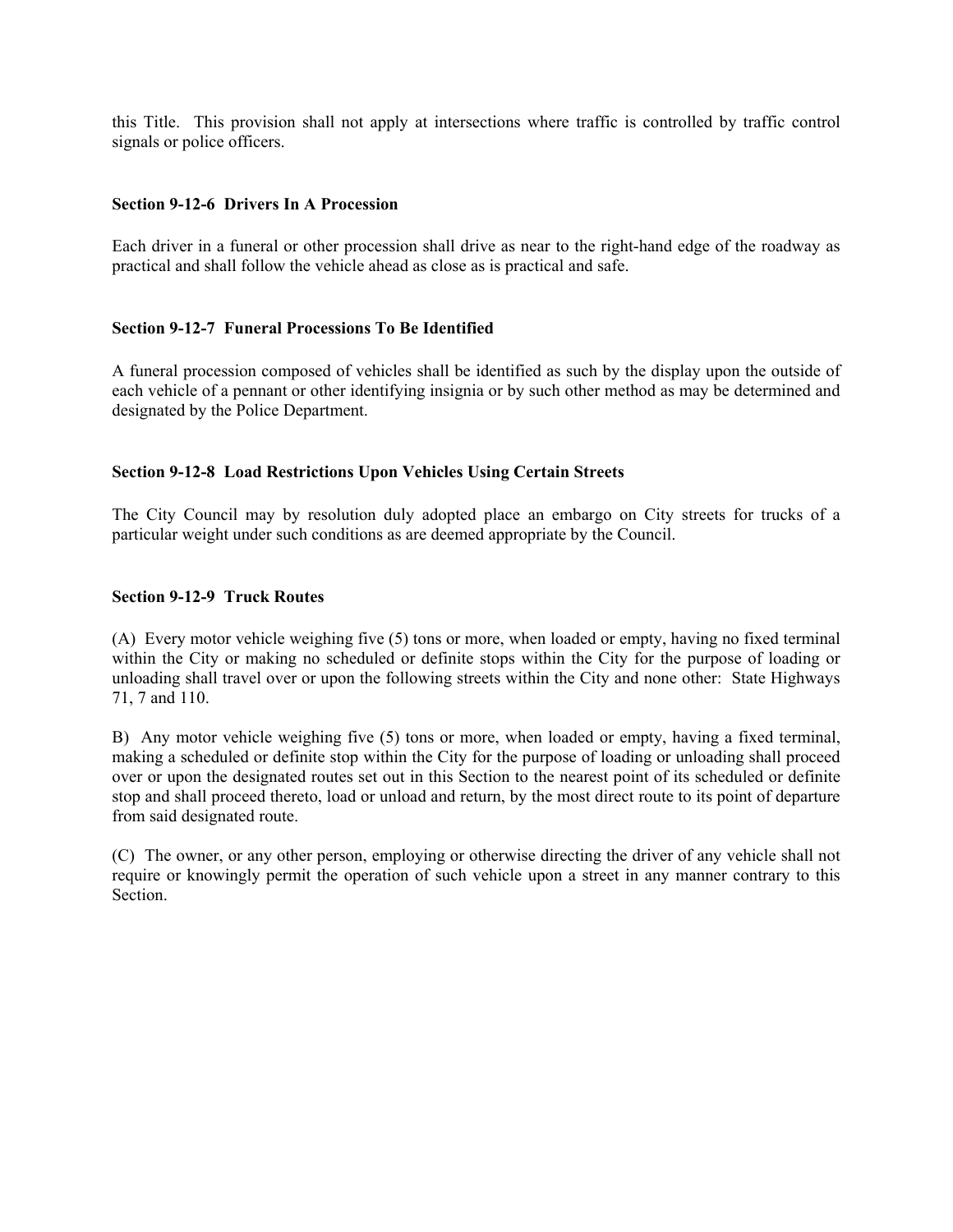## **PENALTIES AND PROCEDURE ON ARREST**

**Sections:** 

| $9 - 13 - 1$                  | <b>Penalty</b>                                     |
|-------------------------------|----------------------------------------------------|
| $9 - 13 - 2$                  | <b>Arrest And Notice To Appear</b>                 |
| $9 - 13 - 3$                  | <b>Summons Placed On Illegally Parked Vehicle</b>  |
| $9 - 13 - 4$                  | <b>Presumption In Reference To Illegal Parking</b> |
| <b>Section 9-13-1 Penalty</b> |                                                    |

Unless a specific lesser penalty is provided for specific violations elsewhere in this Title, anyone violating any of the provisions of this Title shall, upon conviction, be subject to imprisonment not exceeding thirty (30) days, or a fine not exceeding five hundred dollars (\$500.00). (Ord. 04-O-2003-2004, Amended, 10/06/2003)

## **Section 9-13-2 Arrest And Notice To Appear**

Whenever a peace officer has reasonable cause to believe that a person has violated any provision of this Title such officer may:

(A) Immediately arrest such person and take him/her before a magistrate of the County, or

(B) Without arresting the person, prepare in quintuplet written summons to appear in court containing the name and address of such person, the operator or chauffeur license number, if any, the registration number of his/her vehicle, the offense charged, the time when and place where such person shall appear, and if the offense charged be speeding, such summons shall also specify the speed at which such person is alleged to have driven and the speed limit applicable within the district or location.

The original copy and a duplicate will be delivered to the court, two copies will be delivered to the violator, and one copy will be retained by the arresting officer.

### **Section 9-13-3 Summons Placed On Illegally Parked Vehicle**

Whenever any motor vehicle without driver is found parked or stopped in violation of any of the restrictions imposed by any ordinance of this City the officer or other authorized person finding such vehicle shall attach a written summons as hereinabove provided to such vehicle in a conspicuous place and the driver of such vehicle shall be held to appear at the time and place designated in the summons.

### **Section 9-13-4 Presumption In Reference To Illegal Parking**

In any proceeding charging a standing or parking violation, a prima facie presumption that the registered owner was the person who parked or placed such vehicle at the point where, and for the time during which, such violation occurred, shall be raised by proof that:

(A) The particular vehicle described in the information was parked in violation of this Title.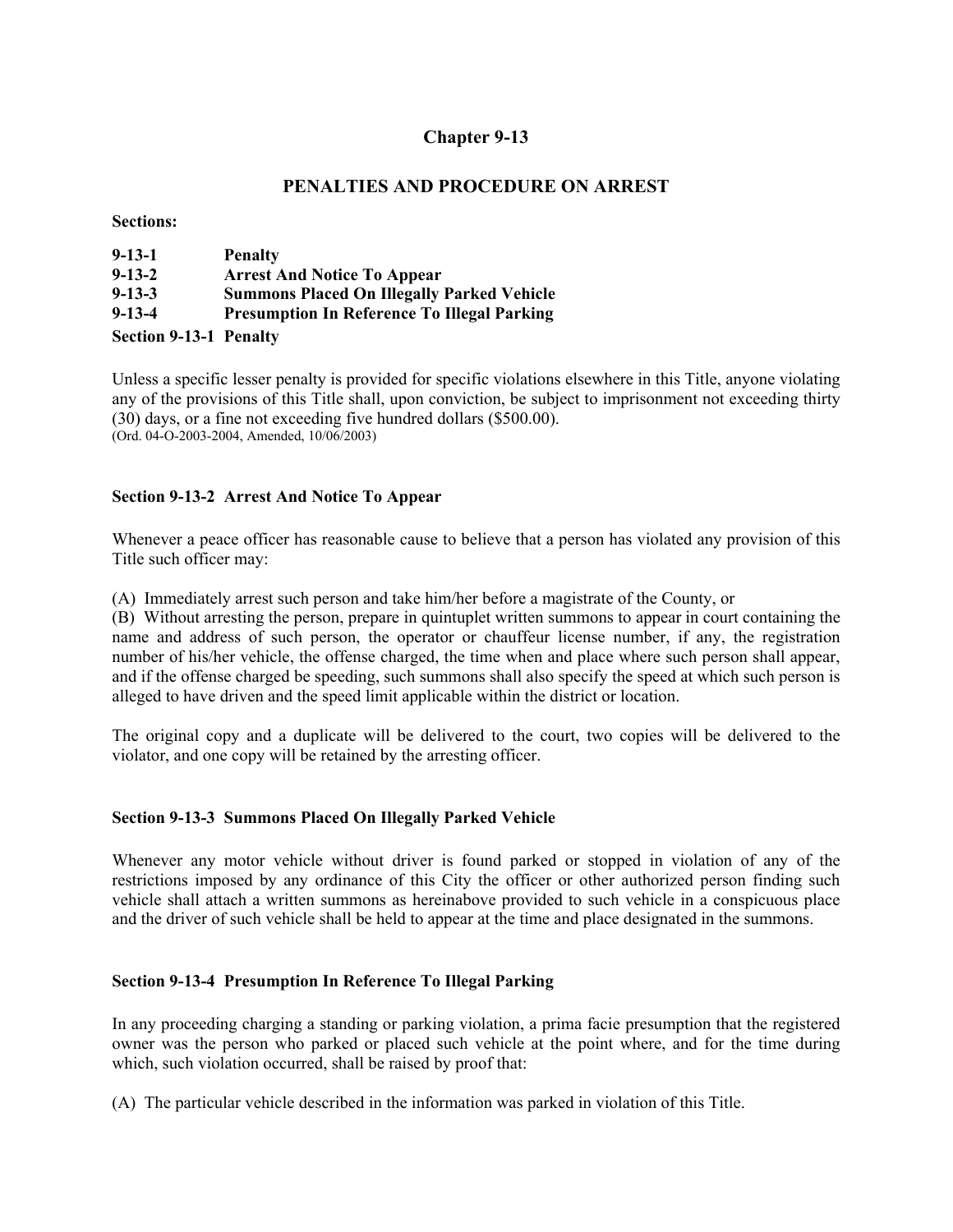(B) The defendant named in the information was the registered owner at the time in question.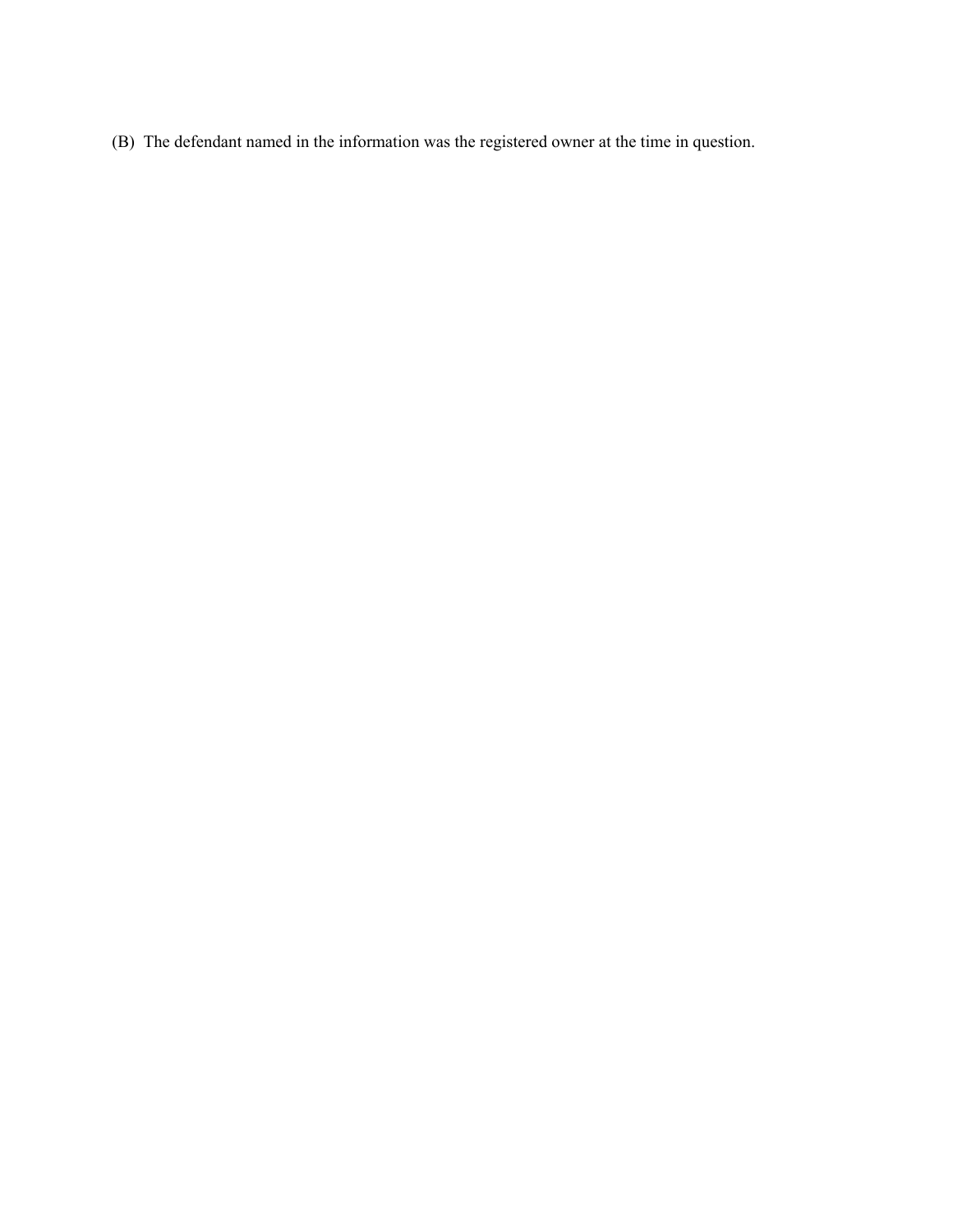## **SNOWMOBILE**

**Sections:** 

| $9 - 14 - 1$                      | <b>Definitions</b>                                |
|-----------------------------------|---------------------------------------------------|
| $9-14-2$                          | <b>Operation Upon Public Streets And Highways</b> |
| $9 - 14 - 3$                      | <b>Restricted Streets And Highways</b>            |
| $9 - 14 - 4$                      | <b>Parking And Sidewalks</b>                      |
| $9 - 14 - 5$                      | <b>City Parks And Golf Course</b>                 |
| $9-14-6$                          | <b>Penalty</b>                                    |
| <b>Section 9-14-1 Definitions</b> |                                                   |

For purposes of this Ordinance the following terms shall have the following meanings:

(A) "SNOWMOBILE": Means any self-propelled vehicle weighing less than one thousand (1,000) pounds which utilizes wheels with pneumatic tires and is designed to operate on land or water or is equipped with sled type runners or skis, a muffler sufficient to prohibit excessive noise, an endless belttype tread or any combination thereof and is designed for travel on only land or ice.

(B) "REGISTERED SNOWMOBILE": Means any snowmobile as defined above which has been registered as provided in Chapter 321G, 1993 Code of Iowa.

## **Section 9-14-2 Operation Upon Public Streets And Highways**

Snowmobiles may be operated upon those public streets and highways not herein specified as restricted within the Municipal limits of the City, as follows:

(A) Between the hours of six o'clock (6:00) A.M. and twelve o'clock (12:00) midnight.

(B) By any person born before July 1, 1977 holding a valid Iowa driver's license or by any person holding a valid safety certificate as provided by Section 321G.24 of the 1993 Code of Iowa.

(C) For purposes of point-to-point transportation within the City or for purposes of transportation from a point within the City to the City limits thereof.

(D) In a single file manner in the proper lane of traffic, but as close to the curb as possible under existing circumstances.

(E) While operating said snowmobile within permitted areas the speed of the snowmobile shall not exceed twenty (20) m.p.h.

(F) Across restricted public streets or highways as hereinafter specified but only by crossing such streets or highways at an angle of approximately ninety degrees (90o) thereto and at a place where no obstruction prevents a quick and safe crossing, and only after said snowmobile has been brought to a complete stop before said crossing.